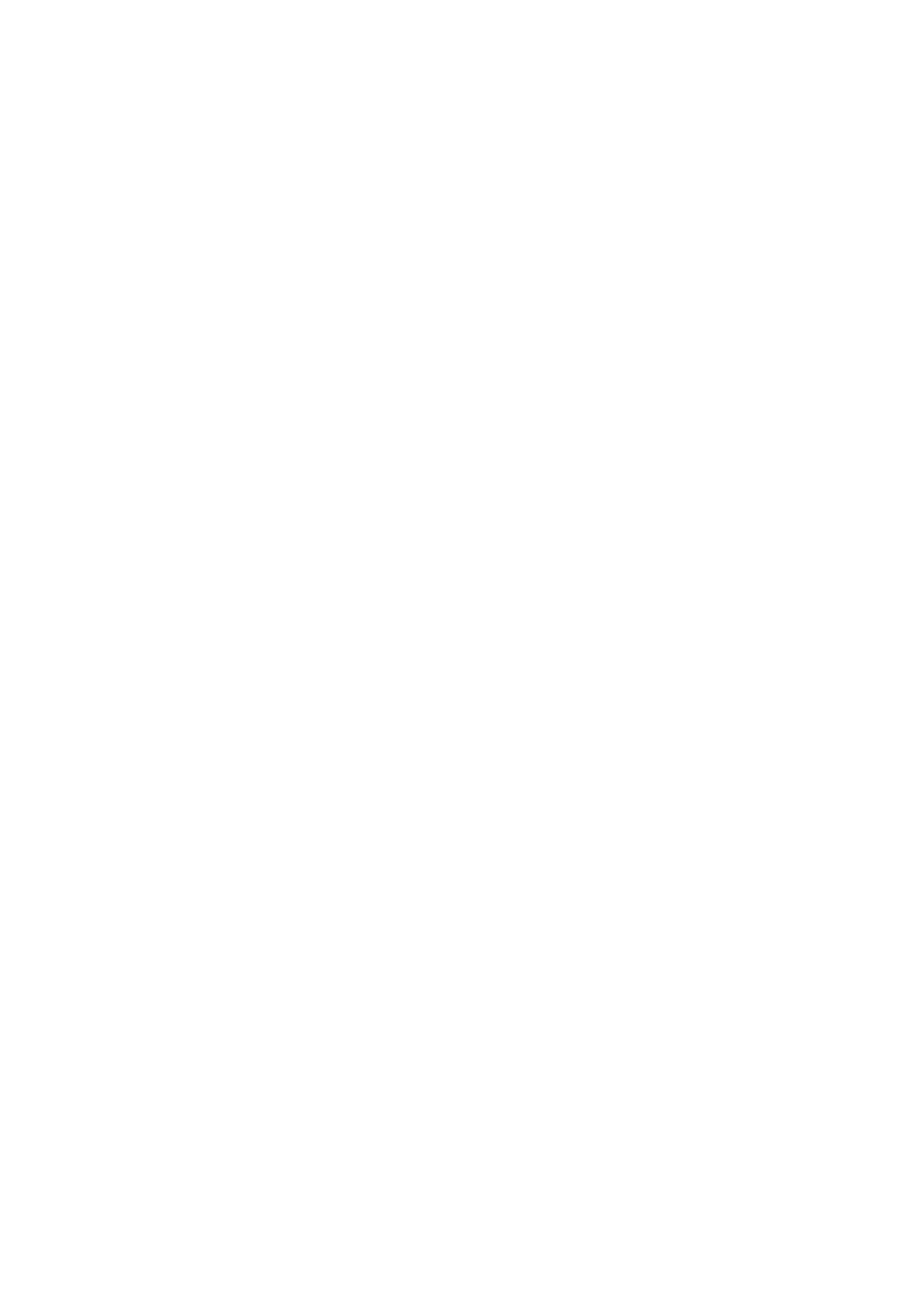# Contents **Covering clauses**

|                                 | $\mathbf{1}$ |                                                       |    |
|---------------------------------|--------------|-------------------------------------------------------|----|
|                                 | 2            |                                                       |    |
|                                 | 3            |                                                       |    |
|                                 | 4            |                                                       |    |
|                                 | 5            |                                                       |    |
|                                 | 6            |                                                       |    |
|                                 | 7            |                                                       |    |
|                                 | 8            |                                                       |    |
|                                 | 9            |                                                       |    |
| <b>Chapter I-The Parliament</b> |              |                                                       | 1  |
| <b>Part I-General</b>           |              |                                                       | 1  |
|                                 | 1            |                                                       |    |
|                                 | 2            |                                                       |    |
|                                 | 3            |                                                       |    |
|                                 | 4            |                                                       |    |
|                                 | 5            | Sessions of Parliament. Prorogation and dissolution 2 |    |
|                                 | 6            |                                                       |    |
| <b>Part II—The Senate</b>       |              |                                                       | 3  |
|                                 | 7            |                                                       |    |
|                                 | 8            |                                                       |    |
|                                 | 9            |                                                       |    |
|                                 | 10           |                                                       |    |
|                                 | 11           |                                                       |    |
|                                 | 12           |                                                       |    |
|                                 | 13           |                                                       |    |
|                                 | 14           |                                                       |    |
|                                 | 15           |                                                       |    |
|                                 | 16           |                                                       |    |
|                                 | 17           |                                                       |    |
|                                 | 18           |                                                       |    |
|                                 | 19           |                                                       |    |
|                                 | 20           |                                                       |    |
|                                 | 21           |                                                       |    |
|                                 | 22           |                                                       |    |
|                                 | 23           |                                                       |    |
|                                 |              | <b>Part III-The House of Representatives</b>          | 10 |
|                                 | 24           |                                                       |    |
|                                 | 25           |                                                       |    |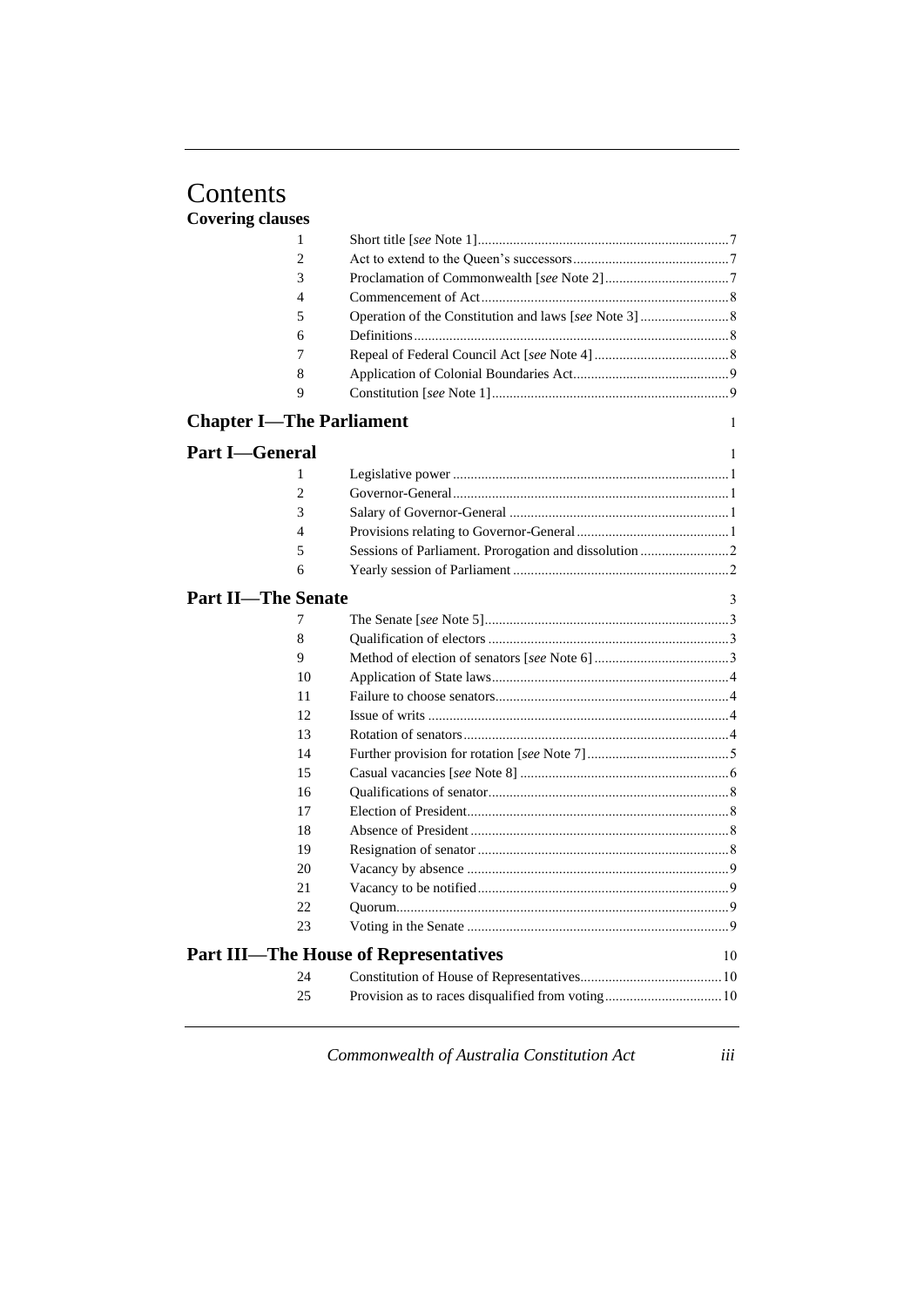| 26 |                                                                |    |
|----|----------------------------------------------------------------|----|
| 27 |                                                                |    |
| 28 |                                                                |    |
| 29 |                                                                |    |
| 30 |                                                                |    |
| 31 |                                                                |    |
| 32 |                                                                |    |
| 33 |                                                                |    |
| 34 |                                                                |    |
| 35 |                                                                |    |
| 36 |                                                                |    |
| 37 |                                                                |    |
| 38 |                                                                |    |
| 39 |                                                                |    |
| 40 |                                                                |    |
|    | <b>Part IV—Both Houses of the Parliament</b>                   | 15 |
| 41 |                                                                |    |
| 42 |                                                                |    |
| 43 |                                                                |    |
| 44 |                                                                |    |
| 45 |                                                                |    |
| 46 |                                                                |    |
| 47 |                                                                |    |
| 48 |                                                                |    |
| 49 |                                                                |    |
| 50 |                                                                |    |
|    | <b>Part V—Powers of the Parliament</b>                         | 18 |
| 51 | Legislative powers of the Parliament [see Notes 10 and 11]  18 |    |
| 52 |                                                                |    |
| 53 |                                                                |    |
| 54 |                                                                |    |
| 55 |                                                                |    |
| 56 |                                                                |    |
| 57 |                                                                |    |
| 58 |                                                                |    |
| 59 |                                                                |    |
| 60 | Signification of Queen's pleasure on Bills reserved23          |    |
|    | <b>Chapter II-The Executive Government</b>                     | 24 |
| 61 |                                                                |    |
| 62 |                                                                |    |
| 63 |                                                                |    |
|    |                                                                |    |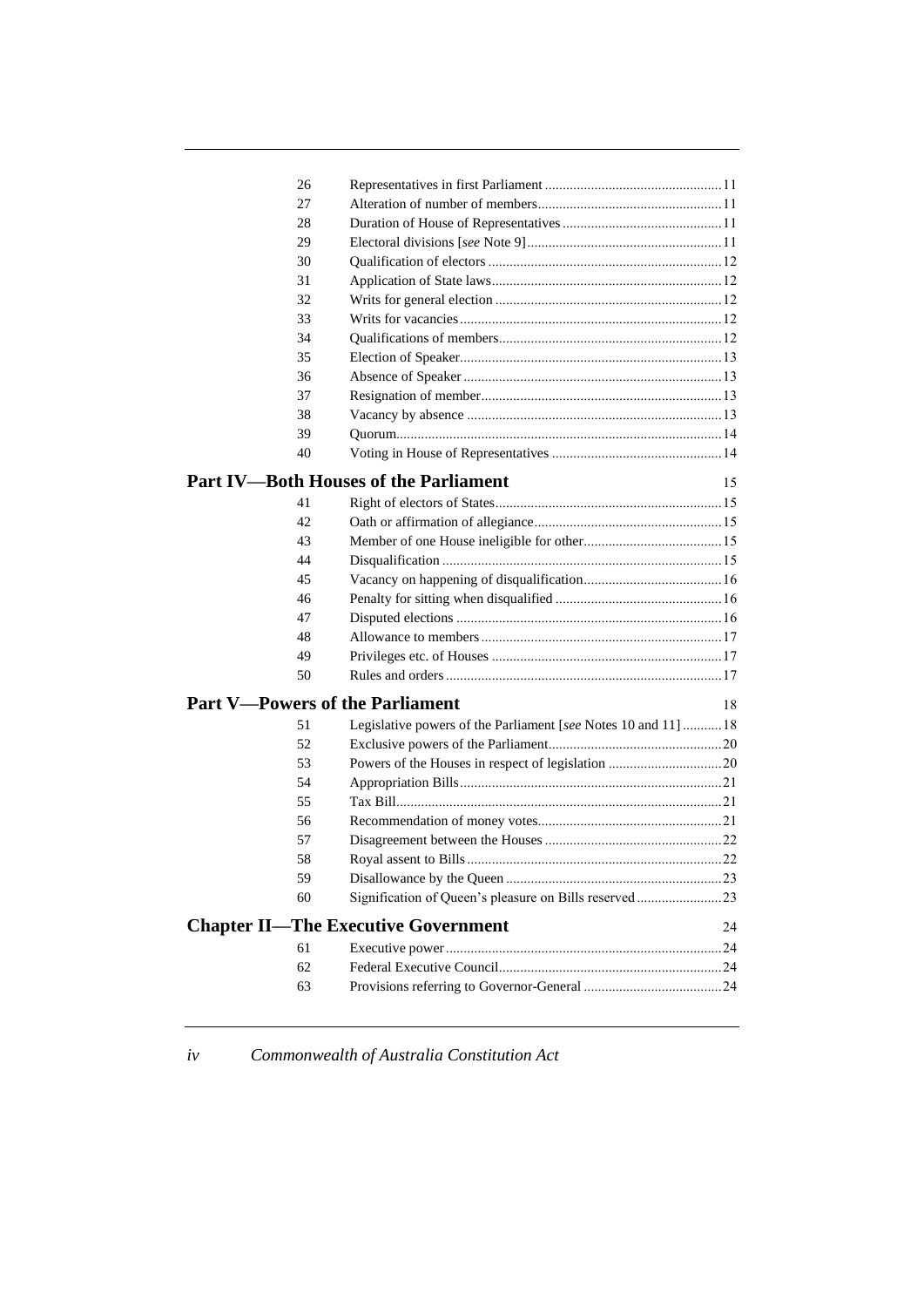|                                   | 64  |                                                             |    |
|-----------------------------------|-----|-------------------------------------------------------------|----|
|                                   | 65  |                                                             |    |
|                                   | 66  |                                                             |    |
|                                   | 67  |                                                             |    |
|                                   | 68  |                                                             |    |
|                                   | 69  |                                                             |    |
|                                   | 70  | Certain powers of Governors to vest in Governor-General 26  |    |
| <b>Chapter III-The Judicature</b> |     |                                                             | 27 |
|                                   | 71  |                                                             |    |
|                                   | 72  |                                                             |    |
|                                   | 73  |                                                             |    |
|                                   | 74  |                                                             |    |
|                                   | 75  |                                                             |    |
|                                   | 76  |                                                             |    |
|                                   | 77  |                                                             |    |
|                                   | 78  |                                                             |    |
|                                   | 79  |                                                             |    |
|                                   | 80  |                                                             |    |
|                                   |     | <b>Chapter IV-Finance and Trade</b>                         | 32 |
|                                   | 81  |                                                             |    |
|                                   | 82  |                                                             |    |
|                                   | 83  |                                                             |    |
|                                   | 84  |                                                             |    |
|                                   | 85  |                                                             |    |
|                                   | 86  | [Customs, excise, and bounties] [see Note 13]34             |    |
|                                   | 87  | [Revenue from customs and excise duties] [see Note 13] 34   |    |
|                                   | 88  |                                                             |    |
|                                   |     |                                                             |    |
|                                   | 89  |                                                             |    |
|                                   | 90  | Exclusive power over customs, excise, and bounties 35       |    |
|                                   | 91  |                                                             |    |
|                                   | 92  |                                                             |    |
|                                   | 93  | Payment to States for five years after uniform tariffs36    |    |
|                                   | 94  |                                                             |    |
|                                   | 95  |                                                             |    |
|                                   | 96  |                                                             |    |
|                                   | 97  |                                                             |    |
|                                   | 98  | Trade and commerce includes navigation and State railways37 |    |
|                                   | 99  |                                                             |    |
|                                   | 100 |                                                             |    |
|                                   | 101 |                                                             |    |
|                                   | 102 |                                                             |    |
|                                   | 103 | Commissioners' appointment, tenure, and remuneration38      |    |
|                                   |     |                                                             |    |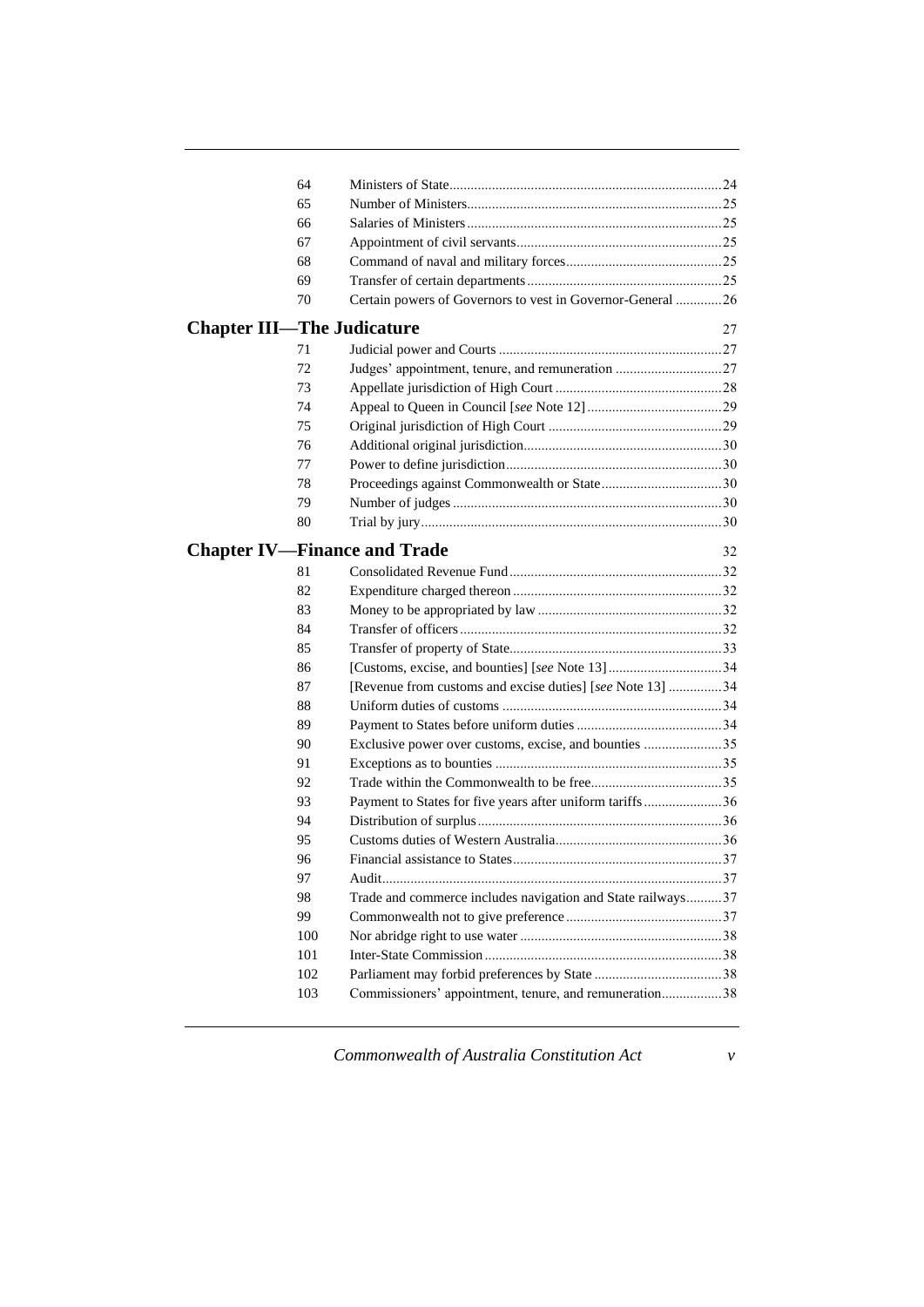|                                  | 104  |                                                          |    |
|----------------------------------|------|----------------------------------------------------------|----|
|                                  | 105  |                                                          |    |
|                                  | 105A |                                                          |    |
|                                  |      |                                                          |    |
| <b>Chapter V-The States</b>      |      |                                                          | 41 |
|                                  | 106  |                                                          |    |
|                                  | 107  |                                                          |    |
|                                  | 108  |                                                          |    |
|                                  | 109  |                                                          |    |
|                                  | 110  |                                                          |    |
|                                  | 111  |                                                          |    |
|                                  | 112  |                                                          |    |
|                                  | 113  |                                                          |    |
|                                  | 114  | States may not raise forces. Taxation of property of     |    |
|                                  |      |                                                          |    |
|                                  | 115  |                                                          |    |
|                                  | 116  | Commonwealth not to legislate in respect of religion 43  |    |
|                                  | 117  |                                                          |    |
|                                  | 118  |                                                          |    |
|                                  | 119  |                                                          |    |
|                                  | 120  | Custody of offenders against laws of the Commonwealth 43 |    |
| <b>Chapter VI-New States</b>     |      |                                                          | 44 |
|                                  | 121  |                                                          |    |
|                                  | 122  |                                                          |    |
|                                  | 123  |                                                          |    |
|                                  | 12.4 |                                                          |    |
| <b>Chapter VII—Miscellaneous</b> |      |                                                          | 45 |
|                                  | 125  |                                                          |    |
|                                  | 126  | Power to Her Majesty to authorise Governor-General to    |    |
|                                  |      |                                                          |    |
|                                  |      | <b>Chapter VIII—Alteration of the Constitution</b>       | 46 |
|                                  | 128  |                                                          |    |
| <b>Schedule</b>                  |      |                                                          | 48 |
| <b>Notes</b>                     |      |                                                          | 49 |
|                                  |      |                                                          |    |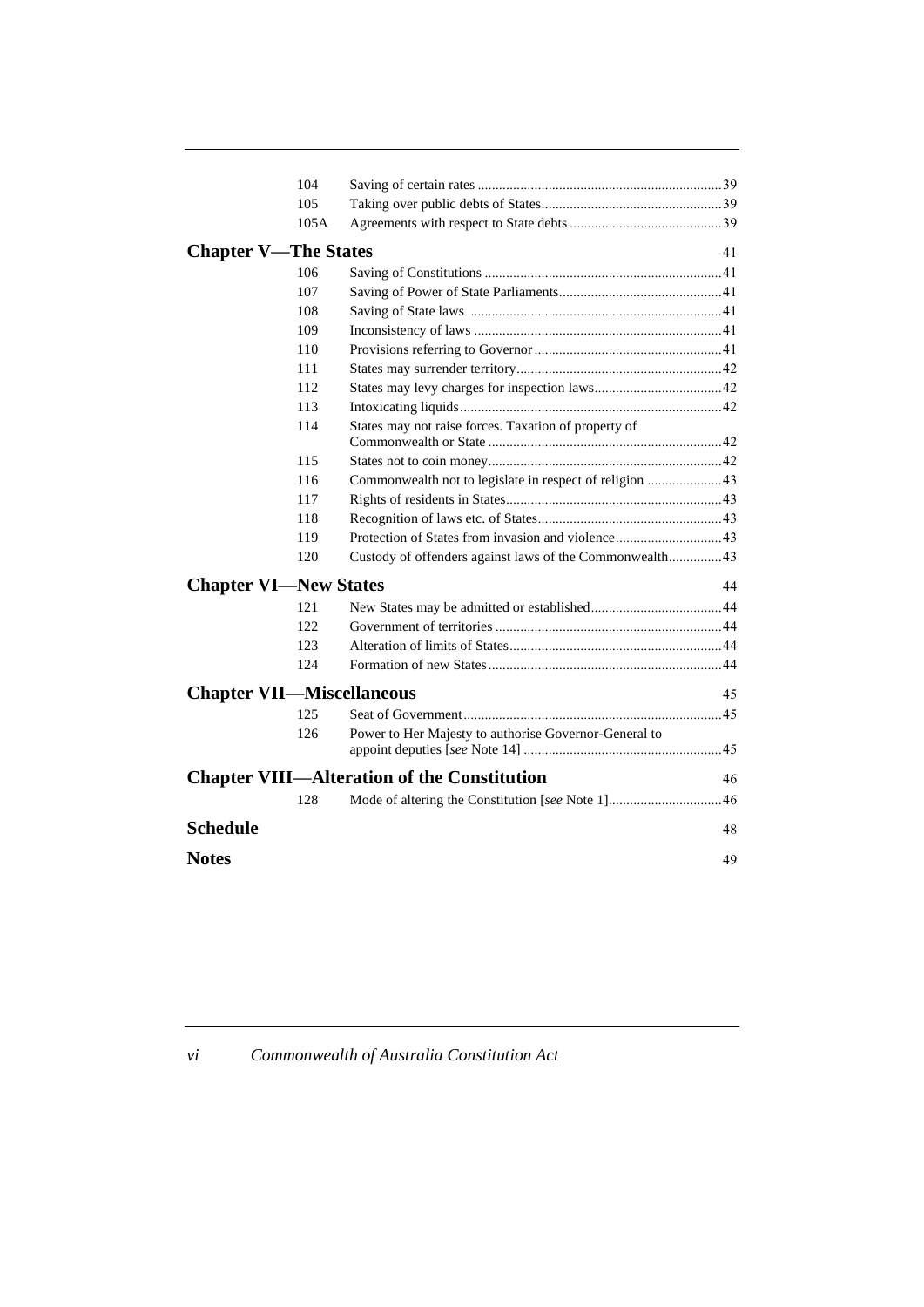# **An Act to constitute the Commonwealth of Australia**

[9th July 1900]

WHEREAS the people of New South Wales, Victoria, South Australia, Queensland, and Tasmania, humbly relying on the blessing of Almighty God, have agreed to unite in one indissoluble Federal Commonwealth under the Crown of the United Kingdom of Great Britain and Ireland, and under the Constitution hereby established:

And whereas it is expedient to provide for the admission into the Commonwealth of other Australasian Colonies and possessions of the Queen:

Be it therefore enacted by the Queen's most Excellent Majesty, by and with the advice and consent of the Lords Spiritual and Temporal, and Commons, in this present Parliament assembled, and by the authority of the same, as follows:

#### **1 Short title** [*see* Note 1]

This Act may be cited as the Commonwealth of Australia Constitution Act.

#### **2 Act to extend to the Queen's successors**

The provisions of this Act referring to the Queen shall extend to Her Majesty's heirs and successors in the sovereignty of the United Kingdom.

### **3 Proclamation of Commonwealth** [*see* Note 2]

It shall be lawful for the Queen, with the advice of the Privy Council, to declare by proclamation that, on and after a day therein appointed, not being later than one year after the passing of this Act, the people of New South Wales, Victoria, South Australia, Queensland, and Tasmania, and also, if Her Majesty is satisfied that the people of Western Australia have agreed thereto, of Western Australia, shall be united in a Federal Commonwealth under the name of the Commonwealth of Australia. But the Queen may, at any time after the proclamation, appoint a Governor-General for the Commonwealth.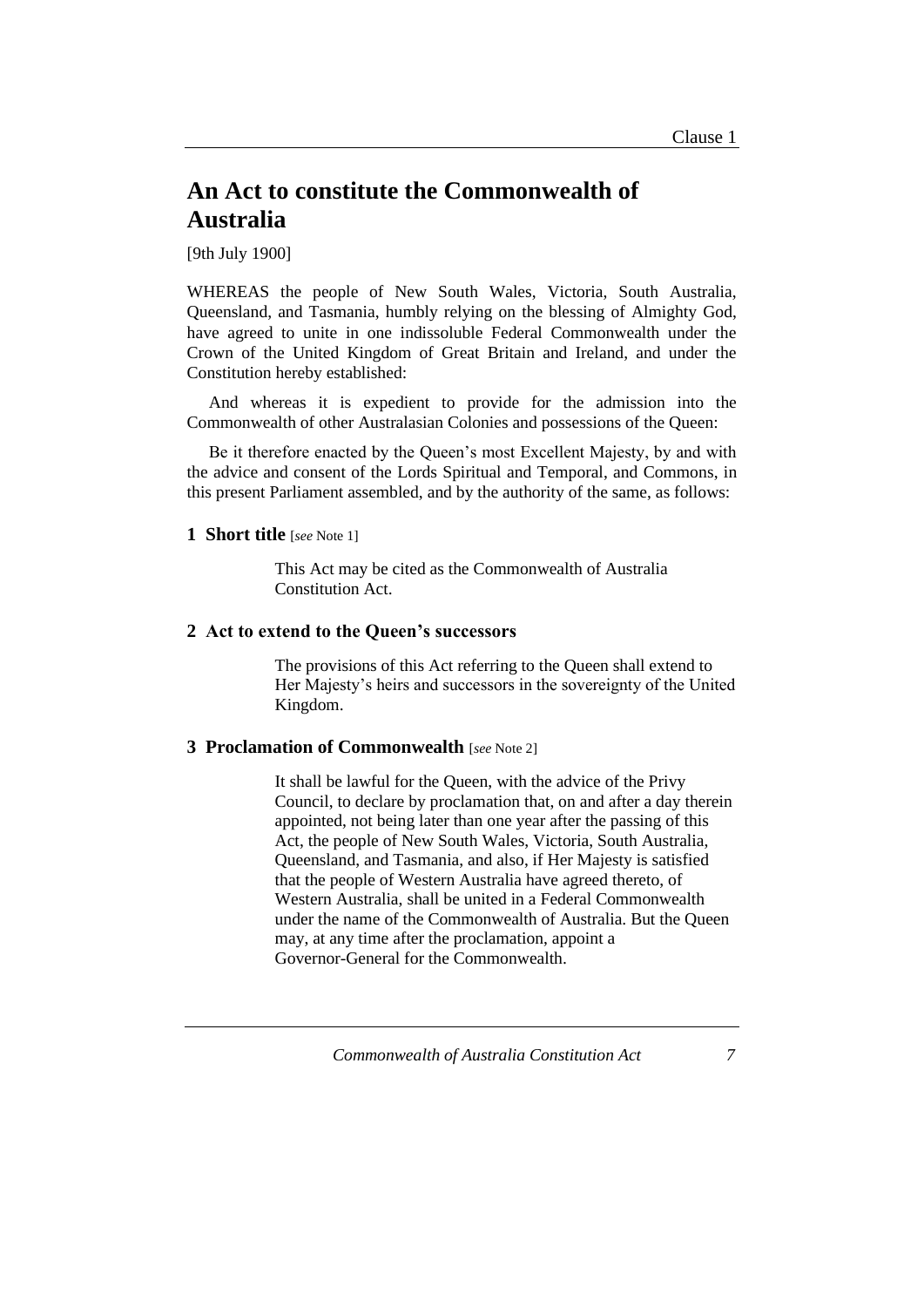#### **4 Commencement of Act**

The Commonwealth shall be established, and the Constitution of the Commonwealth shall take effect, on and after the day so appointed. But the Parliaments of the several colonies may at any time after the passing of this Act make any such laws, to come into operation on the day so appointed, as they might have made if the Constitution had taken effect at the passing of this Act.

### **5 Operation of the Constitution and laws** [*see* Note 3]

This Act, and all laws made by the Parliament of the Commonwealth under the Constitution, shall be binding on the courts, judges, and people of every State and of every part of the Commonwealth, notwithstanding anything in the laws of any State; and the laws of the Commonwealth shall be in force on all British ships, the Queen's ships of war excepted, whose first port of clearance and whose port of destination are in the Commonwealth.

# **6 Definitions**

*The Commonwealth* shall mean the Commonwealth of Australia as established under this Act.

*The States* shall mean such of the colonies of New South Wales, New Zealand, Queensland, Tasmania, Victoria, Western Australia, and South Australia, including the northern territory of South Australia, as for the time being are parts of the Commonwealth, and such colonies or territories as may be admitted into or established by the Commonwealth as States; and each of such parts of the Commonwealth shall be called *a State*.

*Original States* shall mean such States as are parts of the Commonwealth at its establishment.

# **7 Repeal of Federal Council Act** [*see* Note 4]

The Federal Council of Australasia Act, 1885, is hereby repealed, but so as not to affect any laws passed by the Federal Council of Australasia and in force at the establishment of the Commonwealth.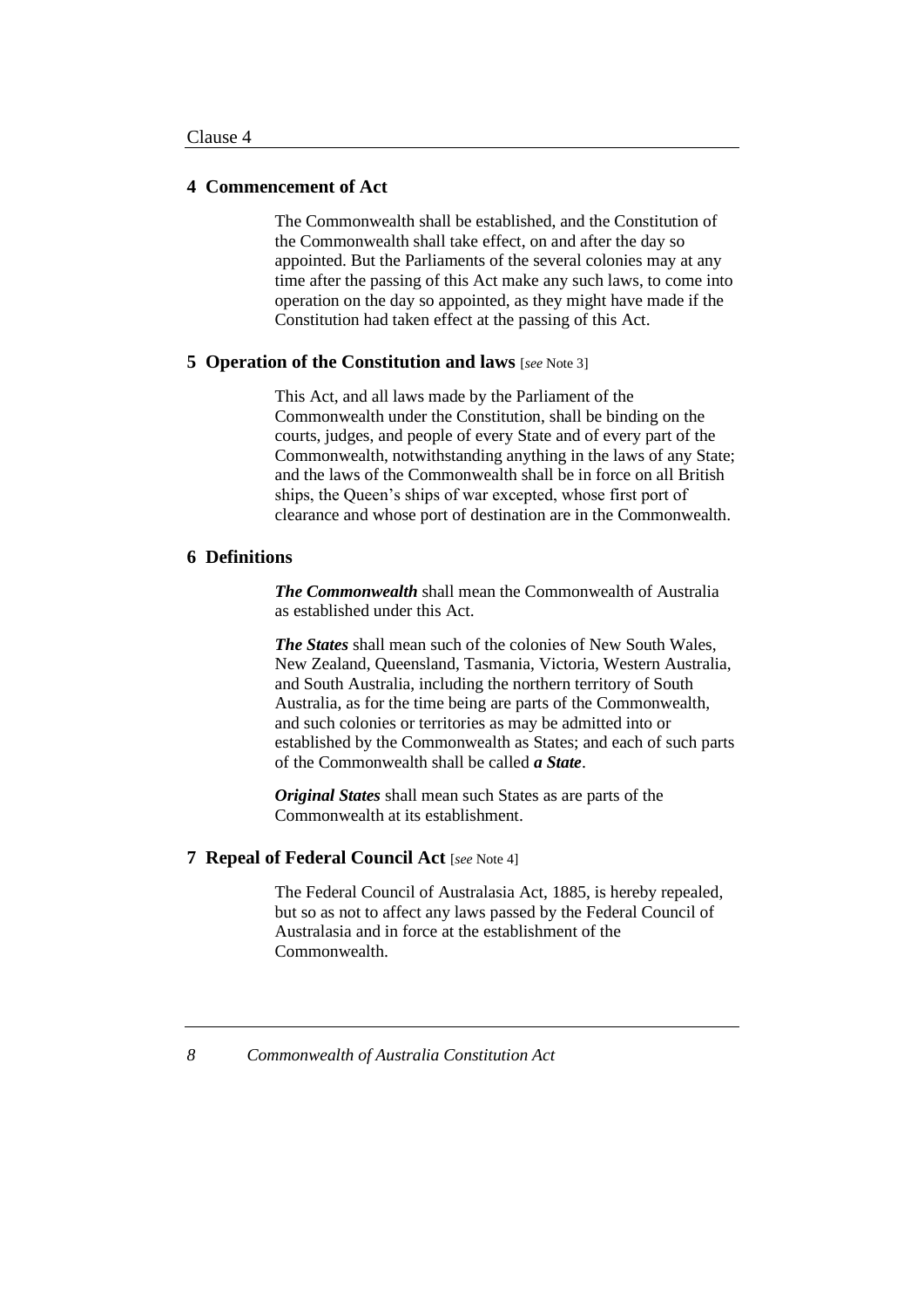Any such law may be repealed as to any State by the Parliament of the Commonwealth, or as to any colony not being a State by the Parliament thereof.

# **8 Application of Colonial Boundaries Act**

After the passing of this Act the Colonial Boundaries Act, 1895, shall not apply to any colony which becomes a State of the Commonwealth; but the Commonwealth shall be taken to be a self-governing colony for the purposes of that Act.

### **9 Constitution** [*see* Note 1]

The Constitution of the Commonwealth shall be as follows:

# **The Constitution**

This Constitution is divided as follows:

|              | Chapter I—The Parliament            |
|--------------|-------------------------------------|
|              | Part I—General                      |
| Part         | II—The Senate                       |
| Part         | III—The House of Representatives    |
| Part         | IV—Both Houses of the Parliament    |
| Part         | V—Powers of the Parliament          |
| Chapter      | II—The Executive Government         |
|              | Chapter III—The Judicature          |
| Chapter      | IV—Finance and Trade                |
|              | Chapter V—The States                |
|              | Chapter VI-New States               |
|              | Chapter VII-Miscellaneous           |
| Chapter      | VIII-Alteration of the Constitution |
| The Schedule |                                     |
|              |                                     |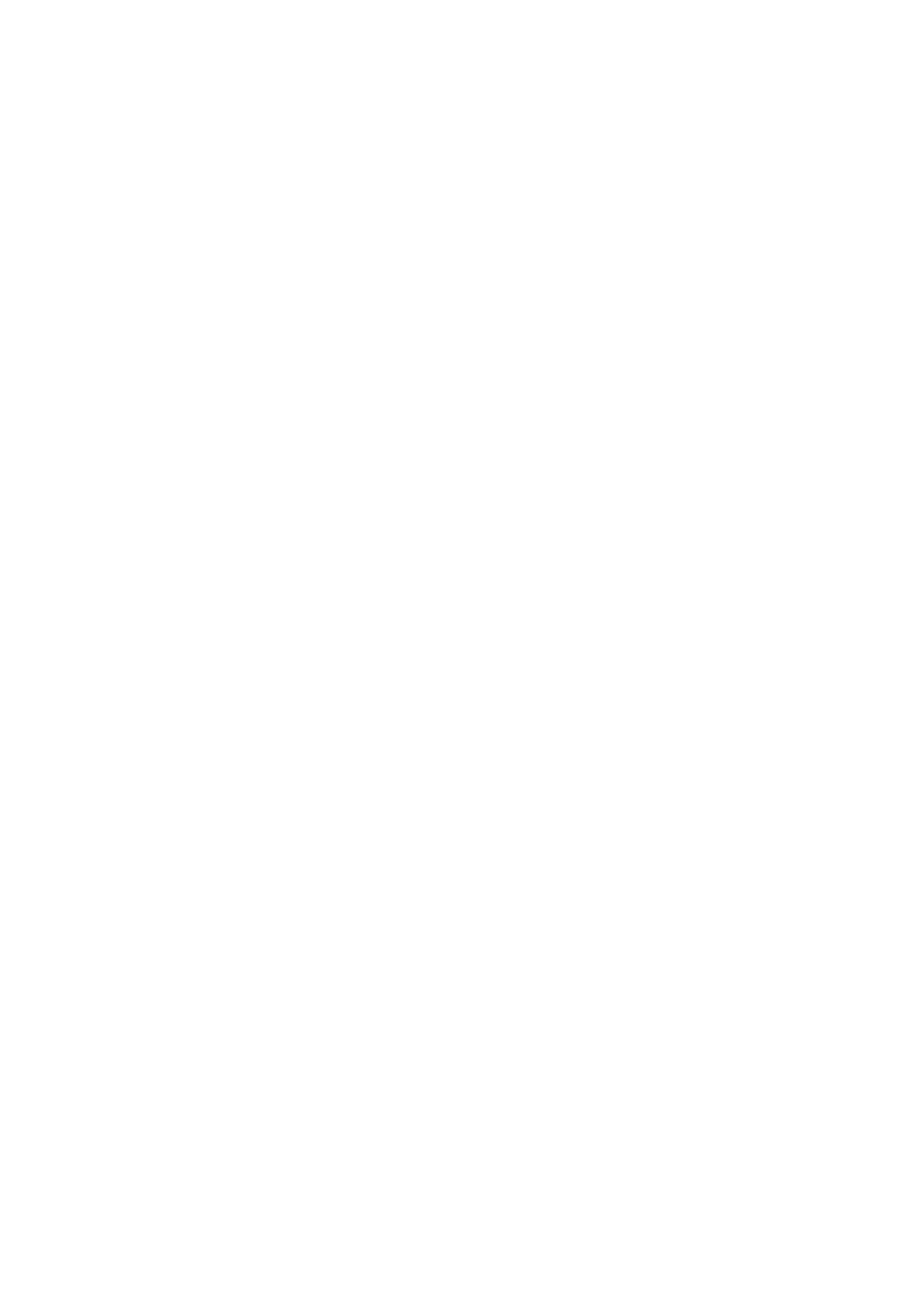# **Chapter I—The Parliament**

# **Part I—General**

# **1 Legislative power**

The legislative power of the Commonwealth shall be vested in a Federal Parliament, which shall consist of the Queen, a Senate, and a House of Representatives, and which is hereinafter called *The Parliament*, or *The Parliament of the Commonwealth*.

# **2 Governor-General**

A Governor-General appointed by the Queen shall be Her Majesty's representative in the Commonwealth, and shall have and may exercise in the Commonwealth during the Queen's pleasure, but subject to this Constitution, such powers and functions of the Queen as Her Majesty may be pleased to assign to him.

# **3 Salary of Governor-General**

There shall be payable to the Queen out of the Consolidated Revenue fund of the Commonwealth, for the salary of the Governor-General, an annual sum which, until the Parliament otherwise provides, shall be ten thousand pounds.

The salary of a Governor-General shall not be altered during his continuance in office.

# **4 Provisions relating to Governor-General**

The provisions of this Constitution relating to the Governor-General extend and apply to the Governor-General for the time being, or such person as the Queen may appoint to administer the Government of the Commonwealth; but no such person shall be entitled to receive any salary from the Commonwealth in respect of any other office during his administration of the Government of the Commonwealth.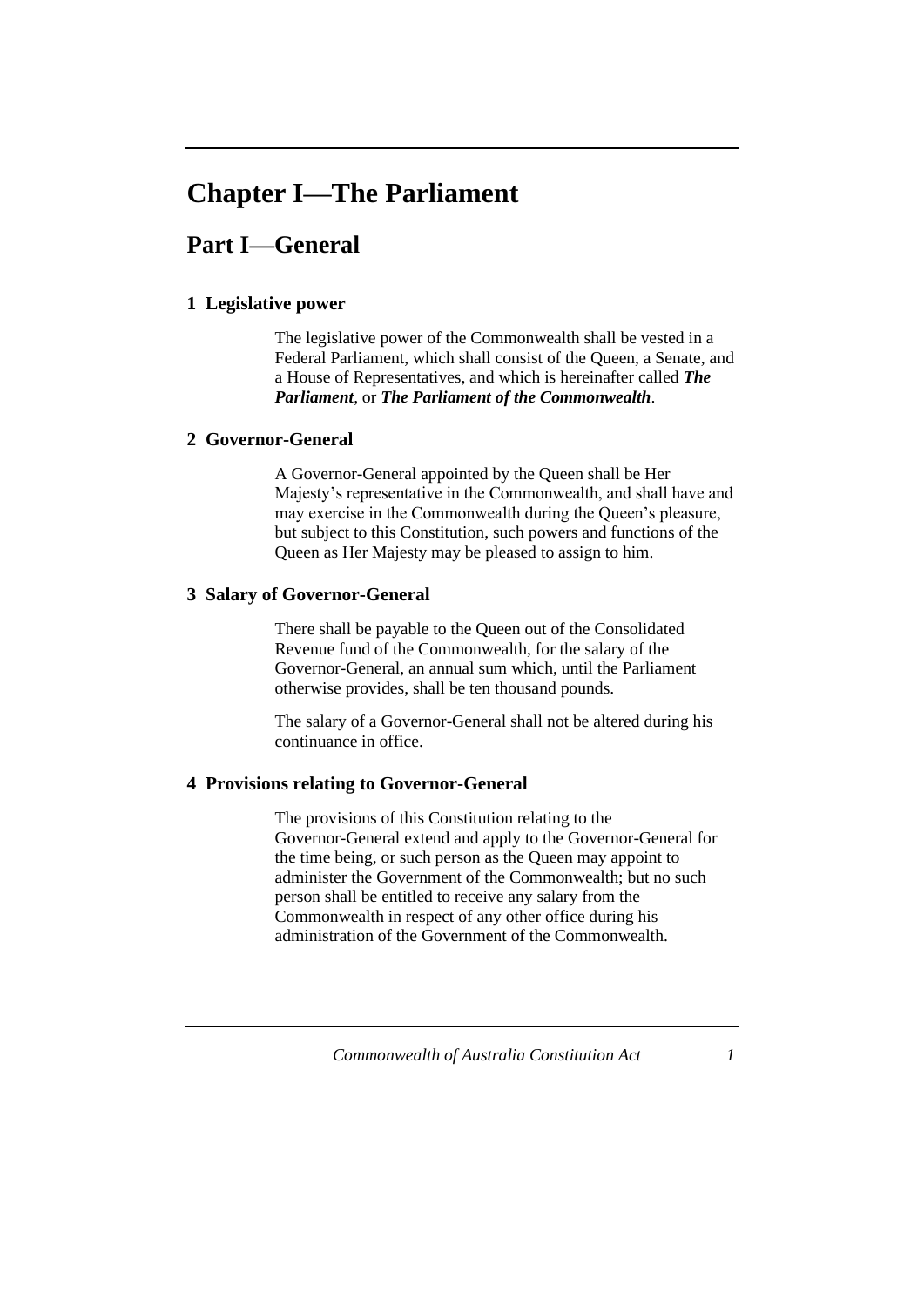### **5 Sessions of Parliament. Prorogation and dissolution**

The Governor-General may appoint such times for holding the sessions of the Parliament as he thinks fit, and may also from time to time, by Proclamation or otherwise, prorogue the Parliament, and may in like manner dissolve the House of Representatives.

#### *Summoning Parliament*

After any general election the Parliament shall be summoned to meet not later than thirty days after the day appointed for the return of the writs.

#### *First session*

The Parliament shall be summoned to meet not later than six months after the establishment of the Commonwealth.

# **6 Yearly session of Parliament**

There shall be a session of the Parliament once at least in every year, so that twelve months shall not intervene between the last sitting of the Parliament in one session and its first sitting in the next session.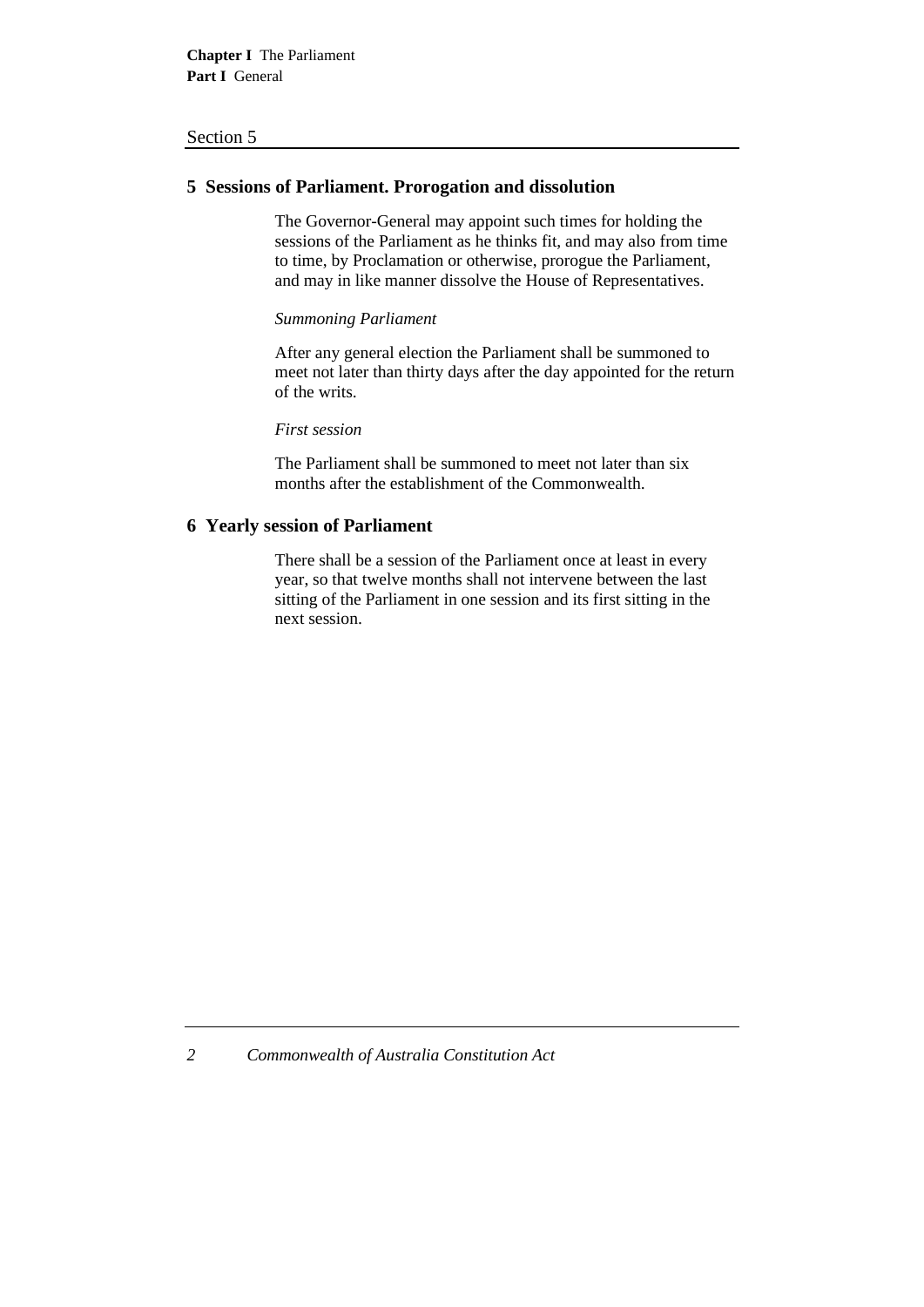# **Part II—The Senate**

### **7 The Senate** [*see* Note 5]

The Senate shall be composed of senators for each State, directly chosen by the people of the State, voting, until the Parliament otherwise provides, as one electorate.

But until the Parliament of the Commonwealth otherwise provides, the Parliament of the State of Queensland, if that State be an Original State, may make laws dividing the State into divisions and determining the number of senators to be chosen for each division, and in the absence of such provision the State shall be one electorate.

Until the Parliament otherwise provides there shall be six senators for each Original State. The Parliament may make laws increasing or diminishing the number of senators for each State, but so that equal representation of the several Original States shall be maintained and that no Original State shall have less than six senators.

The senators shall be chosen for a term of six years, and the names of the senators chosen for each State shall be certified by the Governor to the Governor-General.

# **8 Qualification of electors**

The qualification of electors of senators shall be in each State that which is prescribed by this Constitution, or by the Parliament, as the qualification for electors of members of the House of Representatives; but in the choosing of senators each elector shall vote only once.

#### **9 Method of election of senators** [*see* Note 6]

The Parliament of the Commonwealth may make laws prescribing the method of choosing senators, but so that the method shall be uniform for all the States. Subject to any such law, the Parliament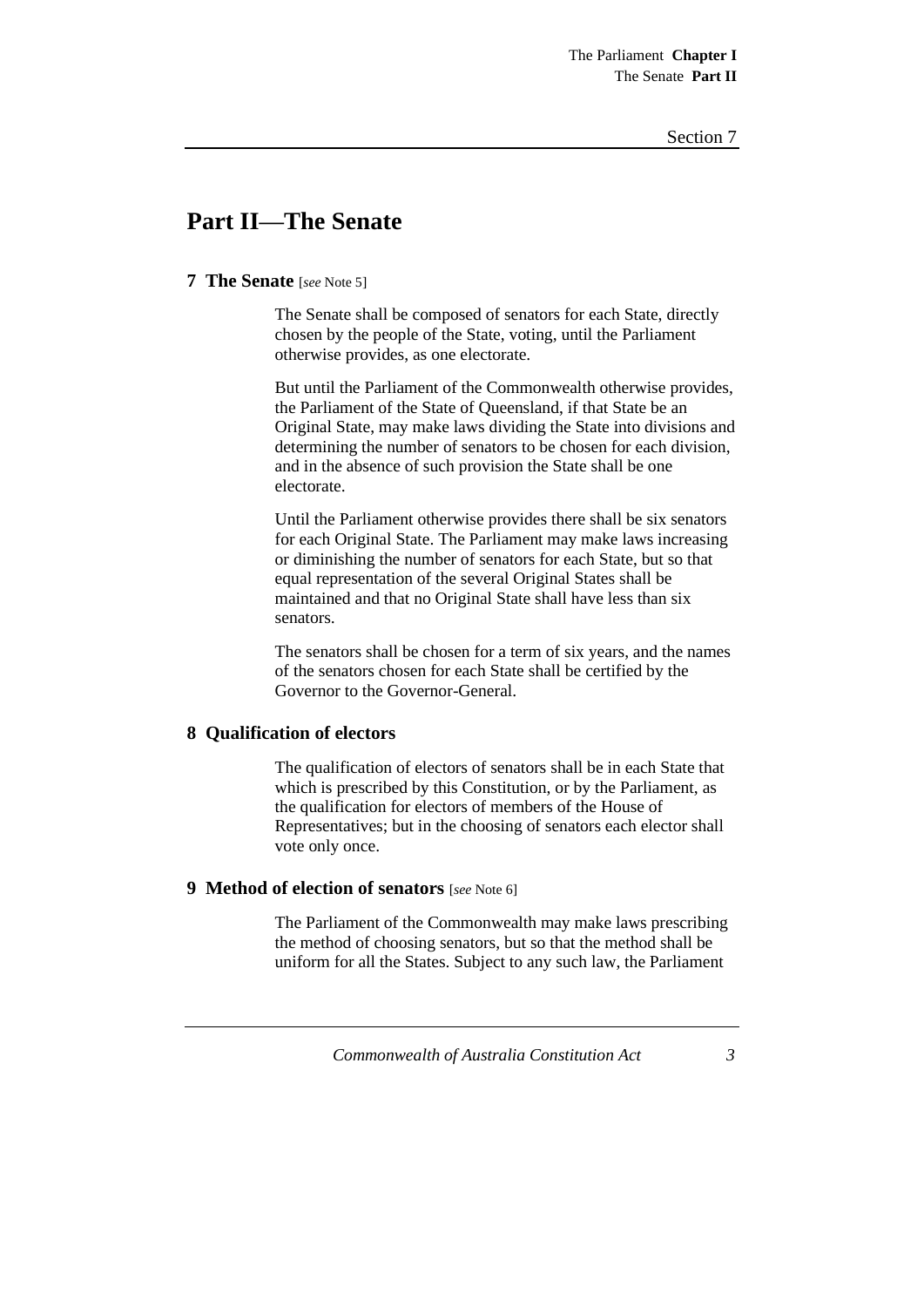of each State may make laws prescribing the method of choosing the senators for that State.

*Times and places* [*see* Note 6]

The Parliament of a State may make laws for determining the times and places of elections of senators for the State.

### **10 Application of State laws**

Until the Parliament otherwise provides, but subject to this Constitution, the laws in force in each State, for the time being, relating to elections for the more numerous House of the Parliament of the State shall, as nearly as practicable, apply to elections of senators for the State.

### **11 Failure to choose senators**

The Senate may proceed to the despatch of business, notwithstanding the failure of any State to provide for its representation in the Senate.

### **12 Issue of writs**

The Governor of any State may cause writs to be issued for elections of senators for the State. In case of the dissolution of the Senate the writs shall be issued within ten days from the proclamation of such dissolution.

#### **13 Rotation of senators**

As soon as may be after the Senate first meets, and after each first meeting of the Senate following a dissolution thereof, the Senate shall divide the senators chosen for each State into two classes, as nearly equal in number as practicable; and the places of the senators of the first class shall become vacant at the expiration of the third year **three years,** and the places of those of the second class at the expiration of the sixth year **six years,** from the beginning of their term of service; and afterwards the places of senators shall become vacant at the expiration of six years from the beginning of their term of service.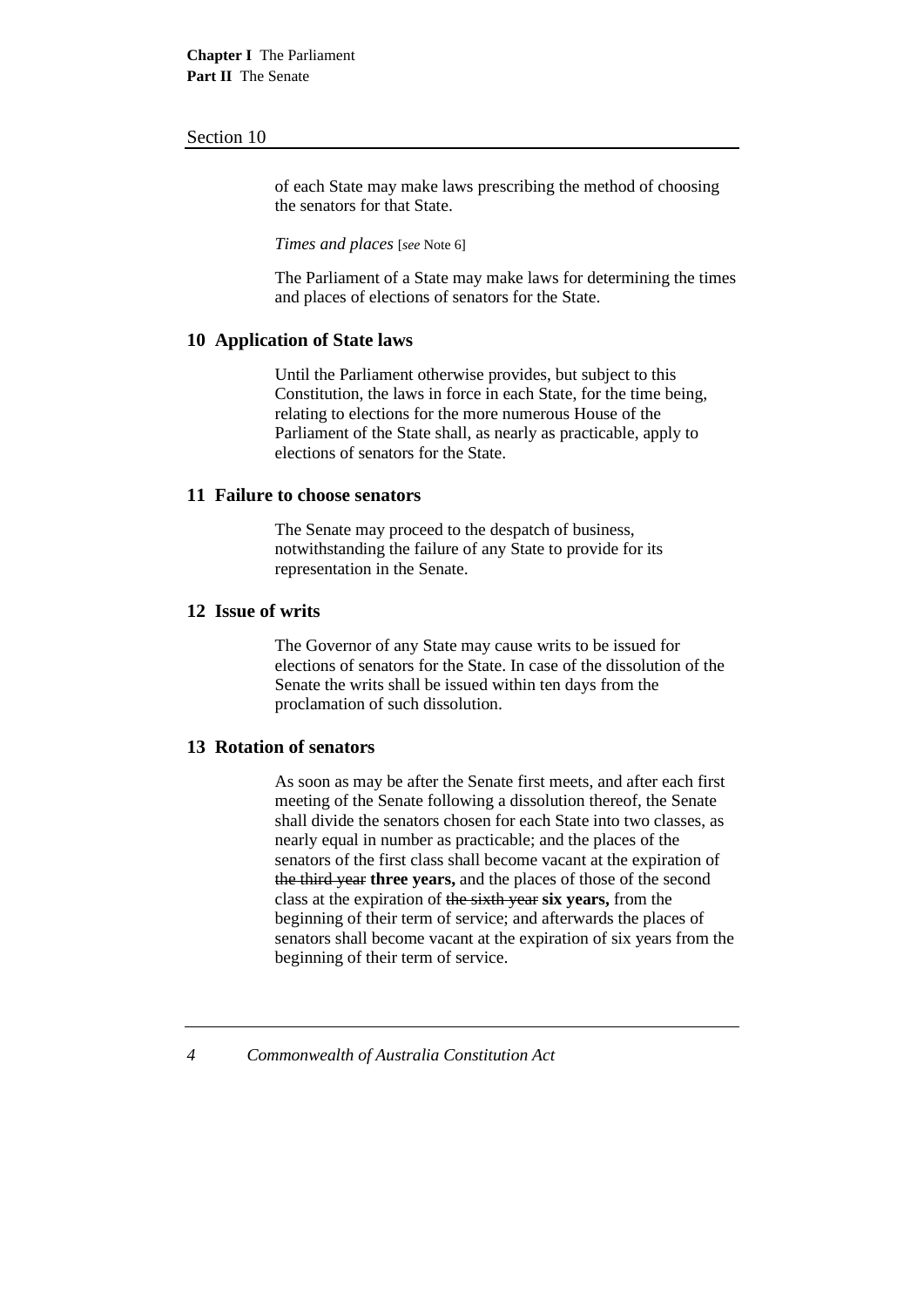The election to fill vacant places shall be made in the year at the expiration of which **within one year before** the places are to become vacant.

For the purposes of this section the term of service of a senator shall be taken to begin on the first day of January **July** following the day of his election, except in the cases of the first election and of the election next after any dissolution of the Senate, when it shall be taken to begin on the first day of January **July** preceding the day of his election.

### **14 Further provision for rotation** [*see* Note 7]

Whenever the number of senators for a State is increased or diminished, the Parliament of the Commonwealth may make such provision for the vacating of the places of senators for the State as it deems necessary to maintain regularity in the rotation.

### **15 Casual vacancies**

If the place of a senator becomes vacant before the expiration of his term of service, the House of Parliament of the State for which he was chosen shall, sitting and voting together, choose a person to hold the place until the expiration of the term, or until the election of a successor as hereinafter provided, whichever first happens. But if the Houses of Parliament of the State are not in session at the time when the vacancy is notified, the Governor of the State, with the advice of the Executive Council thereof, may appoint a person to hold the place until the expiration of fourteen days after the beginning of the next session of the Parliament of the State, or until the election of a successor, whichever first happens.

- At the next general election of members of the House of Representatives, or at the next election of senators for the State, whichever first happens, a successor shall, if the term has not then expired, be chosen to hold the place from the date of his election until the expiration of the term.
- The name of any senator so chosen or appointed shall be certified by the Governor of the State to the Governor-General.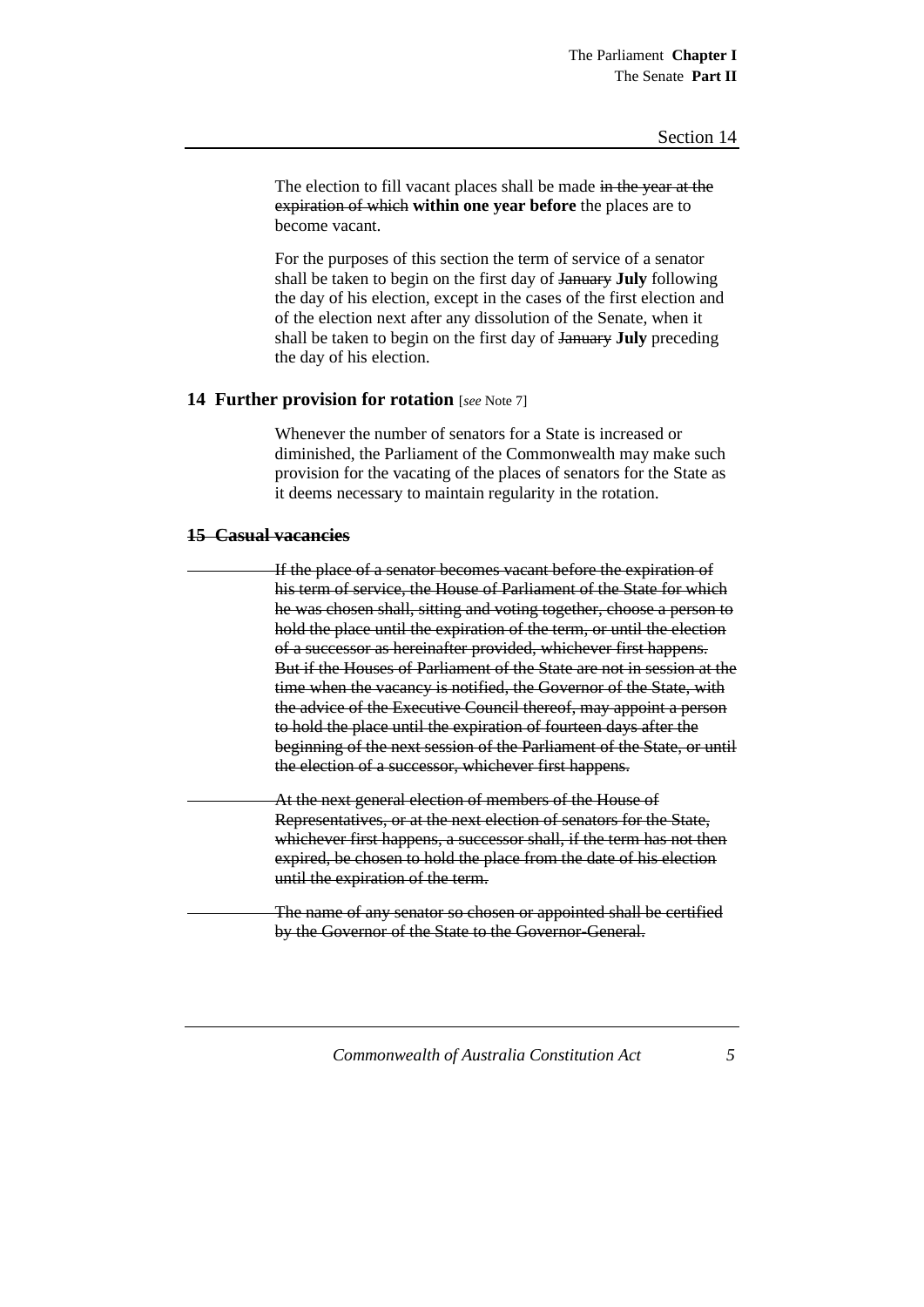#### **15 Casual vacancies** [*see* Note 8]

**If the place of a senator becomes vacant before the expiration of his term of service, the Houses of Parliament of the State for which he was chosen, sitting and voting together, or, if there is only one House of that Parliament, that House, shall choose a person to hold the place until the expiration of the term. But if the Parliament of the State is not in session when the vacancy is notified, the Governor of the State, with the advice of the Executive Council thereof, may appoint a person to hold the place until the expiration of fourteen days from the beginning of the next session of the Parliament of the State or the expiration of the term, whichever first happens.**

**Where a vacancy has at any time occurred in the place of a senator chosen by the people of a State and, at the time when he was so chosen, he was publicly recognized by a particular political party as being an endorsed candidate of that party and publicly represented himself to be such a candidate, a person chosen or appointed under this section in consequence of that vacancy, or in consequence of that vacancy and a subsequent vacancy or vacancies, shall, unless there is no member of that party available to be chosen or appointed, be a member of that party.**

#### **Where:**

- **(a) in accordance with the last preceding paragraph, a member of a particular political party is chosen or appointed to hold the place of a senator whose place had become vacant; and**
- **(b) before taking his seat he ceases to be a member of that party (otherwise than by reason of the party having ceased to exist);**

**he shall be deemed not to have been so chosen or appointed and the vacancy shall be again notified in accordance with section twenty-one of this Constitution.**

**The name of any senator chosen or appointed under this section shall be certified by the Governor of the State to the Governor-General.**

**If the place of a senator chosen by the people of a State at the election of senators last held before the commencement of the**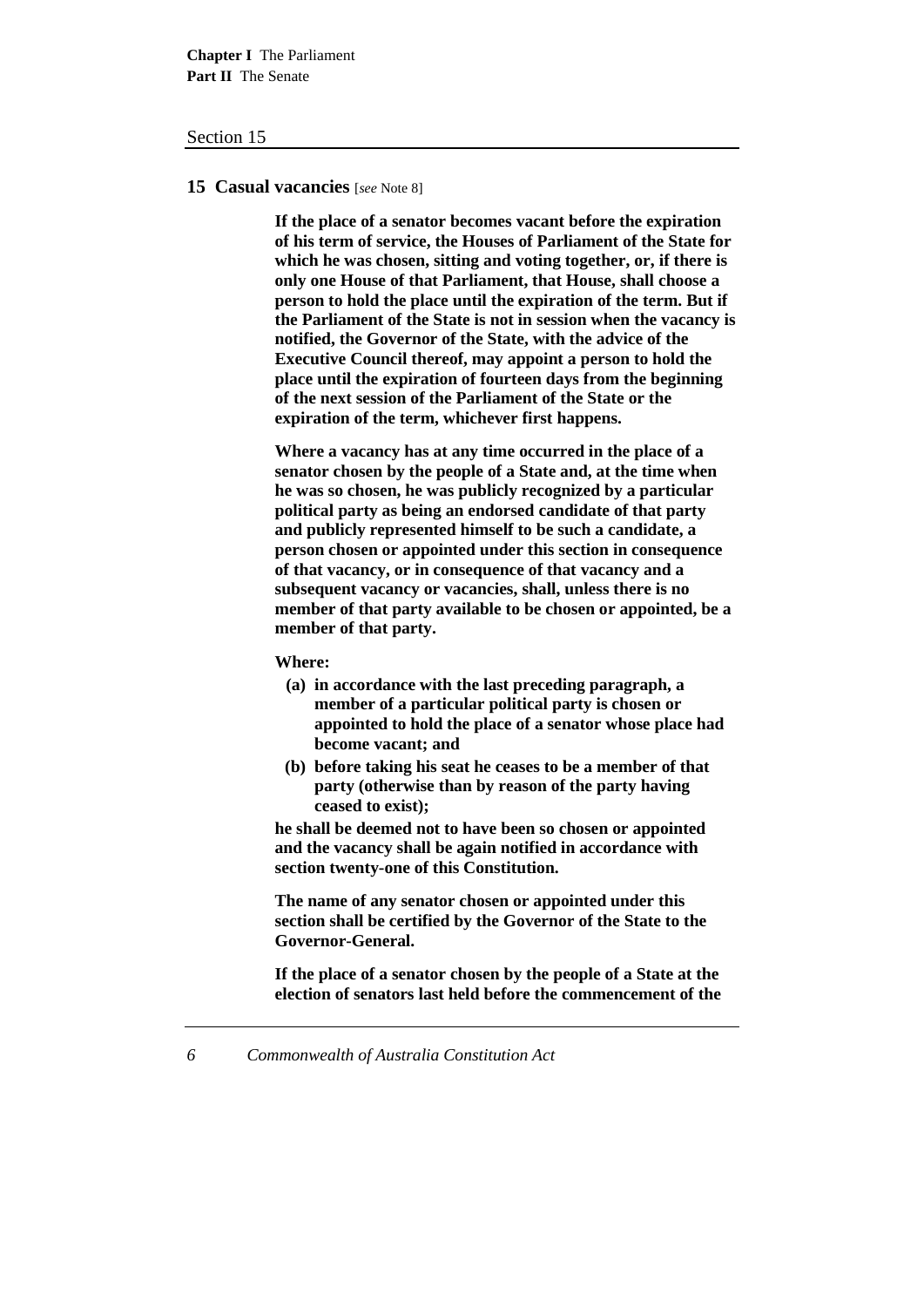*Constitution Alteration (Senate Casual Vacancies) 1977* **became vacant before that commencement and, at that commencement, no person chosen by the House or Houses of Parliament of the State, or appointed by the Governor of the State, in consequence of that vacancy, or in consequence of that vacancy and a subsequent vacancy or vacancies, held office, this section applies as if the place of the senator chosen by the people of the State had become vacant after that commencement.**

**A senator holding office at the commencement of the**  *Constitution Alteration (Senate Casual Vacancies) 1977***, being a senator appointed by the Governor of a State in consequence of a vacancy that had at any time occurred in the place of a senator chosen by the people of the State, shall be deemed to have been appointed to hold the place until the expiration of fourteen days after the beginning of the next session of the Parliament of the State that commenced or commences after he was appointed and further action under this section shall be taken as if the vacancy in the place of the senator chosen by the people of the State had occurred after that commencement.**

**Subject to the next succeeding paragraph, a senator holding office at the commencement of the** *Constitution Alteration (Senate Casual Vacancies) 1977* **who was chosen by the House or Houses of Parliament of a State in consequence of a vacancy that had at any time occurred in the place of a senator chosen by the people of the State shall be deemed to have been chosen to hold office until the expiration of the term of service of the senator elected by the people of the State.**

**If, at or before the commencement of the** *Constitution Alteration (Senate Casual Vacancies) 1977***, a law to alter the Constitution entitled "***Constitution Alteration (Simultaneous Elections) 1977***" came into operation, a senator holding office at the commencement of that law who was chosen by the House or Houses of Parliament of a State in consequence of a vacancy that had at any time occurred in the place of a senator chosen by the people of the State shall be deemed to have been chosen to hold office:**

**(a) if the senator elected by the people of the State had a term of service expiring on the thirtieth day of June, One thousand nine hundred and seventy-eight—until the expiration or dissolution of the first House of**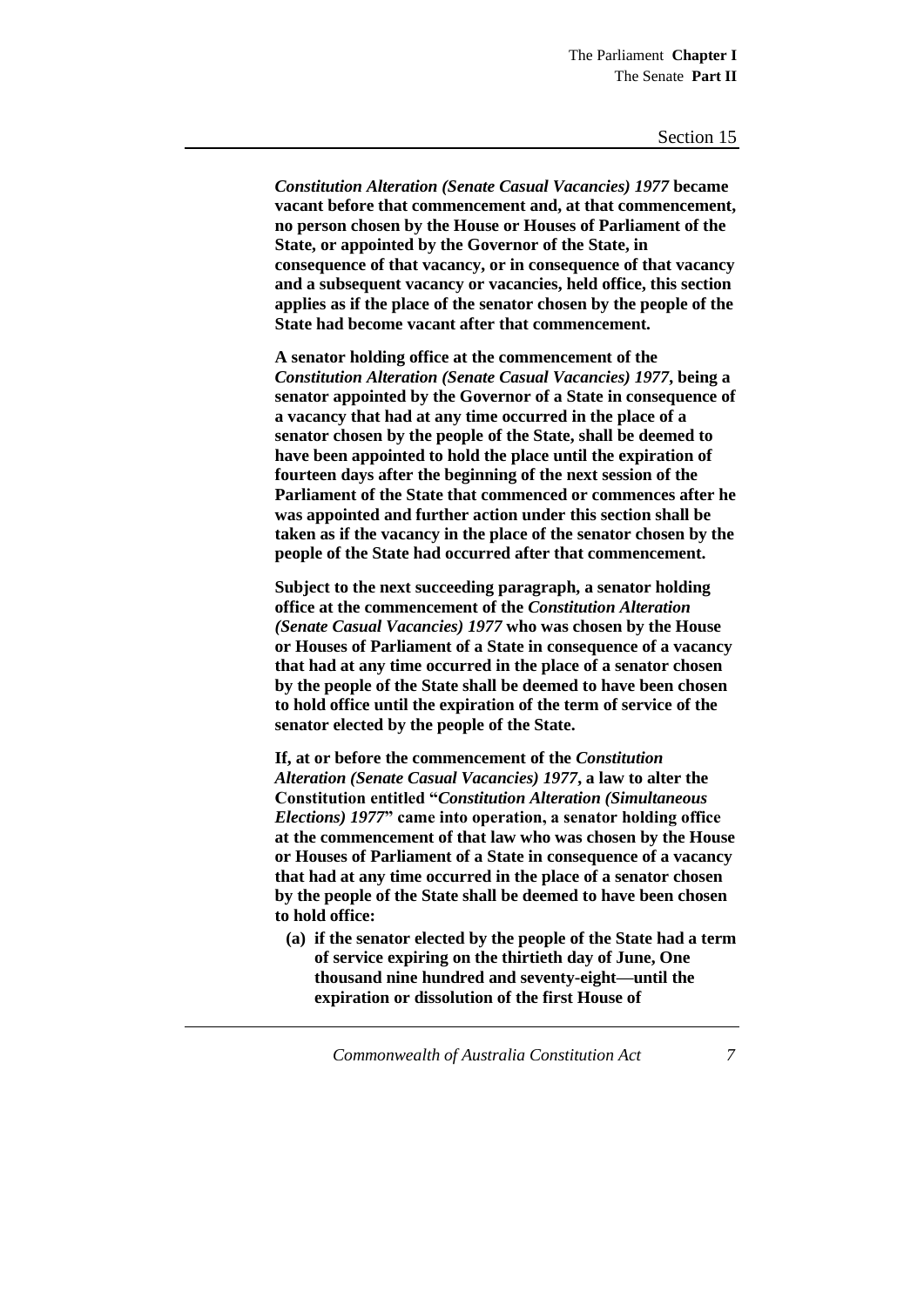**Representatives to expire or be dissolved after that law came into operation; or**

**(b) if the senator elected by the people of the State had a term of service expiring on the thirtieth day of June, One thousand nine hundred and eighty-one—until the expiration or dissolution of the second House of Representatives to expire or be dissolved after that law came into operation or, if there is an earlier dissolution of the Senate, until that dissolution.**

### **16 Qualifications of senator**

The qualifications of a senator shall be the same as those of a member of the House of Representatives.

# **17 Election of President**

The Senate shall, before proceeding to the despatch of any other business, choose a senator to be the President of the Senate; and as often as the office of President becomes vacant the Senate shall again choose a senator to be the President.

The President shall cease to hold his office if he ceases to be a senator. He may be removed from office by a vote of the Senate, or he may resign his office or his seat by writing addressed to the Governor-General.

### **18 Absence of President**

Before or during any absence of the President, the Senate may choose a senator to perform his duties in his absence.

#### **19 Resignation of senator**

A senator may, by writing addressed to the President, or to the Governor-General if there is no President or if the President is absent from the Commonwealth, resign his place, which thereupon shall become vacant.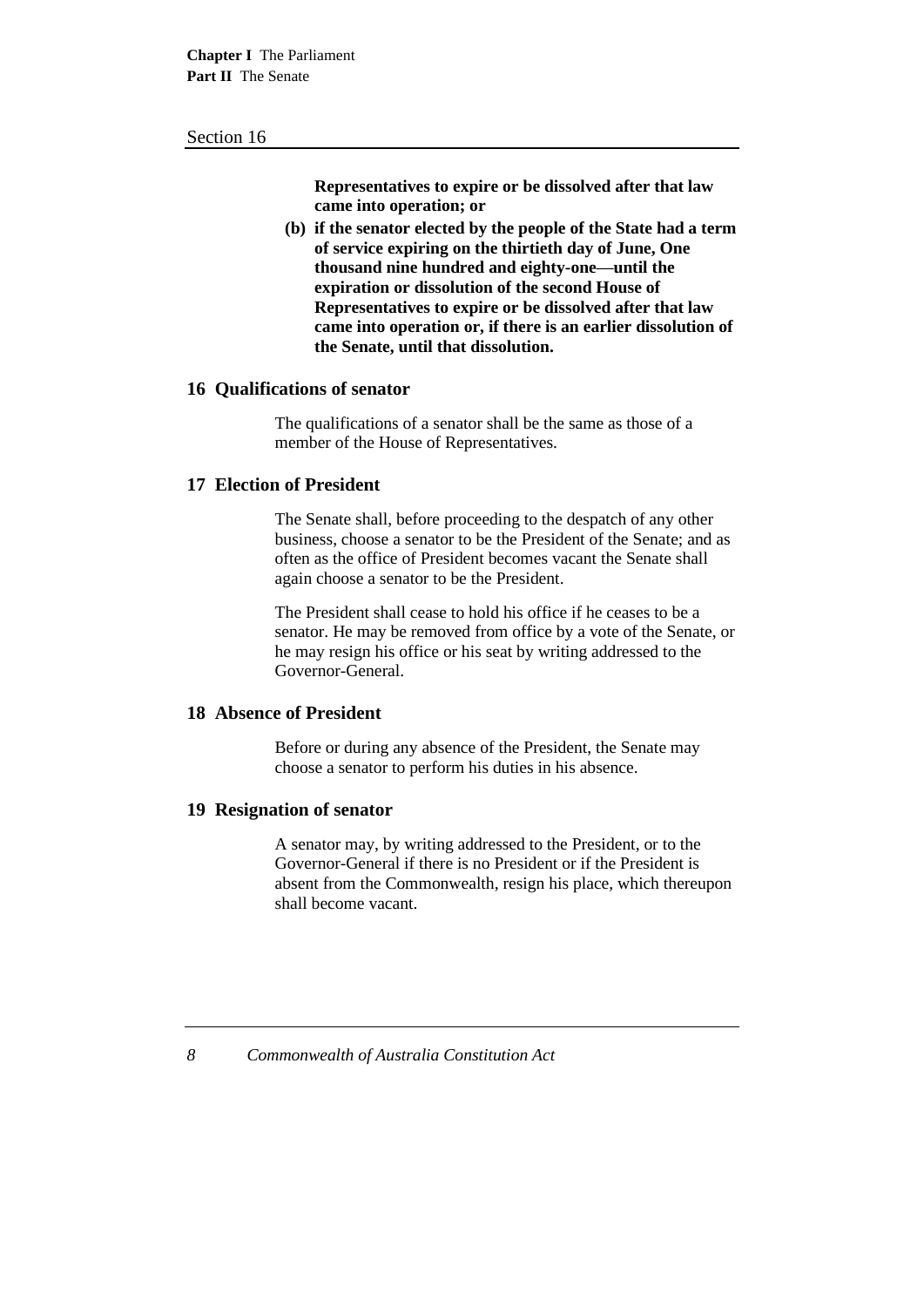### **20 Vacancy by absence**

The place of a senator shall become vacant if for two consecutive months of any session of the Parliament he, without the permission of the Senate, fails to attend the Senate.

# **21 Vacancy to be notified**

Whenever a vacancy happens in the Senate, the President, or if there is no President or if the President is absent from the Commonwealth the Governor-General, shall notify the same to the Governor of the State in the representation of which the vacancy has happened.

# **22 Quorum**

Until the Parliament otherwise provides, the presence of at least one-third of the whole number of the senators shall be necessary to constitute a meeting of the Senate for the exercise of its powers.

# **23 Voting in the Senate**

Questions arising in the Senate shall be determined by a majority of votes, and each senator shall have one vote. The President shall in all cases be entitled to a vote; and when the votes are equal the question shall pass in the negative.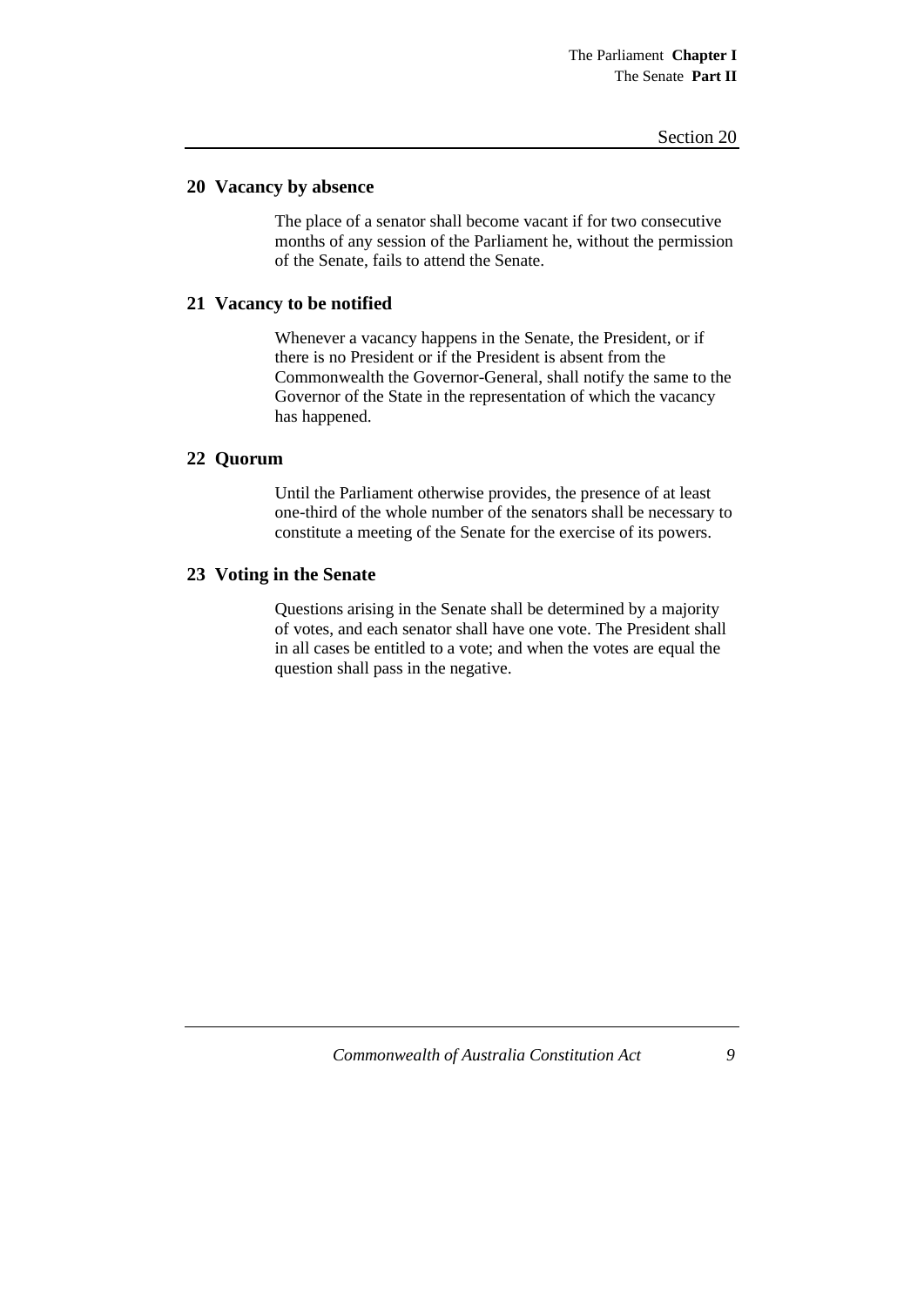# **Part III—The House of Representatives**

# **24 Constitution of House of Representatives**

The House of Representatives shall be composed of members directly chosen by the people of the Commonwealth, and the number of such members shall be, as nearly as practicable, twice the number of the senators.

The number of members chosen in the several States shall be in proportion to the respective numbers of their people, and shall, until the Parliament otherwise provides, be determined, whenever necessary, in the following manner:

- (i) a quota shall be ascertained by dividing the number of the people of the Commonwealth, as shown by the latest statistics of the Commonwealth, by twice the number of the senators;
- (ii) the number of members to be chosen in each State shall be determined by dividing the number of the people of the State, as shown by the latest statistics of the Commonwealth, by the quota; and if on such division there is a remainder greater than one-half of the quota, one more member shall be chosen in the State.

But notwithstanding anything in this section, five members at least shall be chosen in each Original State.

# **25 Provision as to races disqualified from voting**

For the purposes of the last section, if by the law of any State all persons of any race are disqualified from voting at elections for the more numerous House of the Parliament of the State, then, in reckoning the number of the people of the State or of the Commonwealth, persons of that race resident in that State shall not be counted.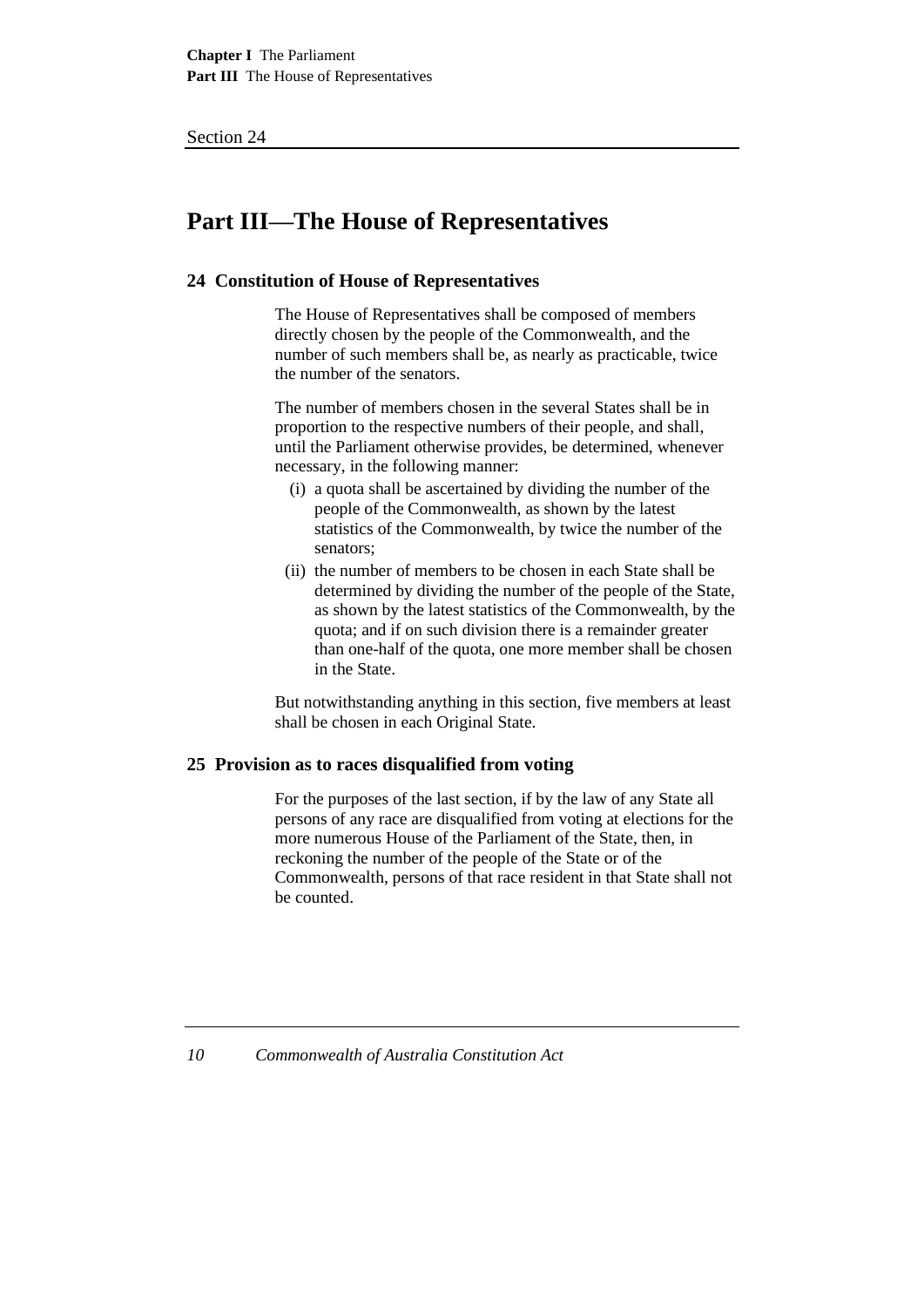### **26 Representatives in first Parliament**

Notwithstanding anything in section twenty-four, the number of members to be chosen in each State at the first election shall be as follows:

| twenty-three; |
|---------------|
| twenty;       |
| eight;        |
| six:          |
|               |

Provided that if Western Australia is an Original State, the numbers shall be as follows:

| twenty-six;         |
|---------------------|
| twenty-three;       |
| nine:               |
| seven:              |
| five:               |
| $Ta smania \dots 1$ |
|                     |

#### **27 Alteration of number of members**

Subject to this Constitution, the Parliament may make laws for increasing or diminishing the number of the members of the House of Representatives.

# **28 Duration of House of Representatives**

Every House of Representatives shall continue for three years from the first meeting of the House, and no longer, but may be sooner dissolved by the Governor-General.

#### **29 Electoral divisions** [*see* Note 9]

Until the Parliament of the Commonwealth otherwise provides, the Parliament of any State may make laws for determining the divisions in each State for which members of the House of Representatives may be chosen, and the number of members to be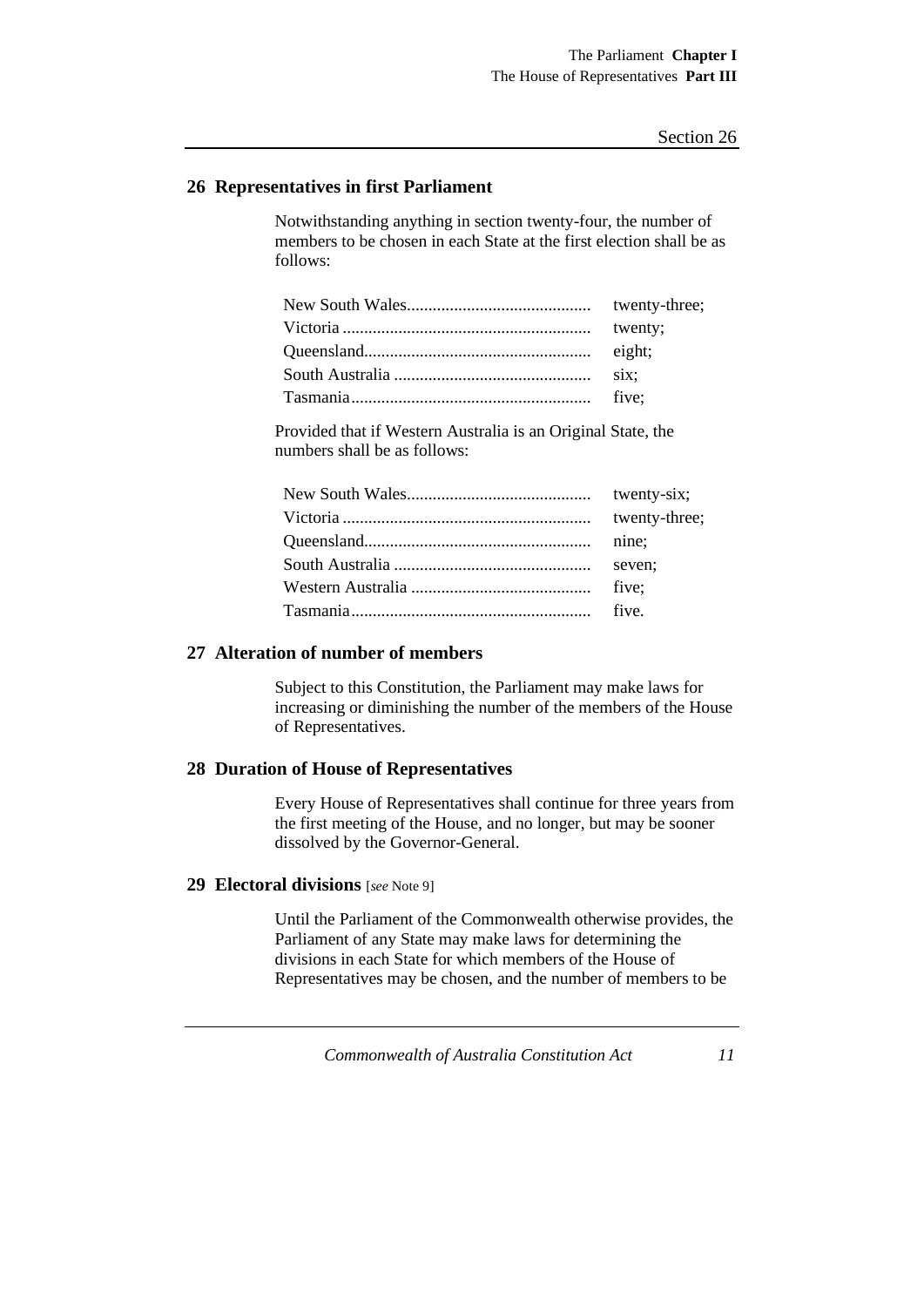chosen for each division. A division shall not be formed out of parts of different States.

In the absence of other provision, each State shall be one electorate.

### **30 Qualification of electors**

Until the Parliament otherwise provides, the qualification of electors of members of the House of Representatives shall be in each State that which is prescribed by the law of the State as the qualification of electors of the more numerous House of Parliament of the State; but in the choosing of members each elector shall vote only once.

### **31 Application of State laws**

Until the Parliament otherwise provides, but subject to this Constitution, the laws in force in each State for the time being relating to elections for the more numerous House of the Parliament of the State shall, as nearly as practicable, apply to elections in the State of members of the House of Representatives.

### **32 Writs for general election**

The Governor-General in Council may cause writs to be issued for general elections of members of the House of Representatives.

After the first general election, the writs shall be issued within ten days from the expiry of a House of Representatives or from the proclamation of a dissolution thereof.

#### **33 Writs for vacancies**

Whenever a vacancy happens in the House of Representatives, the Speaker shall issue his writ for the election of a new member, or if there is no Speaker or if he is absent from the Commonwealth the Governor-General in Council may issue the writ.

# **34 Qualifications of members**

Until the Parliament otherwise provides, the qualifications of a member of the House of Representatives shall be as follows: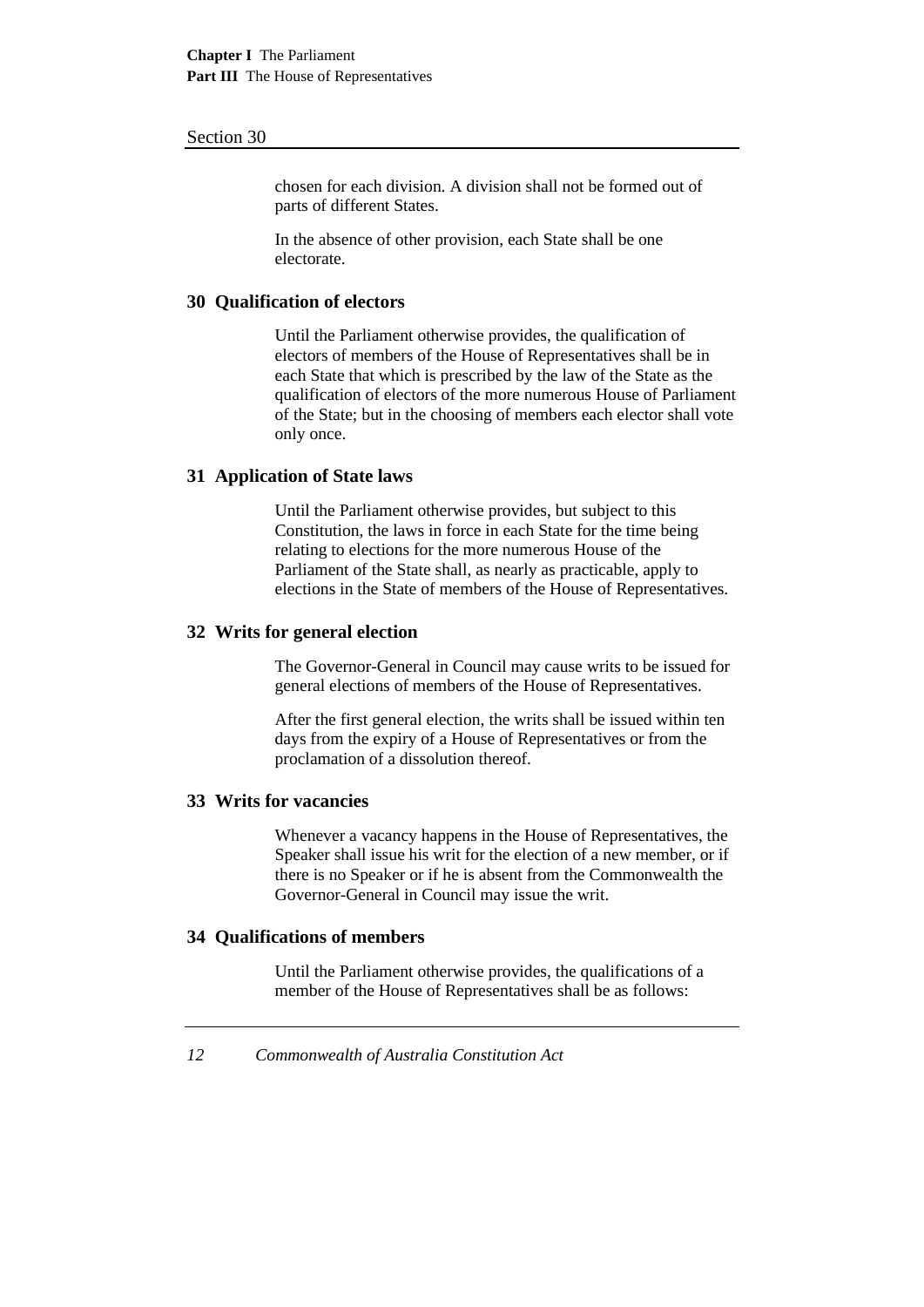- (i) he must be of the full age of twenty-one years, and must be an elector entitled to vote at the election of members of the House of Representatives, or a person qualified to become such elector, and must have been for three years at the least a resident within the limits of the Commonwealth as existing at the time when he is chosen;
- (ii) he must be a subject of the Queen, either natural-born or for at least five years naturalized under a law of the United Kingdom, or of a Colony which has become or becomes a State, or of the Commonwealth, or of a State.

# **35 Election of Speaker**

The House of Representatives shall, before proceeding to the despatch of any other business, choose a member to be the Speaker of the House, and as often as the office of Speaker becomes vacant the House shall again choose a member to be the Speaker.

The Speaker shall cease to hold his office if he ceases to be a member. He may be removed from office by a vote of the House, or he may resign his office or his seat by writing addressed to the Governor-General.

# **36 Absence of Speaker**

Before or during any absence of the Speaker, the House of Representatives may choose a member to perform his duties in his absence.

# **37 Resignation of member**

A member may by writing addressed to the Speaker, or to the Governor-General if there is no Speaker or if the Speaker is absent from the Commonwealth, resign his place, which thereupon shall become vacant.

# **38 Vacancy by absence**

The place of a member shall become vacant if for two consecutive months of any session of the Parliament he, without the permission of the House, fails to attend the House.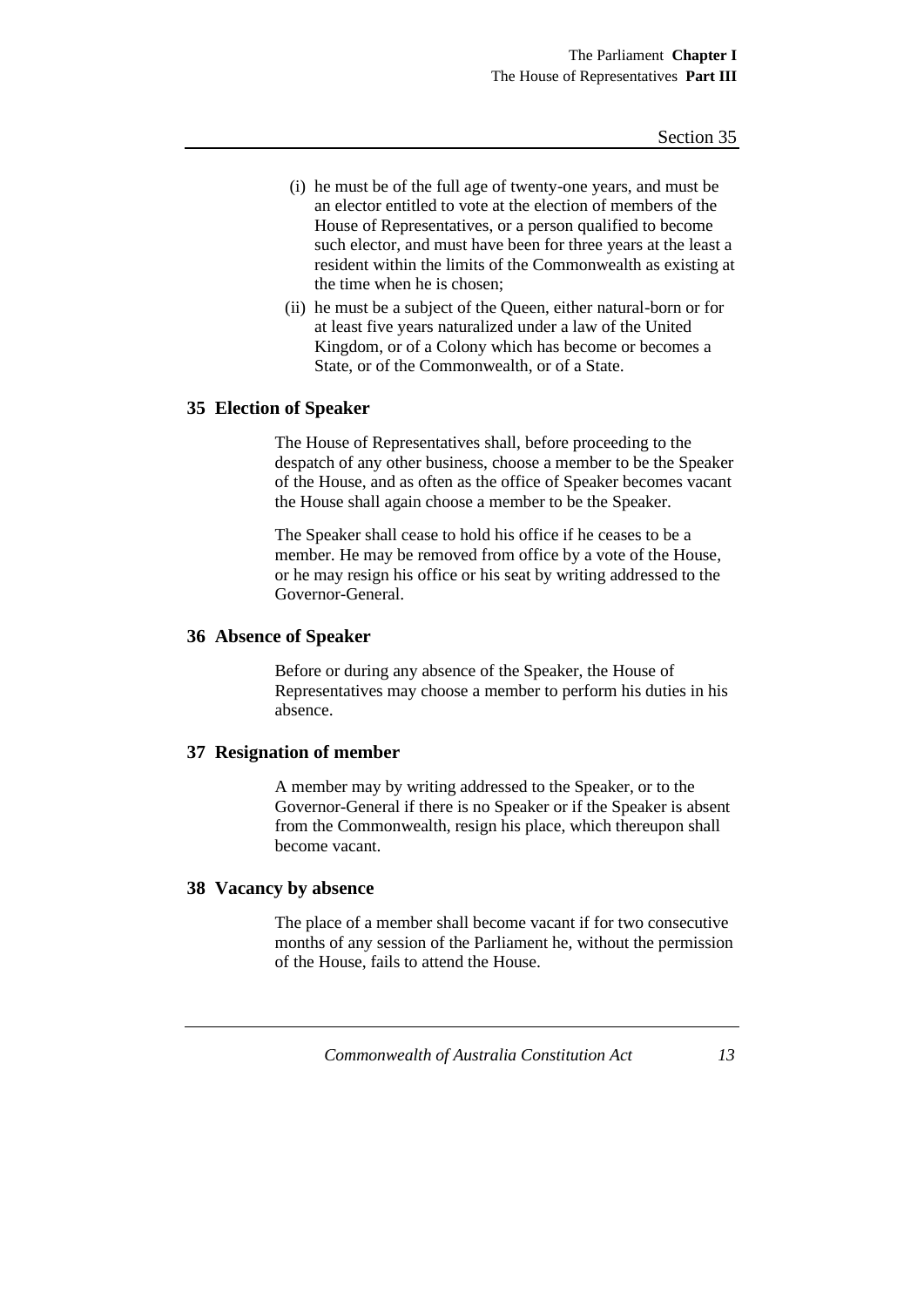# **39 Quorum**

Until the Parliament otherwise provides, the presence of at least one-third of the whole number of the members of the House of Representatives shall be necessary to constitute a meeting of the House for the exercise of its powers.

# **40 Voting in House of Representatives**

Questions arising in the House of Representatives shall be determined by a majority of votes other than that of the Speaker. The Speaker shall not vote unless the numbers are equal, and then he shall have a casting vote.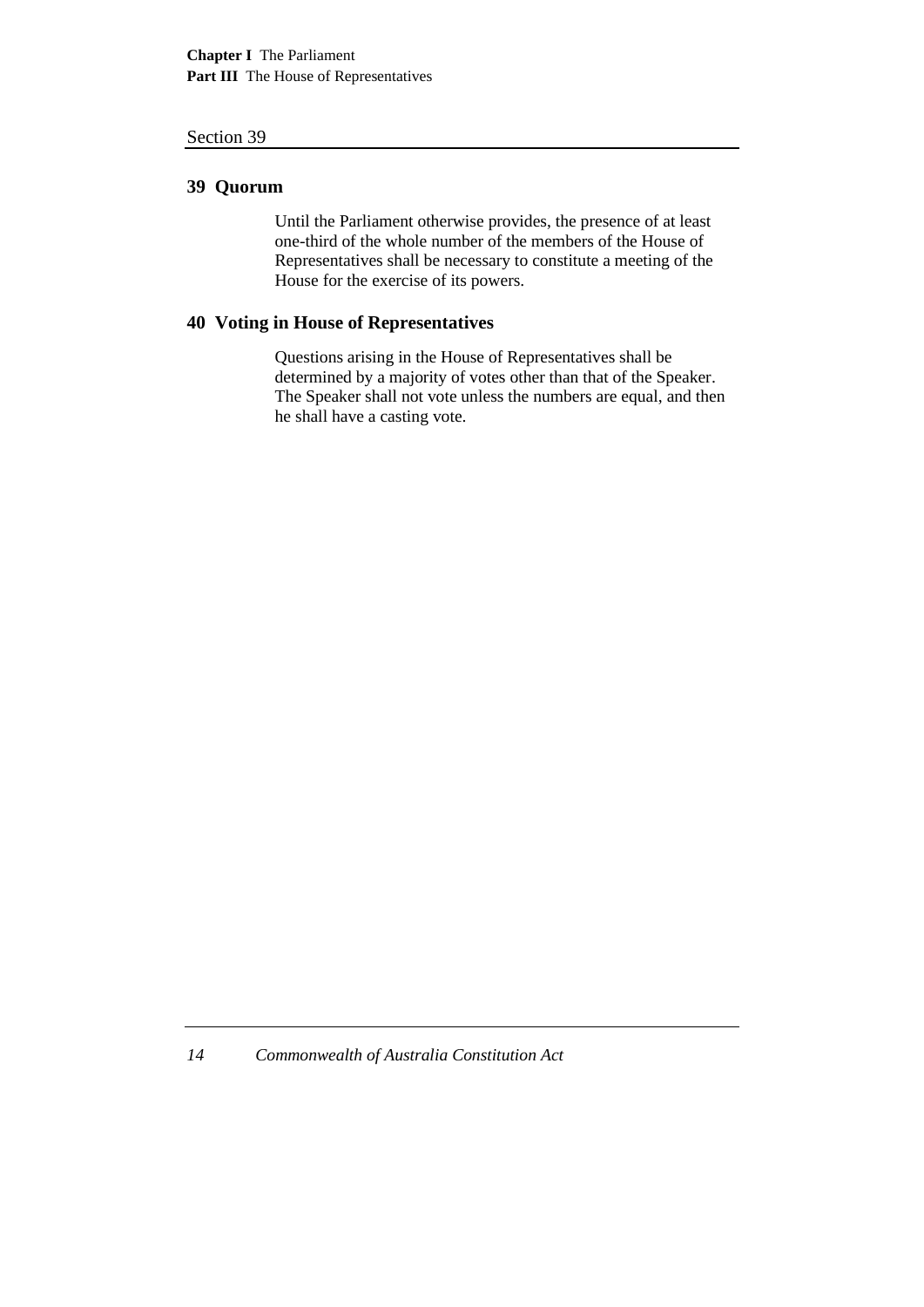# **Part IV—Both Houses of the Parliament**

# **41 Right of electors of States**

No adult person who has or acquires a right to vote at elections for the more numerous House of the Parliament of a State shall, while the right continues, be prevented by any law of the Commonwealth from voting at elections for either House of the Parliament of the Commonwealth.

# **42 Oath or affirmation of allegiance**

Every senator and every member of the House of Representatives shall before taking his seat make and subscribe before the Governor-General, or some person authorised by him, an oath or affirmation of allegiance in the form set forth in the schedule to this Constitution.

# **43 Member of one House ineligible for other**

A member of either House of the Parliament shall be incapable of being chosen or of sitting as a member of the other House.

# **44 Disqualification**

Any person who:

- (i) is under any acknowledgment of allegiance, obedience, or adherence to a foreign power, or is a subject or a citizen or entitled to the rights or privileges of a subject or a citizen of a foreign power; or
- (ii) is attainted of treason, or has been convicted and is under sentence, or subject to be sentenced, for any offence punishable under the law of the Commonwealth or of a State by imprisonment for one year or longer; or
- (iii) is an undischarged bankrupt or insolvent; or
- (iv) holds any office of profit under the Crown, or any pension payable during the pleasure of the Crown out of any of the revenues of the Commonwealth; or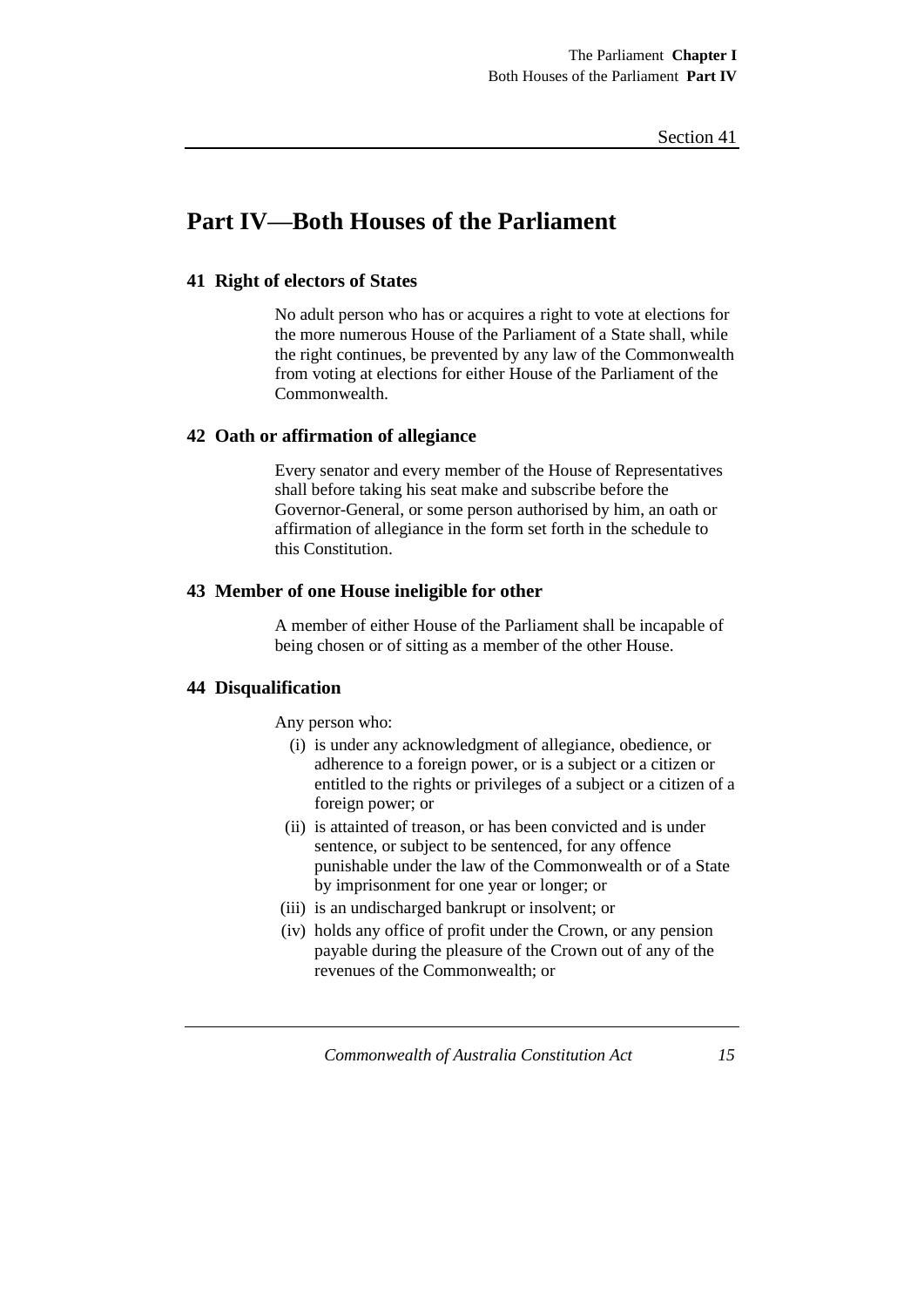(v) has any direct or indirect pecuniary interest in any agreement with the Public Service of the Commonwealth otherwise than as a member and in common with the other members of an incorporated company consisting of more than twenty-five persons;

shall be incapable of being chosen or of sitting as a senator or a member of the House of Representatives.

But subsection (iv) does not apply to the office of any of the Queen's Ministers of State for the Commonwealth, or of any of the Queen's Ministers for a State, or to the receipt of pay, half pay, or a pension, by any person as an officer or member of the Queen's navy or army, or to the receipt of pay as an officer or member of the naval or military forces of the Commonwealth by any person whose services are not wholly employed by the Commonwealth.

# **45 Vacancy on happening of disqualification**

If a senator or member of the House of Representatives:

- (i) becomes subject to any of the disabilities mentioned in the last preceding section; or
- (ii) takes the benefit, whether by assignment, composition, or otherwise, of any law relating to bankrupt or insolvent debtors; or
- (iii) directly or indirectly takes or agrees to take any fee or honorarium for services rendered to the Commonwealth, or for services rendered in the Parliament to any person or State;

his place shall thereupon become vacant.

#### **46 Penalty for sitting when disqualified**

Until the Parliament otherwise provides, any person declared by this Constitution to be incapable of sitting as a senator or as a member of the House of Representatives shall, for every day on which he so sits, be liable to pay the sum of one hundred pounds to any person who sues for it in any court of competent jurisdiction.

# **47 Disputed elections**

Until the Parliament otherwise provides, any question respecting the qualification of a senator or of a member of the House of Representatives, or respecting a vacancy in either House of the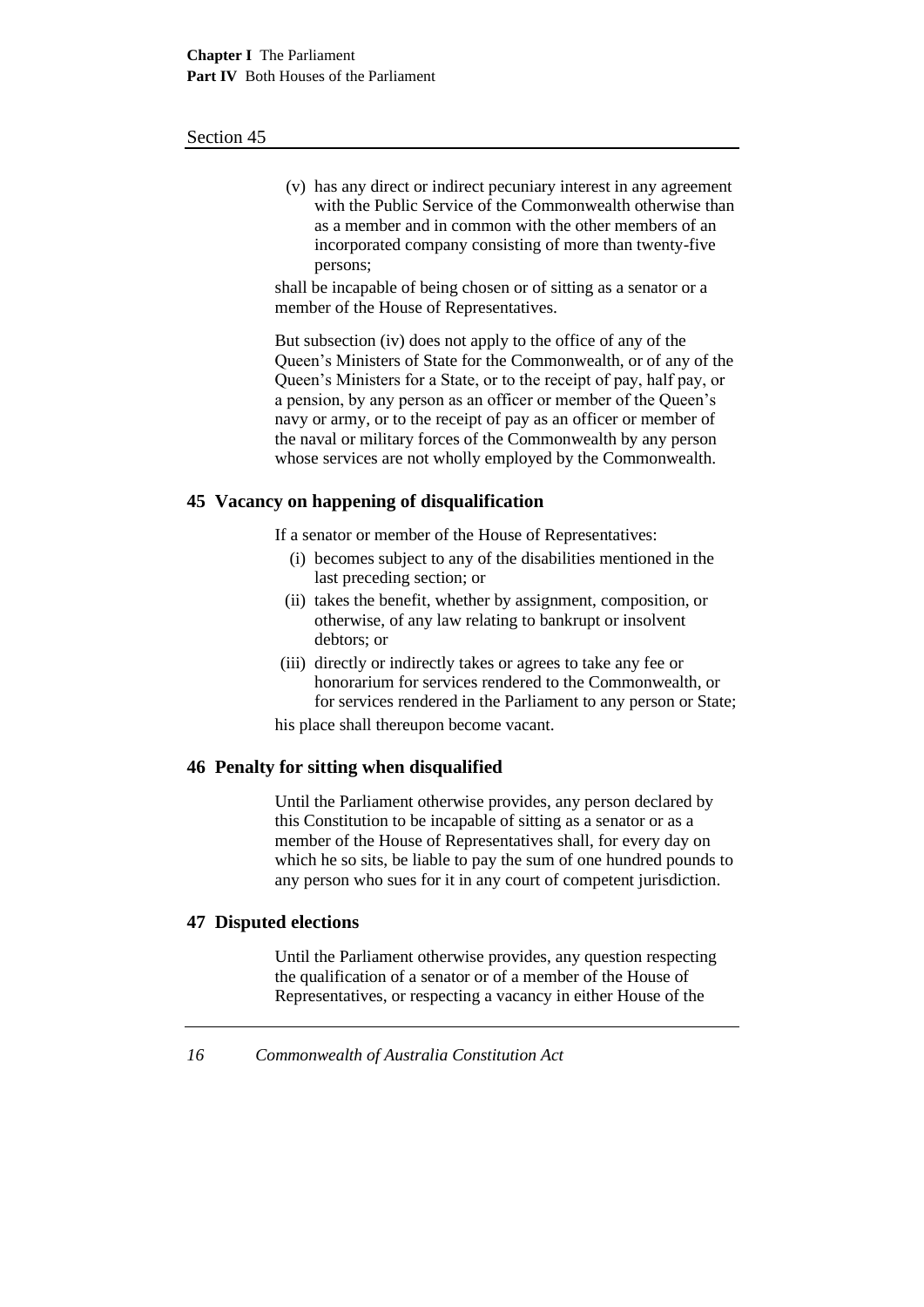Parliament, and any question of a disputed election to either House, shall be determined by the House in which the question arises.

### **48 Allowance to members**

Until the Parliament otherwise provides, each senator and each member of the House of Representatives shall receive an allowance of four hundred pounds a year, to be reckoned from the day on which he takes his seat.

### **49 Privileges etc. of Houses**

The powers, privileges, and immunities of the Senate and of the House of Representatives, and of the members and the committees of each House, shall be such as are declared by the Parliament, and until declared shall be those of the Commons House of Parliament of the United Kingdom, and of its members and committees, at the establishment of the Commonwealth.

### **50 Rules and orders**

Each House of the Parliament may make rules and orders with respect to:

- (i) the mode in which its powers, privileges, and immunities may be exercised and upheld;
- (ii) the order and conduct of its business and proceedings either separately or jointly with the other House.

*Commonwealth of Australia Constitution Act 17*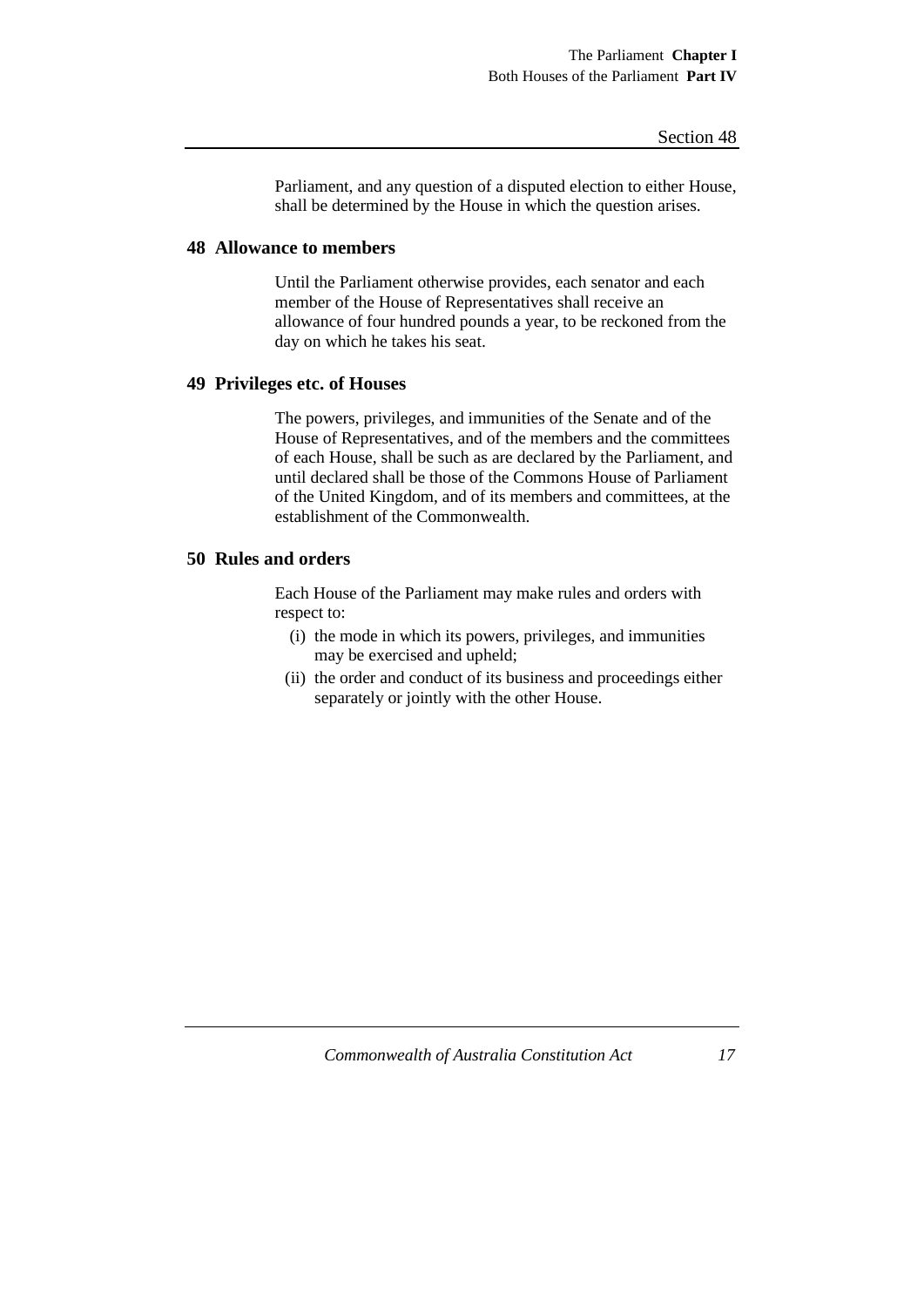# **Part V—Powers of the Parliament**

### **51 Legislative powers of the Parliament** [*see* Notes 10 and 11]

The Parliament shall, subject to this Constitution, have power to make laws for the peace, order, and good government of the Commonwealth with respect to:

- (i) trade and commerce with other countries, and among the States;
- (ii) taxation; but so as not to discriminate between States or parts of States;
- (iii) bounties on the production or export of goods, but so that such bounties shall be uniform throughout the Commonwealth;
- (iv) borrowing money on the public credit of the Commonwealth;
- (v) postal, telegraphic, telephonic, and other like services;
- (vi) the naval and military defence of the Commonwealth and of the several States, and the control of the forces to execute and maintain the laws of the Commonwealth;
- (vii) lighthouses, lightships, beacons and buoys;
- (viii) astronomical and meteorological observations;
	- (ix) quarantine;
	- (x) fisheries in Australian waters beyond territorial limits;
	- (xi) census and statistics;
- (xii) currency, coinage, and legal tender;
- (xiii) banking, other than State banking; also State banking extending beyond the limits of the State concerned, the incorporation of banks, and the issue of paper money;
- (xiv) insurance, other than State insurance; also State insurance extending beyond the limits of the State concerned;
- (xv) weights and measures;
- (xvi) bills of exchange and promissory notes;
- (xvii) bankruptcy and insolvency;
- (xviii) copyrights, patents of inventions and designs, and trade marks;
	- (xix) naturalization and aliens;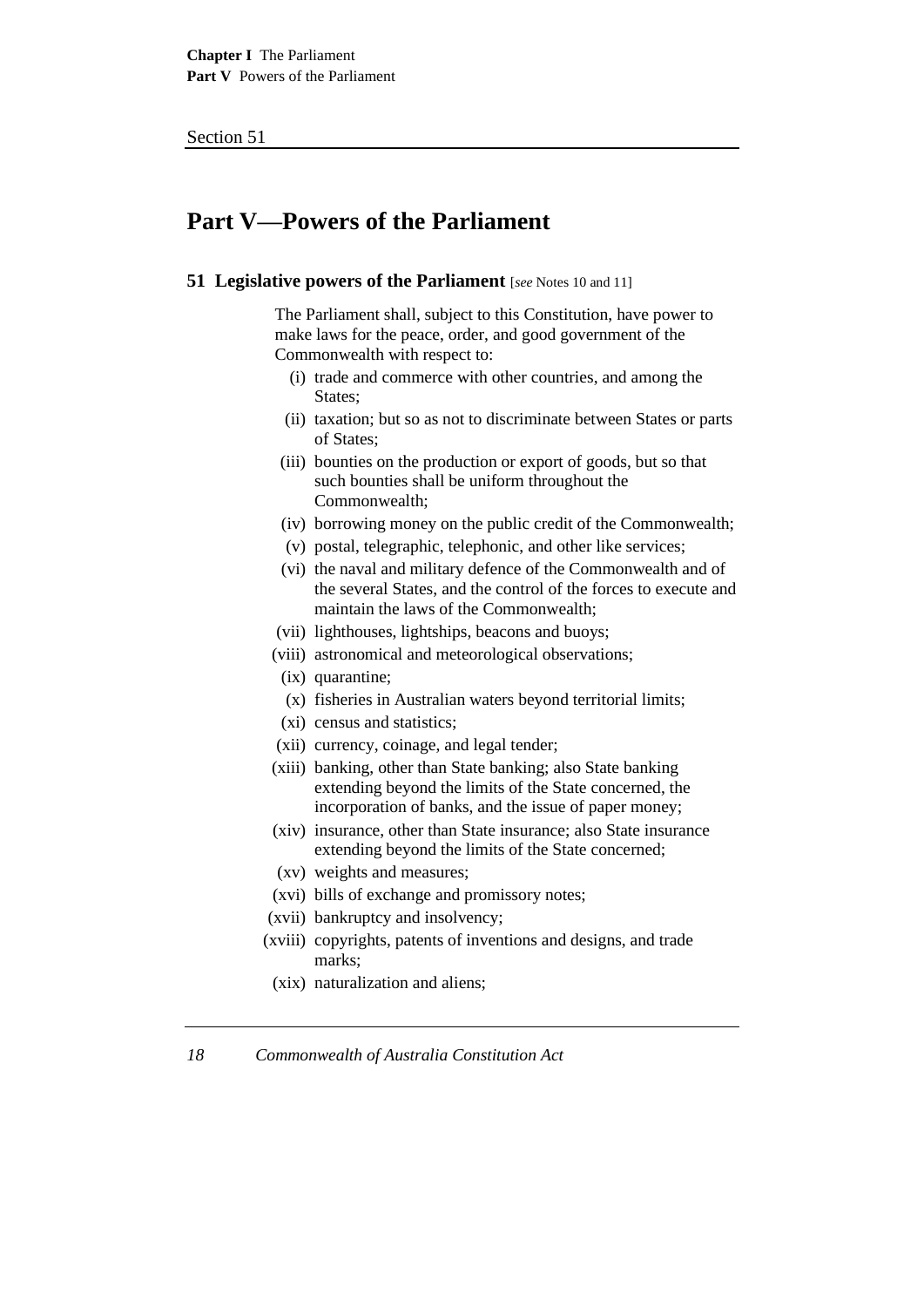- (xx) foreign corporations, and trading or financial corporations formed within the limits of the Commonwealth;
- (xxi) marriage;
- (xxii) divorce and matrimonial causes; and in relation thereto, parental rights, and the custody and guardianship of infants;
- (xxiii) invalid and old-age pensions;
- **(xxiiiA) the provision of maternity allowances, widows' pensions, child endowment, unemployment, pharmaceutical, sickness and hospital benefits, medical and dental services (but not so as to authorize any form of civil conscription), benefits to students and family allowances;**
	- (xxiv) the service and execution throughout the Commonwealth of the civil and criminal process and the judgments of the courts of the States;
	- (xxv) the recognition throughout the Commonwealth of the laws, the public Acts and records, and the judicial proceedings of the States;
- (xxvi) the people of any race, other than the aboriginal race in any State, for whom it is deemed necessary to make special laws;
- (xxvii) immigration and emigration;
- (xxviii) the influx of criminals;
- (xxix) external affairs;
- (xxx) the relations of the Commonwealth with the islands of the Pacific;
- (xxxi) the acquisition of property on just terms from any State or person for any purpose in respect of which the Parliament has power to make laws;
- (xxxii) the control of railways with respect to transport for the naval and military purposes of the Commonwealth;
- (xxxiii) the acquisition, with the consent of a State, of any railways of the State on terms arranged between the Commonwealth and the State;
- (xxxiv) railway construction and extension in any State with the consent of that State;
- (xxxv) conciliation and arbitration for the prevention and settlement of industrial disputes extending beyond the limits of any one State;
- (xxxvi) matters in respect of which this Constitution makes provision until the Parliament otherwise provides;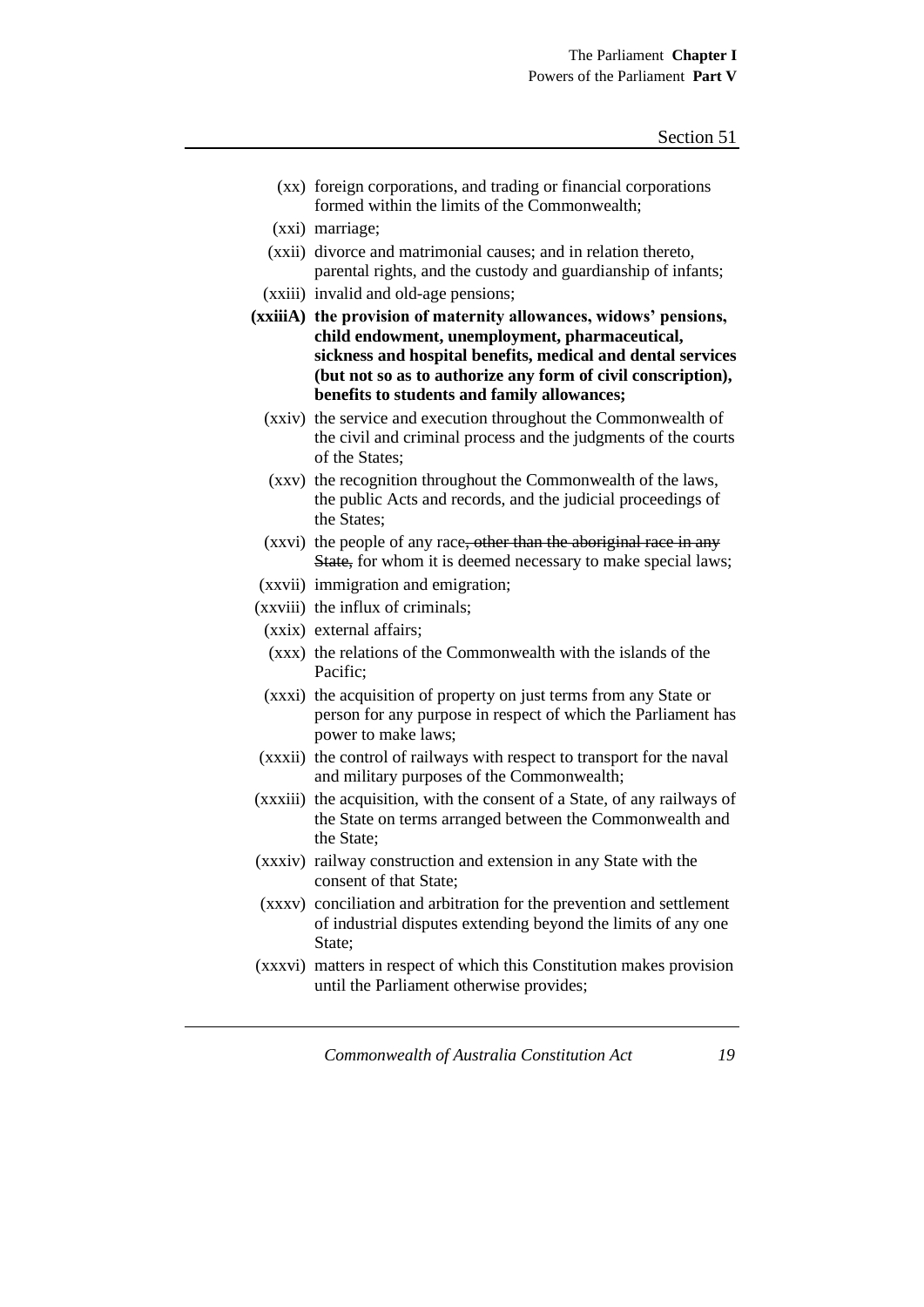| (xxxvii) matters referred to the Parliament of the Commonwealth by |
|--------------------------------------------------------------------|
| the Parliament or Parliaments of any State or States, but so       |
| that the law shall extend only to States by whose Parliaments      |
| the matter is referred, or which afterwards adopt the law;         |

- (xxxviii) the exercise within the Commonwealth, at the request or with the concurrence of the Parliaments of all the States directly concerned, of any power which can at the establishment of this Constitution be exercised only by the Parliament of the United Kingdom or by the Federal Council of Australasia;
	- (xxxix) matters incidental to the execution of any power vested by this Constitution in the Parliament or in either House thereof, or in the Government of the Commonwealth, or in the Federal Judicature, or in any department or officer of the Commonwealth.

# **52 Exclusive powers of the Parliament**

The Parliament shall, subject to this Constitution, have exclusive power to make laws for the peace, order, and good government of the Commonwealth with respect to:

- (i) the seat of government of the Commonwealth, and all places acquired by the Commonwealth for public purposes;
- (ii) matters relating to any department of the public service the control of which is by this Constitution transferred to the Executive Government of the Commonwealth;
- (iii) other matters declared by this Constitution to be within the exclusive power of the Parliament.

# **53 Powers of the Houses in respect of legislation**

Proposed laws appropriating revenue or moneys, or imposing taxation, shall not originate in the Senate. But a proposed law shall not be taken to appropriate revenue or moneys, or to impose taxation, by reason only of its containing provisions for the imposition or appropriation of fines or other pecuniary penalties, or for the demand or payment or appropriation of fees for licences, or fees for services under the proposed law.

The Senate may not amend proposed laws imposing taxation, or proposed laws appropriating revenue or moneys for the ordinary annual services of the Government.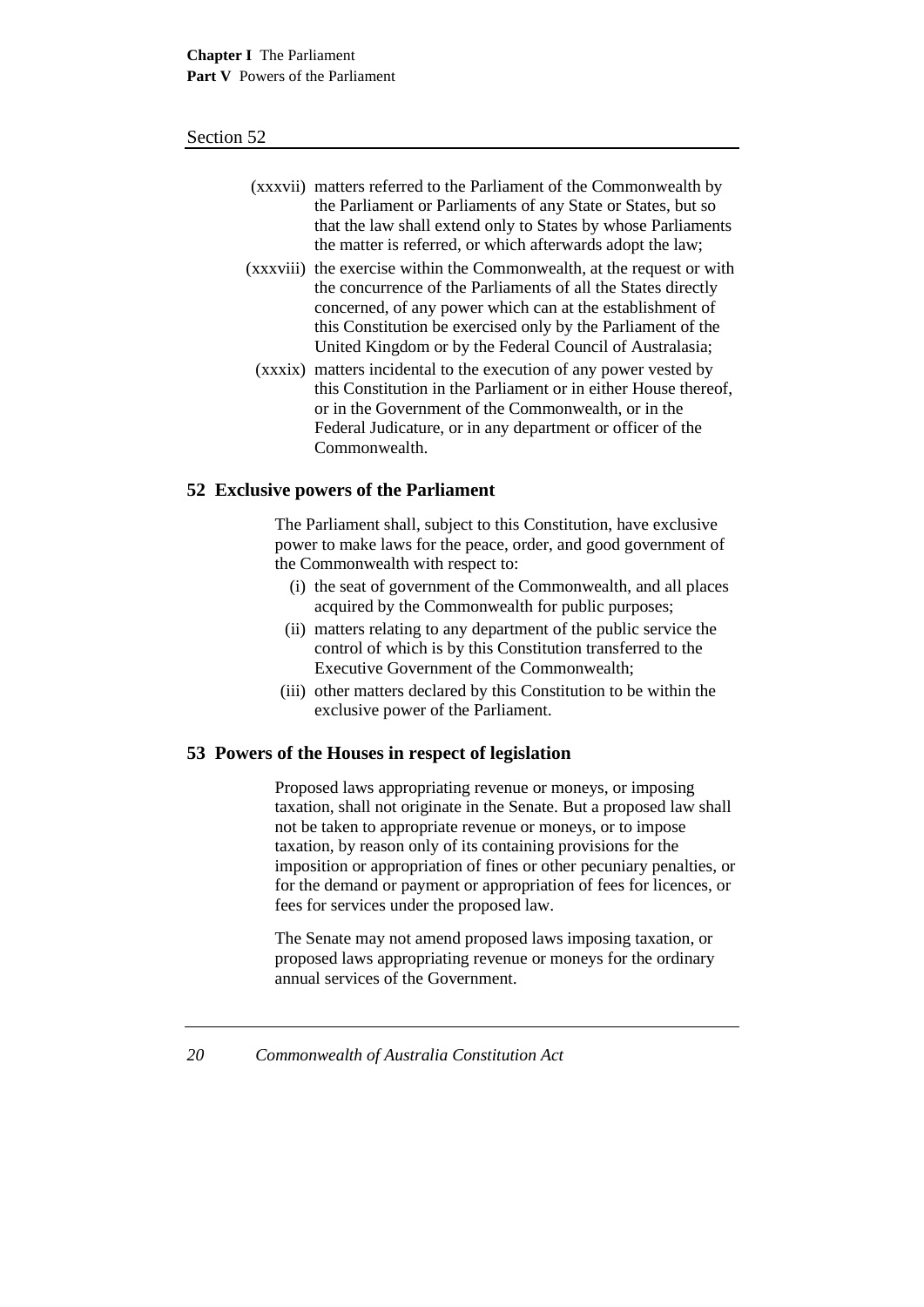The Senate may not amend any proposed law so as to increase any proposed charge or burden on the people.

The Senate may at any stage return to the House of Representatives any proposed law which the Senate may not amend, requesting, by message, the omission or amendment of any items or provisions therein. And the House of Representatives may, if it thinks fit, make any of such omissions or amendments, with or without modifications.

Except as provided in this section, the Senate shall have equal power with the House of Representatives in respect of all proposed laws.

# **54 Appropriation Bills**

The proposed law which appropriates revenue or moneys for the ordinary annual services of the Government shall deal only with such appropriation.

# **55 Tax Bill**

Laws imposing taxation shall deal only with the imposition of taxation, and any provision therein dealing with any other matter shall be of no effect.

Laws imposing taxation, except laws imposing duties of customs or of excise, shall deal with one subject of taxation only; but laws imposing duties of customs shall deal with duties of customs only, and laws imposing duties of excise shall deal with duties of excise only.

# **56 Recommendation of money votes**

A vote, resolution, or proposed law for the appropriation of revenue or moneys shall not be passed unless the purpose of the appropriation has in the same session been recommended by message of the Governor-General to the House in which the proposal originated.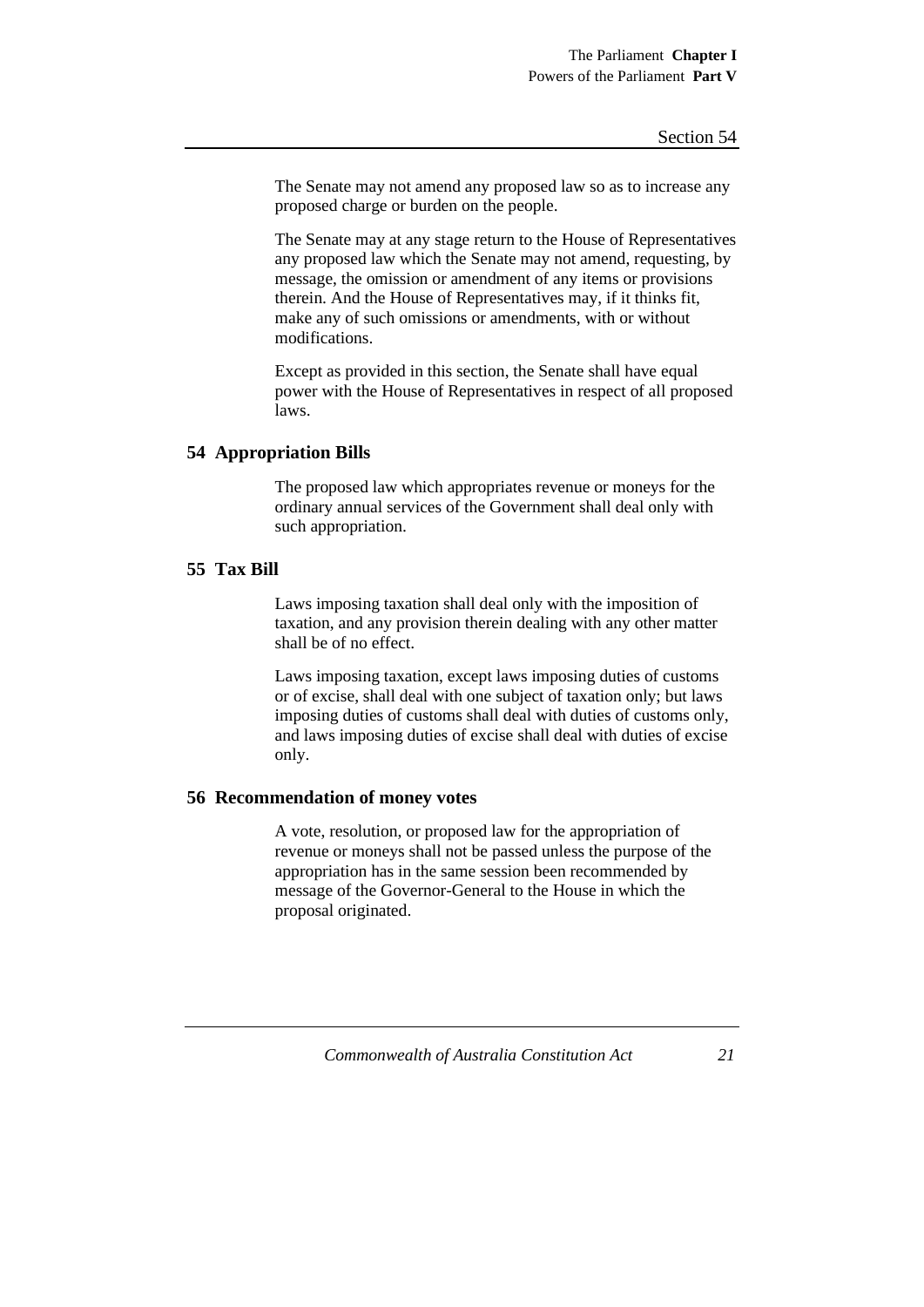### **57 Disagreement between the Houses**

If the House of Representatives passes any proposed law, and the Senate rejects or fails to pass it, or passes it with amendments to which the House of Representatives will not agree, and if after an interval of three months the House of Representatives, in the same or the next session, again passes the proposed law with or without any amendments which have been made, suggested, or agreed to by the Senate, and the Senate rejects or fails to pass it, or passes it with amendments to which the House of Representatives will not agree, the Governor-General may dissolve the Senate and the House of Representatives simultaneously. But such dissolution shall not take place within six months before the date of the expiry of the House of Representatives by effluxion of time.

If after such dissolution the House of Representatives again passes the proposed law, with or without any amendments which have been made, suggested, or agreed to by the Senate, and the Senate rejects or fails to pass it, or passes it with amendments to which the House of Representatives will not agree, the Governor-General may convene a joint sitting of the members of the Senate and of the House of Representatives.

The members present at the joint sitting may deliberate and shall vote together upon the proposed law as last proposed by the House of Representatives, and upon amendments, if any, which have been made therein by one House and not agreed to by the other, and any such amendments which are affirmed by an absolute majority of the total number of the members of the Senate and House of Representatives shall be taken to have been carried, and if the proposed law, with the amendments, if any, so carried is affirmed by an absolute majority of the total number of the members of the Senate and House of Representatives, it shall be taken to have been duly passed by both Houses of the Parliament, and shall be presented to the Governor-General for the Queen's assent.

#### **58 Royal assent to Bills**

When a proposed law passed by both Houses of the Parliament is presented to the Governor-General for the Queen's assent, he shall declare, according to his discretion, but subject to this Constitution, that he assents in the Queen's name, or that he withholds assent, or that he reserves the law for the Queen's pleasure.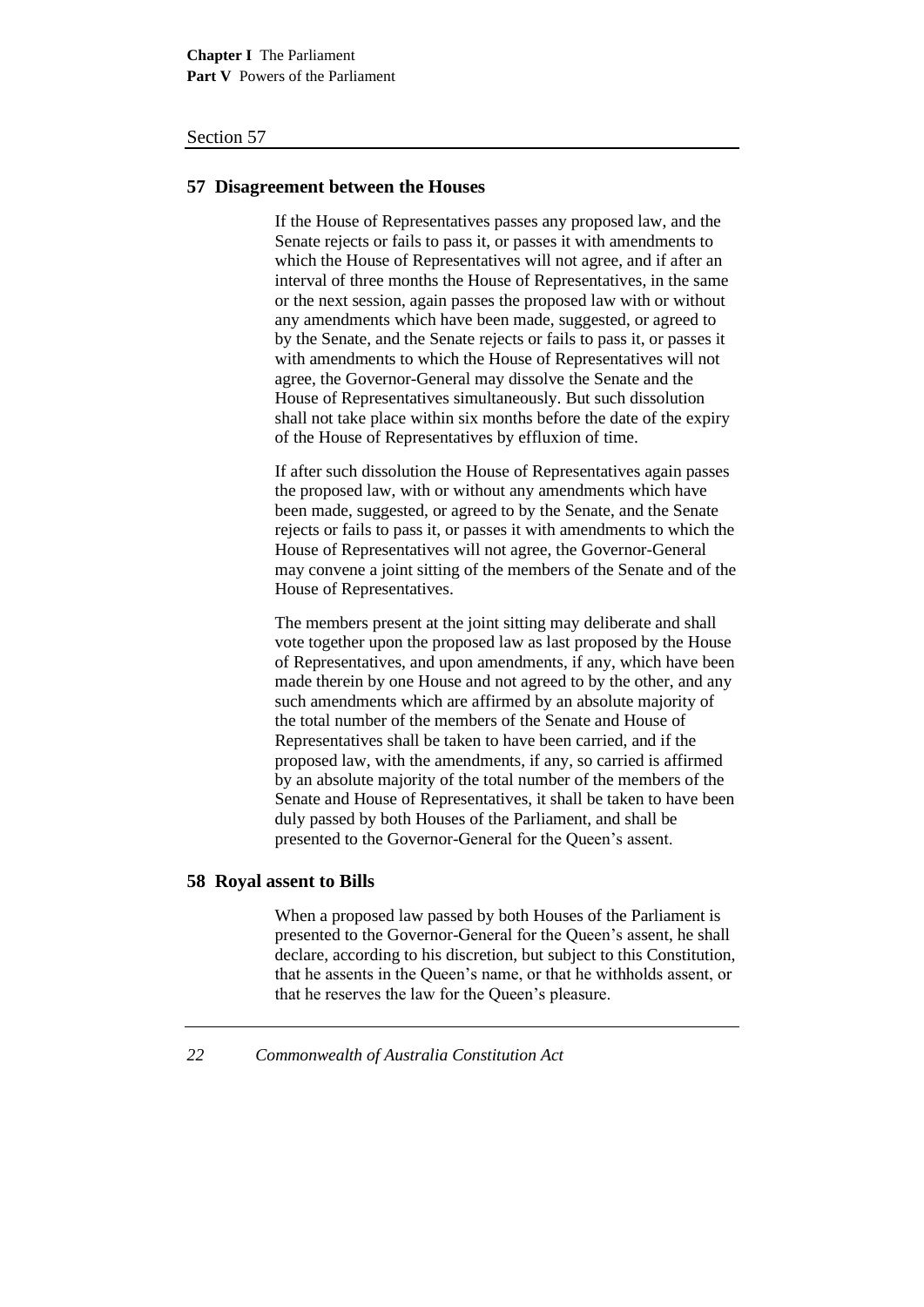#### *Recommendations by Governor-General*

The Governor-General may return to the house in which it originated any proposed law so presented to him, and may transmit therewith any amendments which he may recommend, and the Houses may deal with the recommendation.

#### **59 Disallowance by the Queen**

The Queen may disallow any law within one year from the Governor-General's assent, and such disallowance on being made known by the Governor-General by speech or message to each of the Houses of the Parliament, or by Proclamation, shall annul the law from the day when the disallowance is so made known.

# **60 Signification of Queen's pleasure on Bills reserved**

A proposed law reserved for the Queen's pleasure shall not have any force unless and until within two years from the day on which it was presented to the Governor-General for the Queen's assent the Governor-General makes known, by speech or message to each of the Houses of the Parliament, or by Proclamation, that it has received the Queen's assent.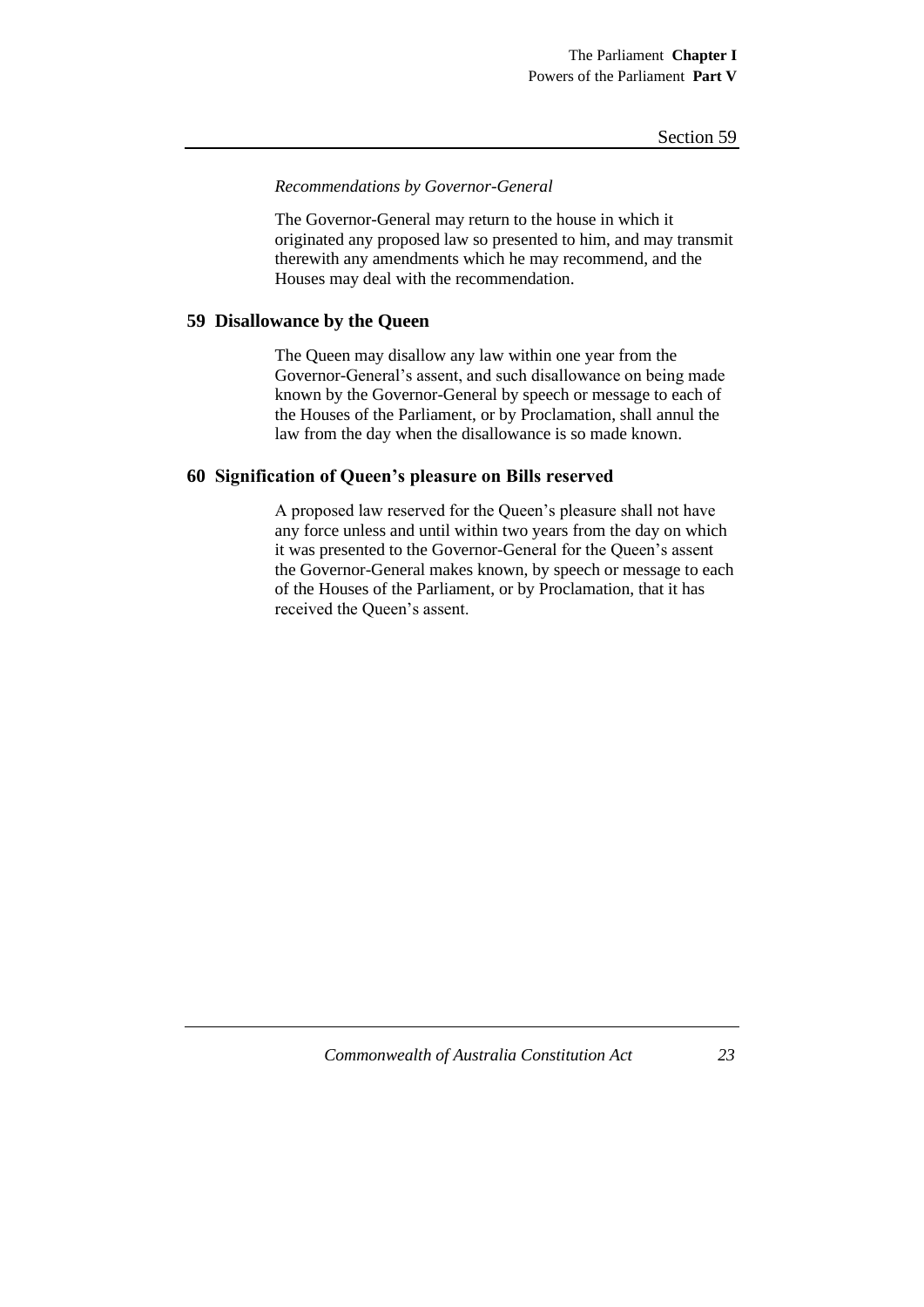# **Chapter II—The Executive Government**

#### **61 Executive power**

The executive power of the Commonwealth is vested in the Queen and is exercisable by the Governor-General as the Queen's representative, and extends to the execution and maintenance of this Constitution, and of the laws of the Commonwealth.

#### **62 Federal Executive Council**

There shall be a Federal Executive Council to advise the Governor-General in the government of the Commonwealth, and the members of the Council shall be chosen and summoned by the Governor-General and sworn as Executive Councillors, and shall hold office during his pleasure.

#### **63 Provisions referring to Governor-General**

The provisions of this Constitution referring to the Governor-General in Council shall be construed as referring to the Governor-General acting with the advice of the Federal Executive Council.

#### **64 Ministers of State**

The Governor-General may appoint officers to administer such departments of State of the Commonwealth as the Governor-General in Council may establish.

Such officers shall hold office during the pleasure of the Governor-General. They shall be members of the Federal Executive Council, and shall be the Queen's Ministers of State for the Commonwealth.

#### *Ministers to sit in Parliament*

After the first general election no Minister of State shall hold office for a longer period than three months unless he is or becomes a senator or a member of the House of Representatives.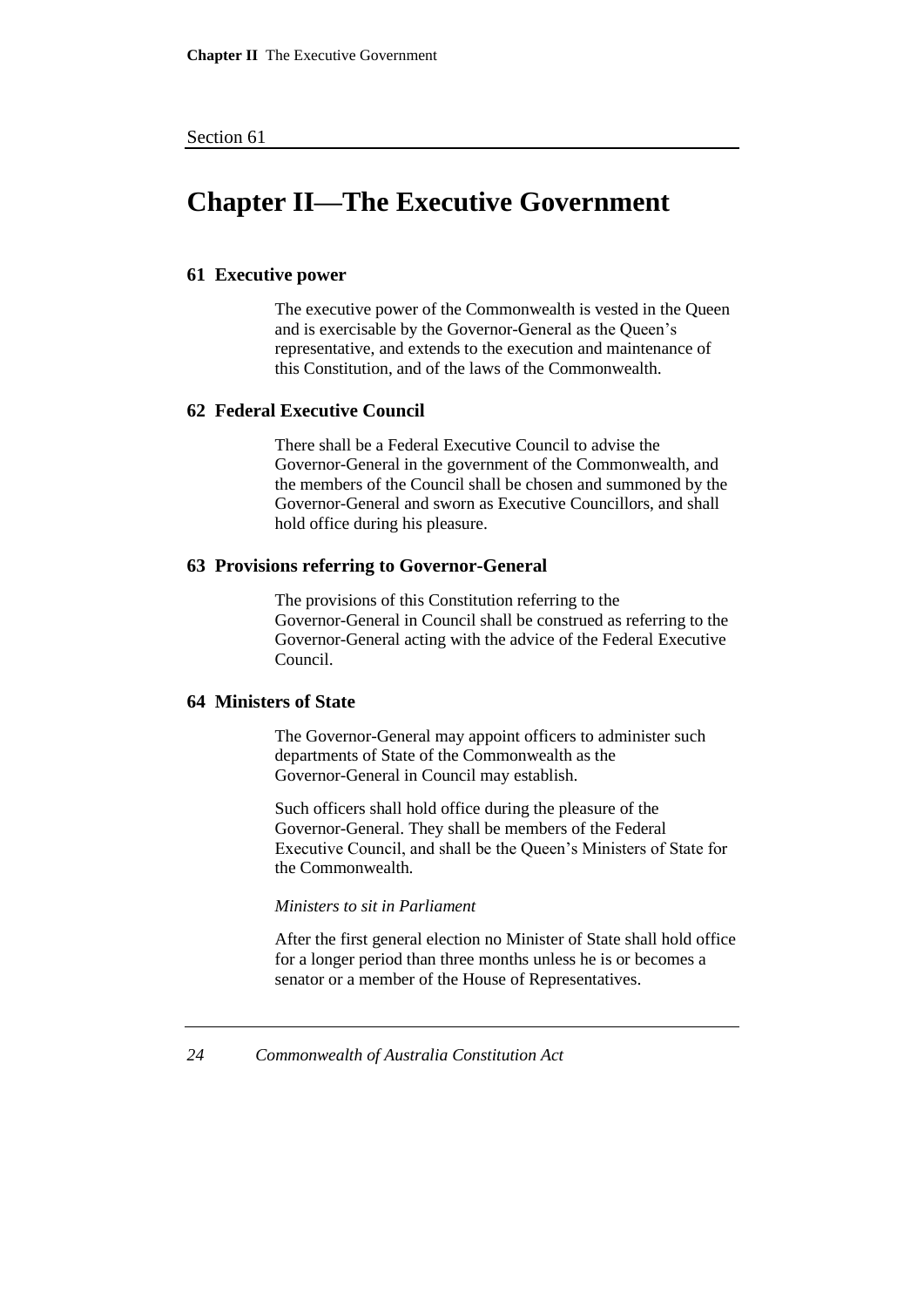# **65 Number of Ministers**

Until the Parliament otherwise provides, the Ministers of State shall not exceed seven in number, and shall hold such offices as the Parliament prescribes, or, in the absence of provision, as the Governor-General directs.

# **66 Salaries of Ministers**

There shall be payable to the Queen, out of the Consolidated Revenue Fund of the Commonwealth, for the salaries of the Ministers of State, an annual sum which, until the Parliament otherwise provides, shall not exceed twelve thousand pounds a year.

#### **67 Appointment of civil servants**

Until the Parliament otherwise provides, the appointment and removal of all other officers of the Executive Government of the Commonwealth shall be vested in the Governor-General in Council, unless the appointment is delegated by the Governor-General in Council or by a law of the Commonwealth to some other authority.

#### **68 Command of naval and military forces**

The command in chief of the naval and military forces of the Commonwealth is vested in the Governor-General as the Queen's representative.

#### **69 Transfer of certain departments**

On a date or dates to be proclaimed by the Governor-General after the establishment of the Commonwealth the following departments of the public service in each State shall become transferred to the Commonwealth:

posts, telegraphs, and telephones; naval and military defence; lighthouses, lightships, beacons, and buoys; quarantine.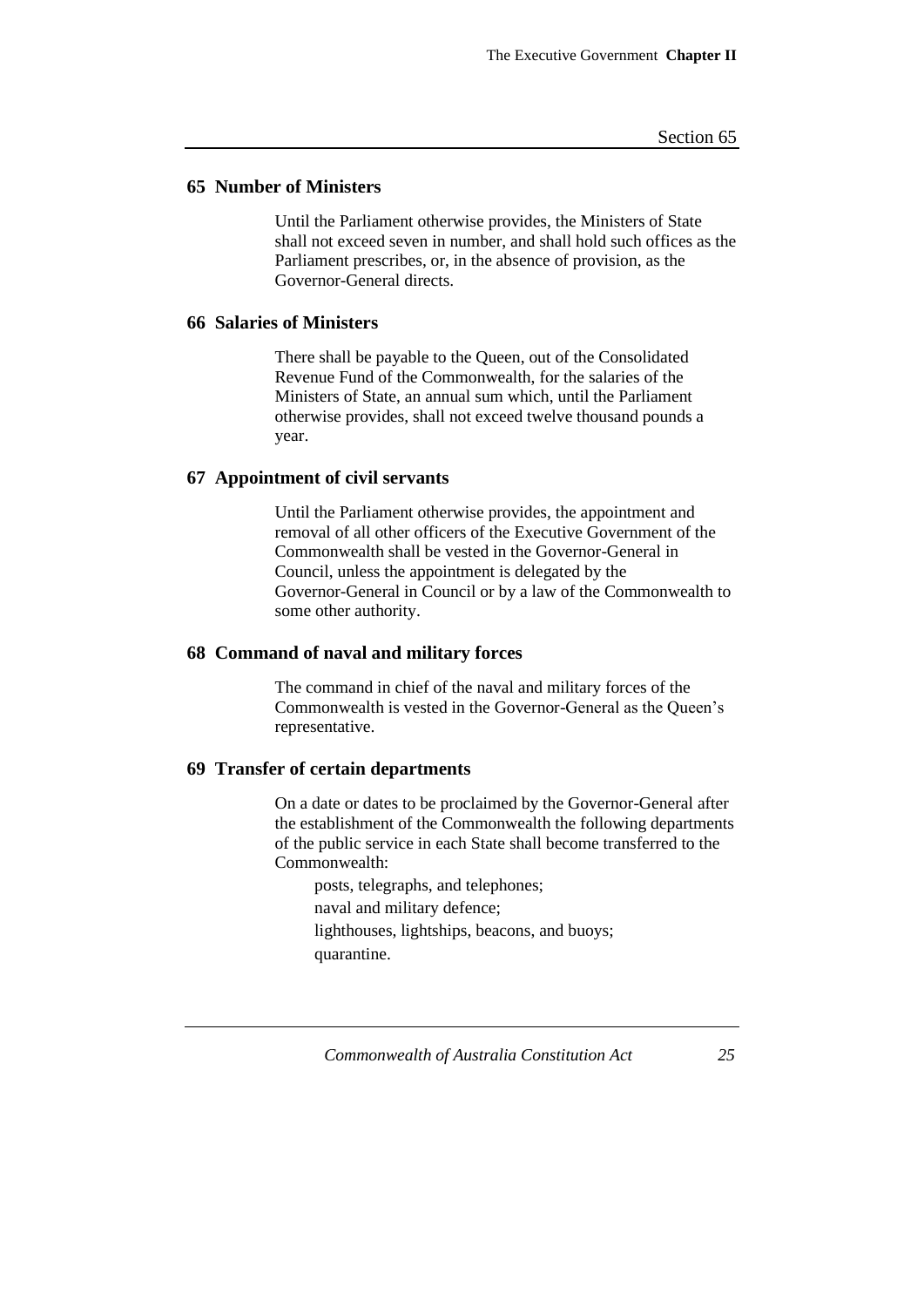But the departments of customs and of excise in each State shall become transferred to the Commonwealth on its establishment.

#### **70 Certain powers of Governors to vest in Governor-General**

In respect of matters which, under this Constitution, pass to the Executive Government of the Commonwealth, all powers and functions which at the establishment of the Commonwealth are vested in the Governor of a Colony, or in the Governor of a Colony with the advice of his Executive Council, or in any authority of a Colony, shall vest in the Governor-General, or in the Governor-General in Council, or in the authority exercising similar powers under the Commonwealth, as the case requires.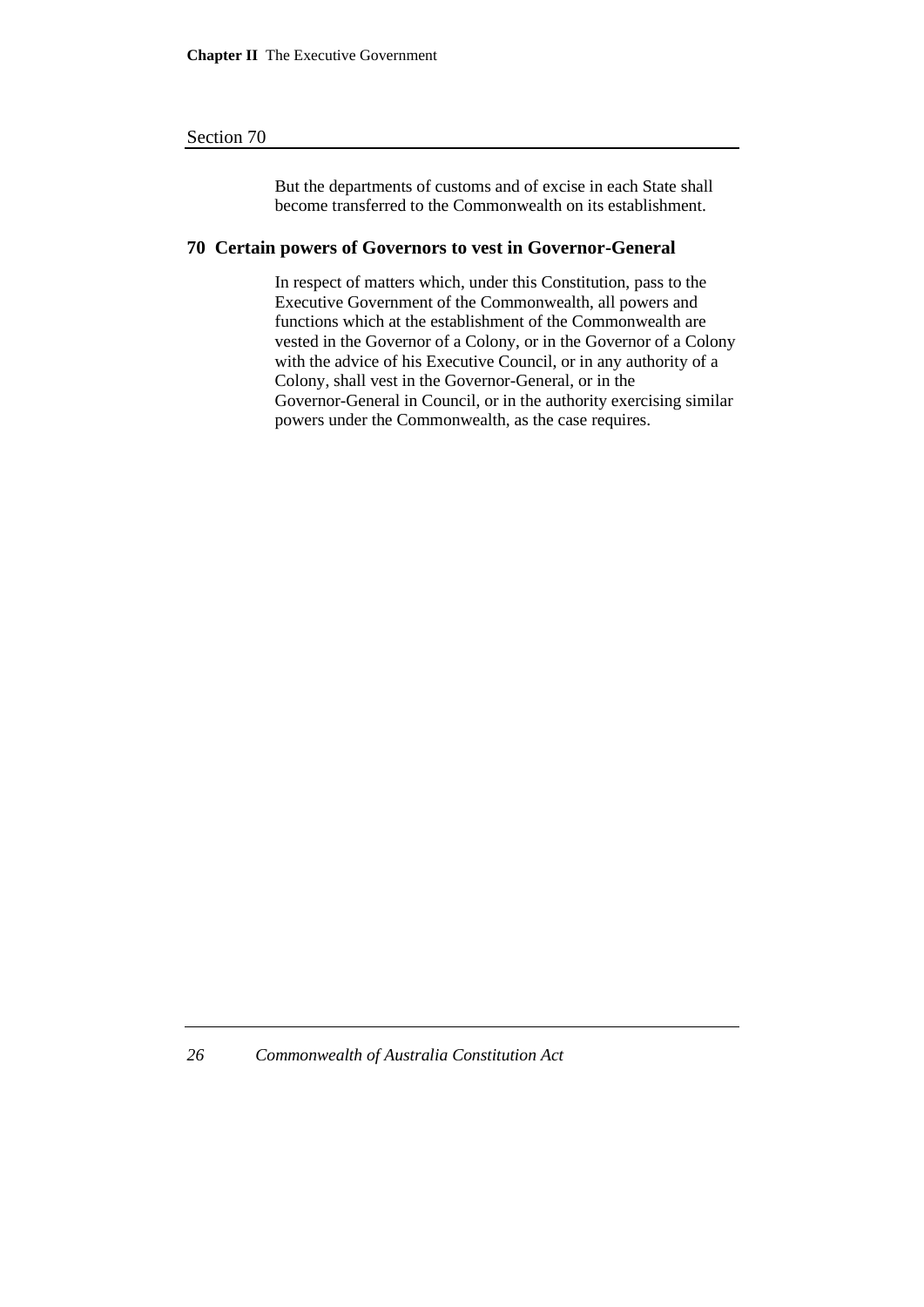# **Chapter III—The Judicature**

### **71 Judicial power and Courts**

The judicial power of the Commonwealth shall be vested in a Federal Supreme Court, to be called the High Court of Australia, and in such other federal courts as the Parliament creates, and in such other courts as it invests with federal jurisdiction. The High Court shall consist of a Chief Justice, and so many other Justices, not less than two, as the Parliament prescribes.

#### **72 Judges' appointment, tenure, and remuneration**

The Justices of the High Court and of the other courts created by the Parliament:

- (i) shall be appointed by the Governor-General in Council;
- (ii) shall not be removed except by the Governor-General in Council, on an address from both Houses of the Parliament in the same session, praying for such removal on the ground of proved misbehaviour or incapacity;
- (iii) shall receive such remuneration as the Parliament may fix; but the remuneration shall not be diminished during their continuance in office.

**The appointment of a Justice of the High Court shall be for a term expiring upon his attaining the age of seventy years, and a person shall not be appointed as a Justice of the High Court if he has attained that age.**

**The appointment of a Justice of a court created by the Parliament shall be for a term expiring upon his attaining the age that is, at the time of his appointment, the maximum age for Justices of that court and a person shall not be appointed as a Justice of such a court if he has attained the age that is for the time being the maximum age for Justices of that court.**

**Subject to this section, the maximum age for Justices of any court created by the Parliament is seventy years.**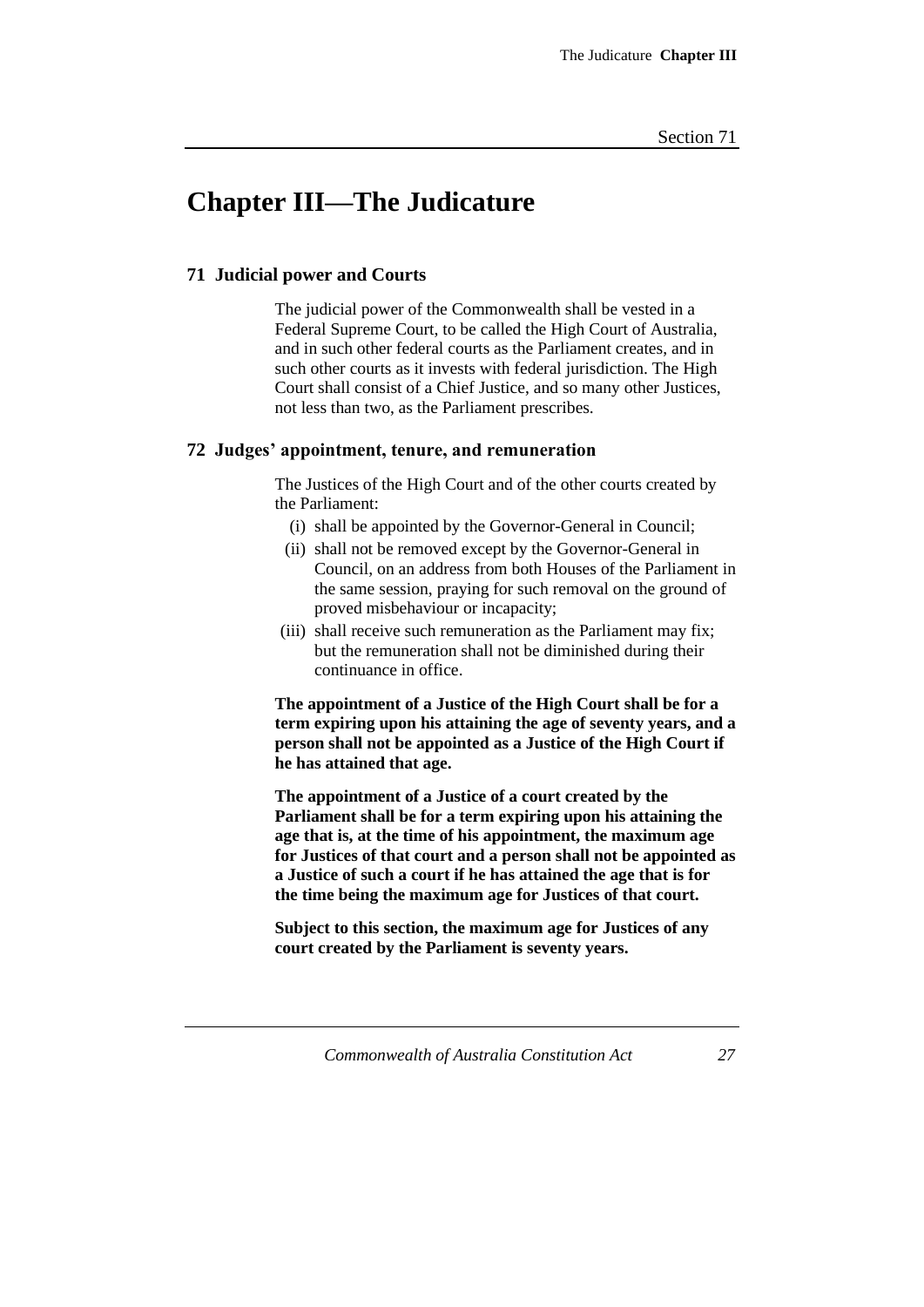**The Parliament may make a law fixing an age that is less than seventy years as the maximum age for Justices of a court created by the Parliament and may at any time repeal or amend such a law, but any such repeal or amendment does not affect the term of office of a Justice under an appointment made before the repeal or amendment.**

**A Justice of the High Court or of a court created by the Parliament may resign his office by writing under his hand delivered to the Governor-General.**

**Nothing in the provisions added to this section by the**  *Constitution Alteration (Retirement of Judges) 1977* **affects the continuance of a person in office as a Justice of a court under an appointment made before the commencement of those provisions.**

**A reference in this section to the appointment of a Justice of the High Court or of a court created by the Parliament shall be read as including a reference to the appointment of a person who holds office as a Justice of the High Court or of a court created by the Parliament to another office of Justice of the same court having a different status or designation.**

#### **73 Appellate jurisdiction of High Court**

The High Court shall have jurisdiction, with such exceptions and subject to such regulations as the Parliament prescribes, to hear and determine appeals from all judgments, decrees, orders, and sentences:

- (i) of any Justice or Justices exercising the original jurisdiction of the High Court;
- (ii) of any other federal court, or court exercising federal jurisdiction; or of the Supreme Court of any State, or of any other court of any State from which at the establishment of the Commonwealth an appeal lies to the Queen in Council;
- (iii) of the Inter-State Commission, but as to questions of law only;

and the judgment of the High Court in all such cases shall be final and conclusive.

But no exception or regulation prescribed by the Parliament shall prevent the High Court from hearing and determining any appeal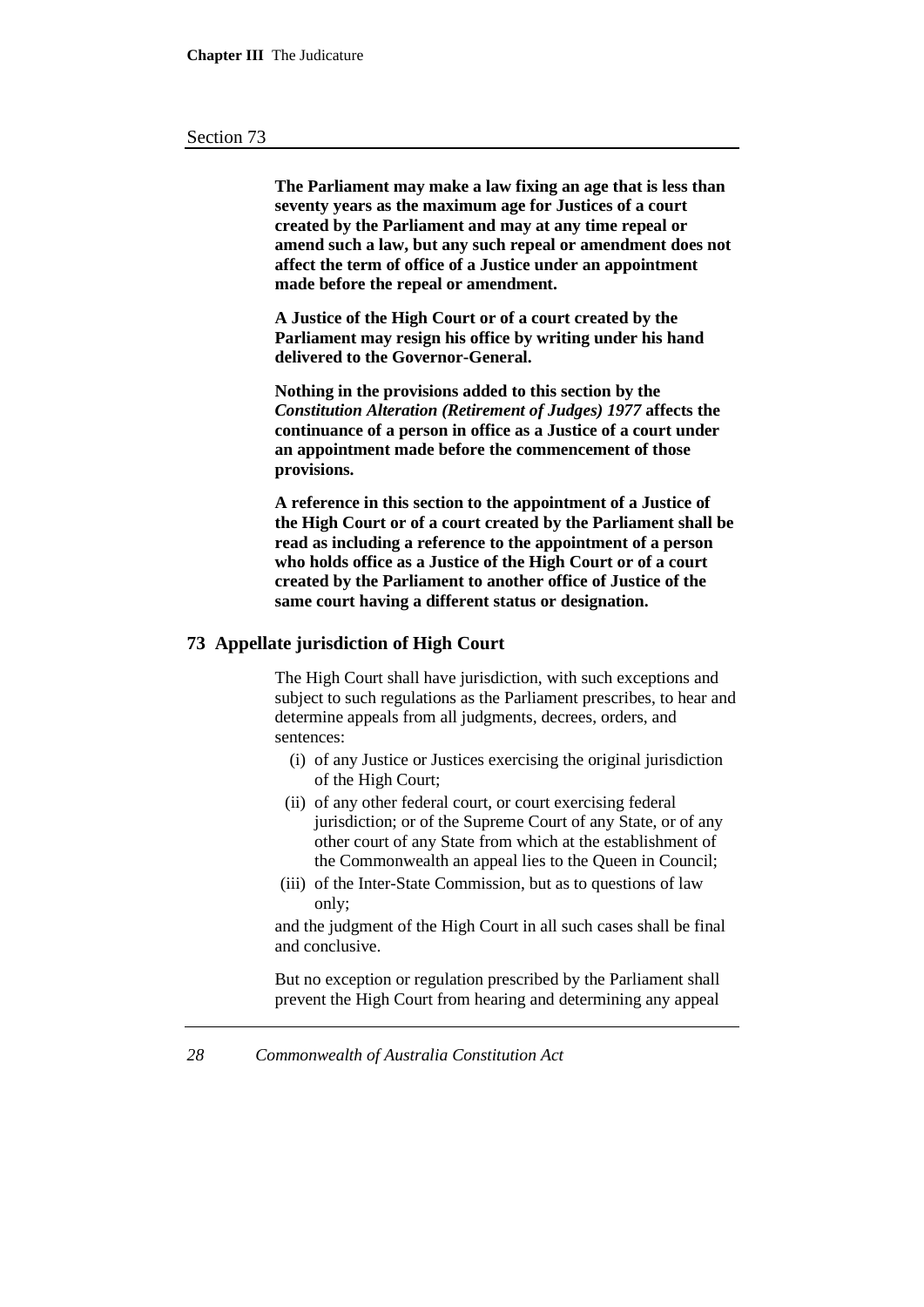from the Supreme Court of a State in any matter in which at the establishment of the Commonwealth an appeal lies from such Supreme Court to the Queen in Council.

Until the Parliament otherwise provides, the conditions of and restrictions on appeals to the Queen in Council from the Supreme Courts of the several States shall be applicable to appeals from them to the High Court.

#### **74 Appeal to Queen in Council** [*see* Note 12]

No appeal shall be permitted to the Queen in Council from a decision of the High Court upon any question, howsoever arising, as to the limits inter se of the Constitutional powers of the Commonwealth and those of any State or States, or as to the limits inter se of the Constitutional powers of any two or more States, unless the High Court shall certify that the question is one which ought to be determined by Her Majesty in Council.

The High Court may so certify if satisfied that for any special reason the certificate should be granted, and thereupon an appeal shall lie to Her Majesty in Council on the question without further leave.

Except as provided in this section, this Constitution shall not impair any right which the Queen may be pleased to exercise by virtue of Her Royal prerogative to grant special leave of appeal from the High Court to Her Majesty in Council. The Parliament may make laws limiting the matters in which such leave may be asked, but proposed laws containing any such limitation shall be reserved by the Governor-General for Her Majesty's pleasure.

#### **75 Original jurisdiction of High Court**

In all matters:

- (i) arising under any treaty;
- (ii) affecting consuls or other representatives of other countries;
- (iii) in which the Commonwealth, or a person suing or being sued on behalf of the Commonwealth, is a party;
- (iv) between States, or between residents of different States, or between a State and a resident of another State;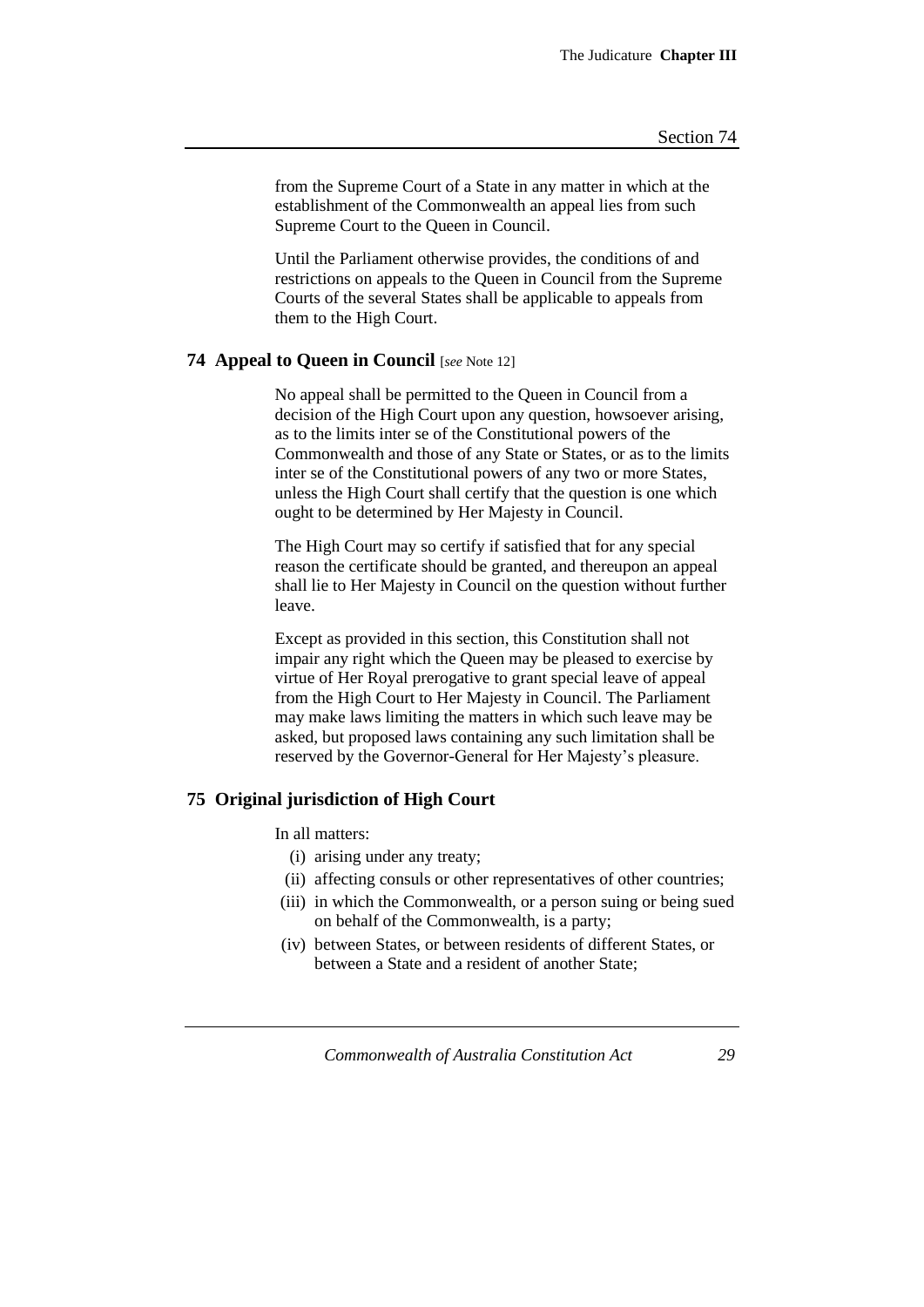(v) in which a writ of Mandamus or prohibition or an injunction is sought against an officer of the Commonwealth; the High Court shall have original jurisdiction.

#### **76 Additional original jurisdiction**

The Parliament may make laws conferring original jurisdiction on the High Court in any matter:

- (i) arising under this Constitution, or involving its interpretation;
- (ii) arising under any laws made by the Parliament;
- (iii) of Admiralty and maritime jurisdiction;
- (iv) relating to the same subject-matter claimed under the laws of different States.

#### **77 Power to define jurisdiction**

With respect to any of the matters mentioned in the last two sections the Parliament may make laws:

- (i) defining the jurisdiction of any federal court other than the High Court;
- (ii) defining the extent to which the jurisdiction of any federal court shall be exclusive of that which belongs to or is invested in the courts of the States;
- (iii) investing any court of a State with federal jurisdiction.

#### **78 Proceedings against Commonwealth or State**

The Parliament may make laws conferring rights to proceed against the Commonwealth or a State in respect of matters within the limits of the judicial power.

#### **79 Number of judges**

The federal jurisdiction of any court may be exercised by such number of judges as the Parliament prescribes.

### **80 Trial by jury**

The trial on indictment of any offence against any law of the Commonwealth shall be by jury, and every such trial shall be held in the State where the offence was committed, and if the offence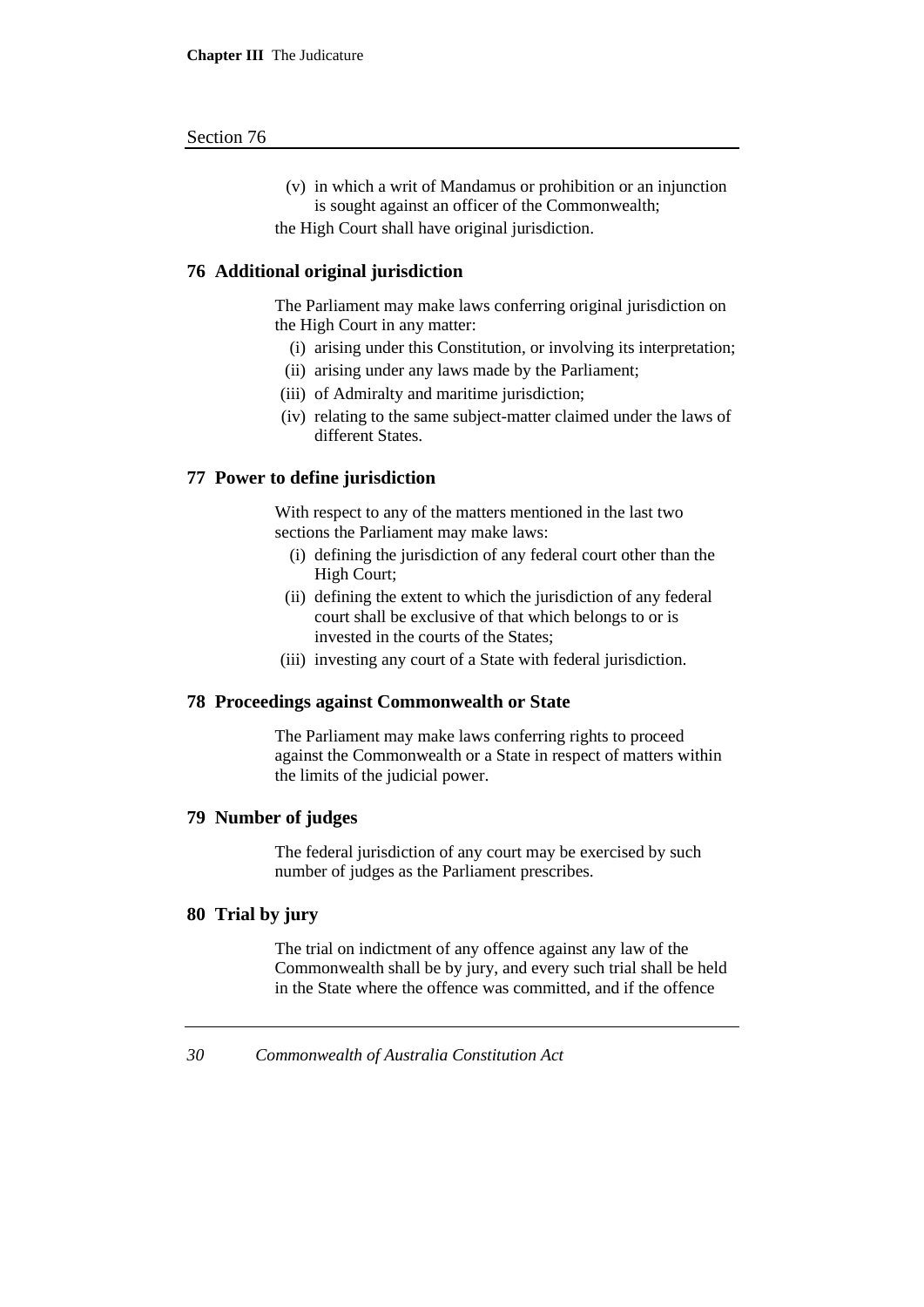was not committed within any State the trial shall be held at such place or places as the Parliament prescribes.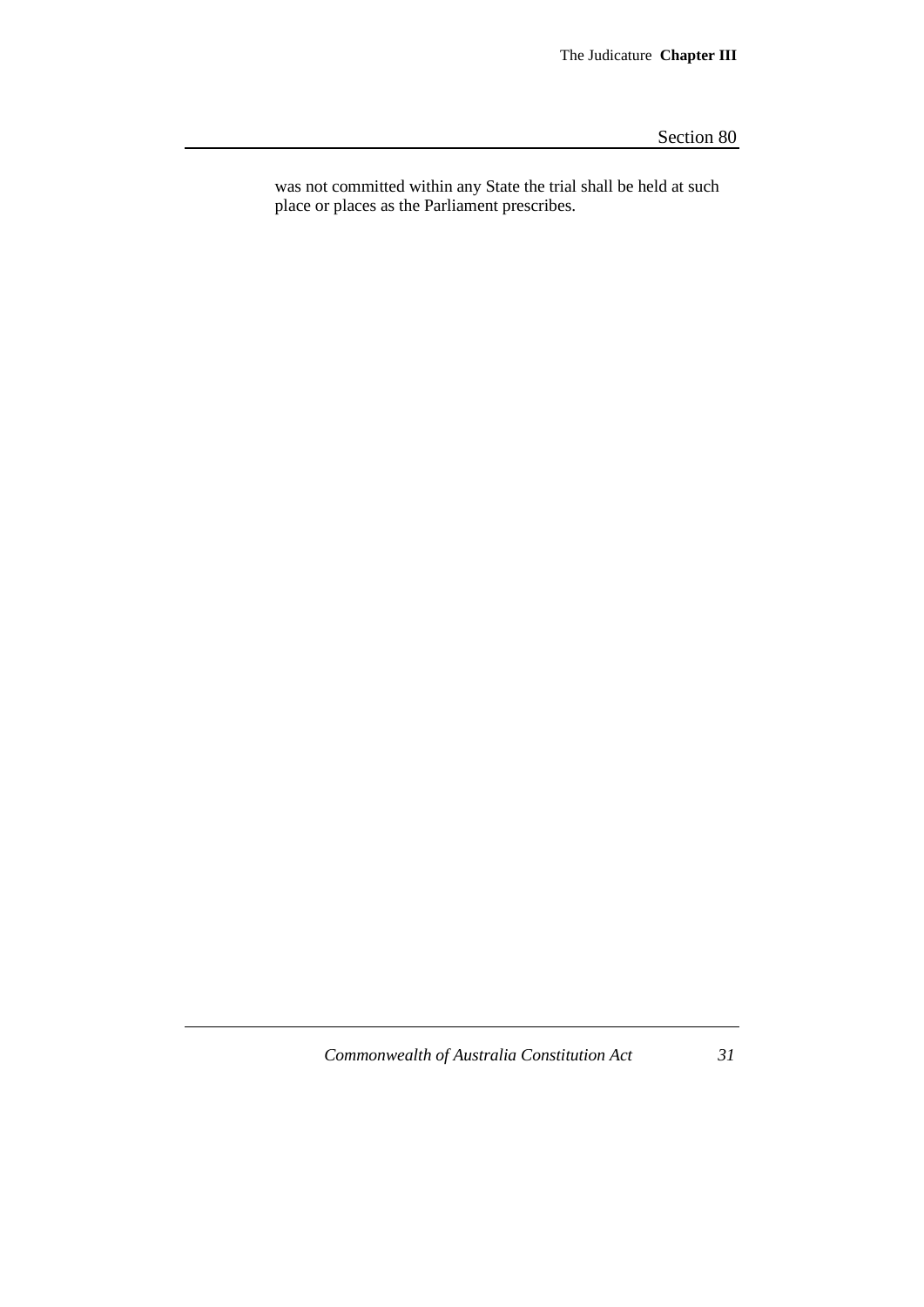# **Chapter IV—Finance and Trade**

### **81 Consolidated Revenue Fund**

All revenues or moneys raised or received by the Executive Government of the Commonwealth shall form one Consolidated Revenue Fund, to be appropriated for the purposes of the Commonwealth in the manner and subject to the charges and liabilities imposed by this Constitution.

### **82 Expenditure charged thereon**

The costs, charges, and expenses incident to the collection, management, and receipt of the Consolidated Revenue Fund shall form the first charge thereon; and the revenue of the Commonwealth shall in the first instance be applied to the payment of the expenditure of the Commonwealth.

# **83 Money to be appropriated by law**

No money shall be drawn from the Treasury of the Commonwealth except under appropriation made by law.

But until the expiration of one month after the first meeting of the Parliament the Governor-General in Council may draw from the Treasury and expend such moneys as may be necessary for the maintenance of any department transferred to the Commonwealth and for the holding of the first elections for the Parliament.

# **84 Transfer of officers**

When any department of the public service of a State becomes transferred to the Commonwealth, all officers of the department shall become subject to the control of the Executive Government of the Commonwealth.

Any such officer who is not retained in the service of the Commonwealth shall, unless he is appointed to some other office of equal emolument in the public service of the State, be entitled to receive from the State any pension, gratuity, or other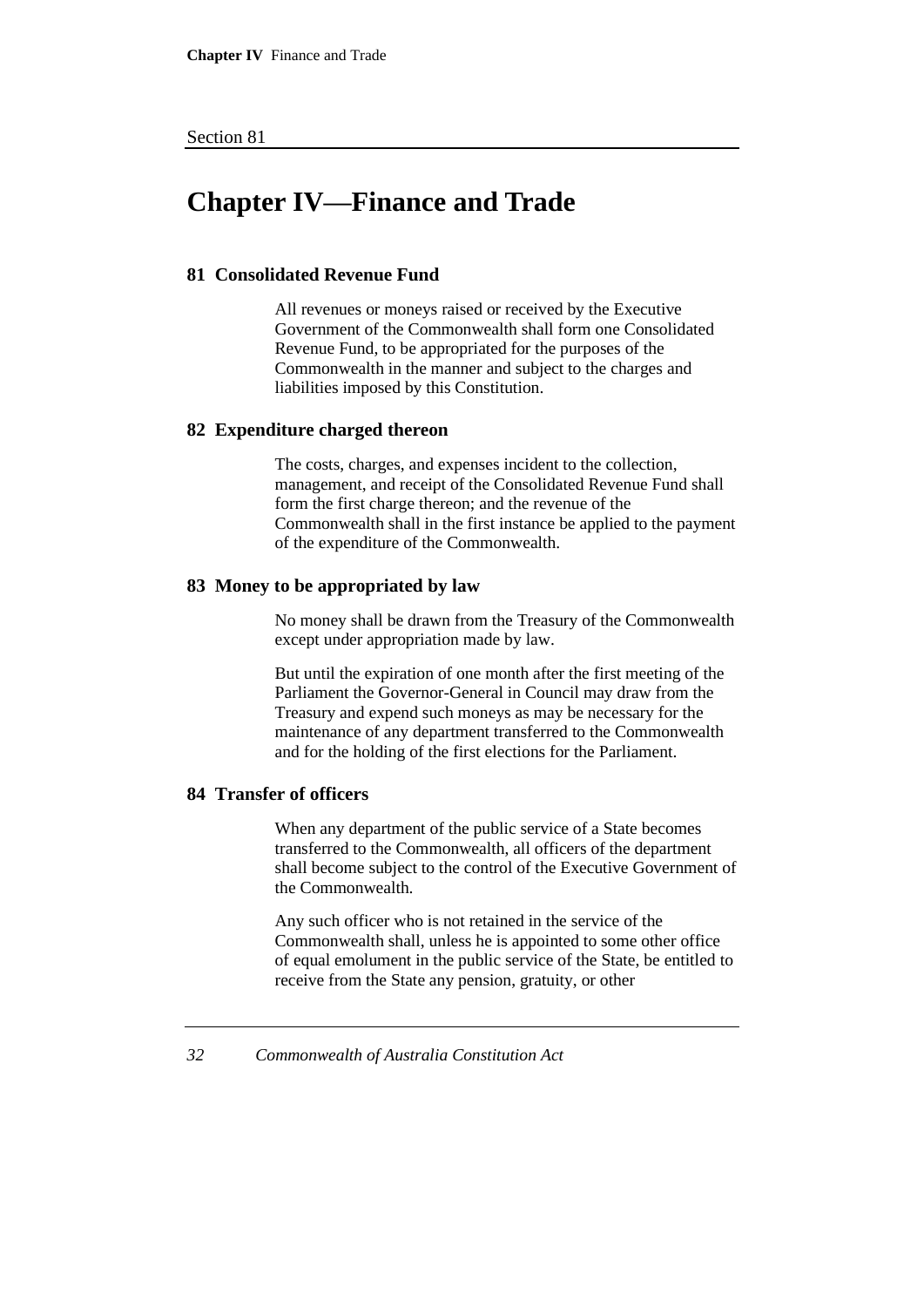compensation, payable under the law of the State on the abolition of his office.

Any such officer who is retained in the service of the Commonwealth shall preserve all his existing and accruing rights, and shall be entitled to retire from office at the time, and on the pension or retiring allowance, which would be permitted by the law of the State if his service with the Commonwealth were a continuation of his service with the State. Such pension or retiring allowance shall be paid to him by the Commonwealth; but the State shall pay to the Commonwealth a part thereof, to be calculated on the proportion which his term of service with the State bears to his whole term of service, and for the purpose of the calculation his salary shall be taken to be that paid to him by the State at the time of the transfer.

Any officer who is, at the establishment of the Commonwealth, in the public service of a State, and who is, by consent of the Governor of the State with the advice of the Executive Council thereof, transferred to the public service of the Commonwealth, shall have the same rights as if he had been an officer of a department transferred to the Commonwealth and were retained in the service of the Commonwealth.

#### **85 Transfer of property of State**

When any department of the public service of a State is transferred to the Commonwealth:

- (i) all property of the State of any kind, used exclusively in connexion with the department, shall become vested in the Commonwealth; but, in the case of the departments controlling customs and excise and bounties, for such time only as the Governor-General in Council may declare to be necessary;
- (ii) the Commonwealth may acquire any property of the State, of any kind used, but not exclusively used in connexion with the department; the value thereof shall, if no agreement can be made, be ascertained in, as nearly as may be, the manner in which the value of land, or of an interest in land, taken by the State for public purposes is ascertained under the law of the State in force at the establishment of the Commonwealth;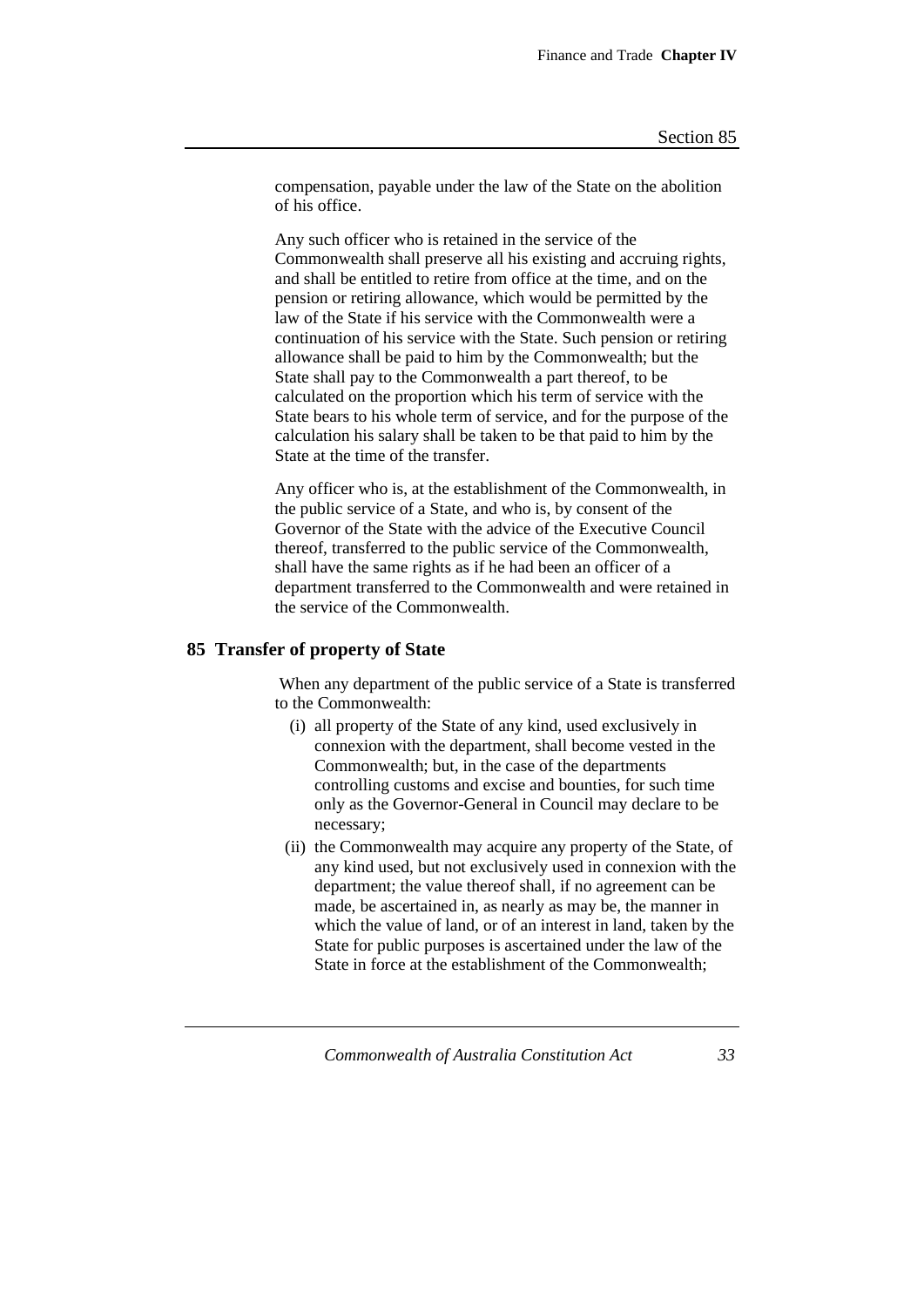- (iii) the Commonwealth shall compensate the State for the value of any property passing to the Commonwealth under this section; if no agreement can be made as to the mode of compensation, it shall be determined under laws to be made by the Parliament;
- (iv) the Commonwealth shall, at the date of the transfer, assume the current obligations of the State in respect of the department transferred.

#### **86 [Customs, excise, and bounties]** [*see* Note 13]

On the establishment of the Commonwealth, the collection and control of duties of customs and of excise, and the control of the payment of bounties, shall pass to the Executive Government of the Commonwealth.

### **87 [Revenue from customs and excise duties]** [*see* Note 13]

During a period of ten years after the establishment of the Commonwealth and thereafter until the Parliament otherwise provides, of the net revenue of the Commonwealth from duties of customs and of excise not more than one-fourth shall be applied annually by the Commonwealth towards its expenditure.

The balance shall, in accordance with this Constitution, be paid to the several States, or applied towards the payment of interest on debts of the several States taken over by the Commonwealth.

#### **88 Uniform duties of customs**

Uniform duties of customs shall be imposed within two years after the establishment of the Commonwealth.

#### **89 Payment to States before uniform duties**

Until the imposition of uniform duties of customs:

- (i) the Commonwealth shall credit to each State the revenues collected therein by the Commonwealth;
- (ii) the Commonwealth shall debit to each State:
	- (a) the expenditure therein of the Commonwealth incurred solely for the maintenance or continuance, as at the time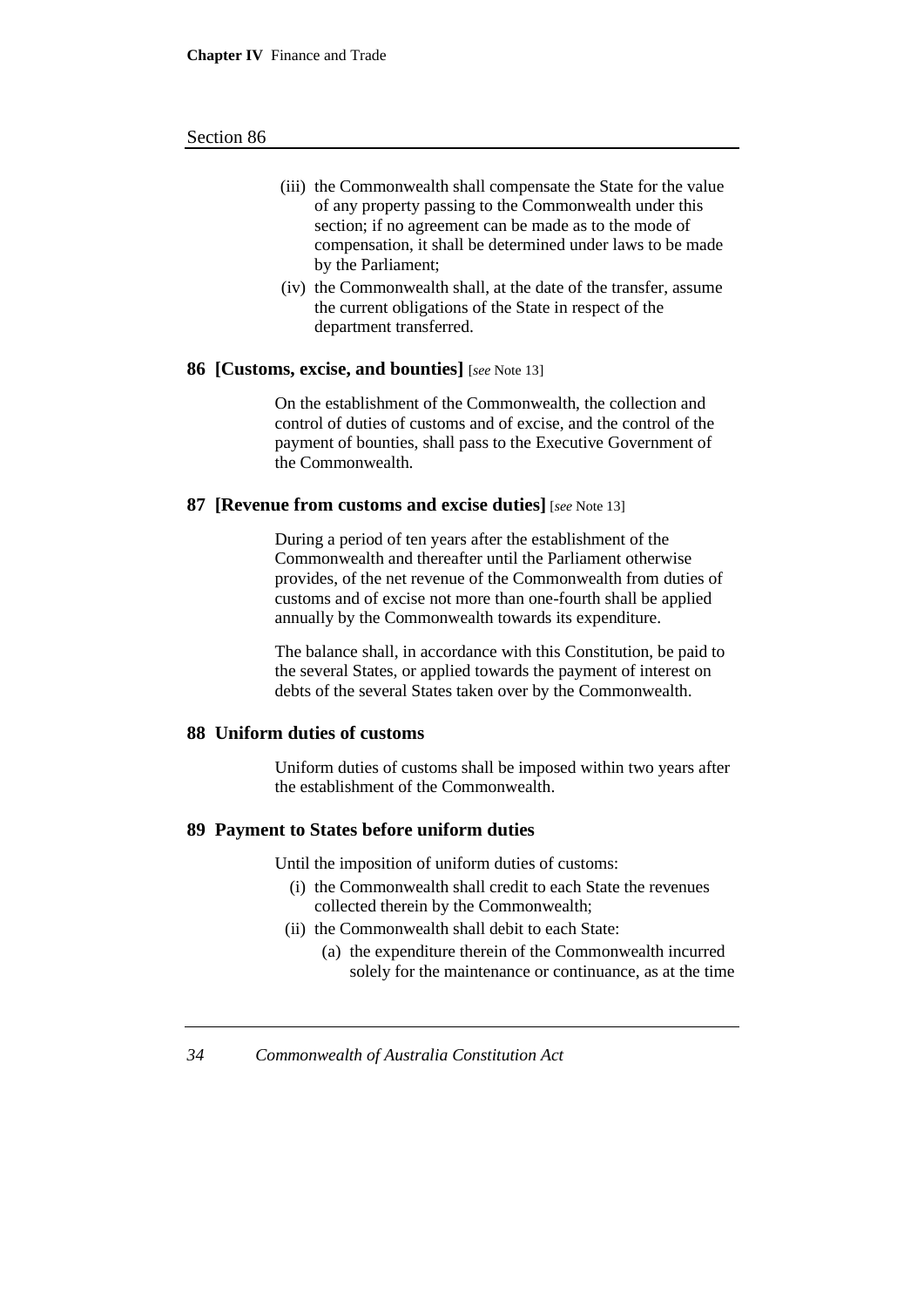of transfer, of any department transferred from the State to the Commonwealth;

- (b) the proportion of the State, according to the number of its people, in the other expenditure of the Commonwealth;
- (iii) the Commonwealth shall pay to each State month by month the balance (if any) in favour of the State.

#### **90 Exclusive power over customs, excise, and bounties**

On the imposition of uniform duties of customs the power of the Parliament to impose duties of customs and of excise, and to grant bounties on the production or export of goods, shall become exclusive.

On the imposition of uniform duties of customs all laws of the several States imposing duties of customs or of excise, or offering bounties on the production or export of goods, shall cease to have effect, but any grant of or agreement for any such bounty lawfully made by or under the authority of the Government of any State shall be taken to be good if made before the thirtieth day of June, one thousand eight hundred and ninety-eight, and not otherwise.

#### **91 Exceptions as to bounties**

Nothing in this Constitution prohibits a State from granting any aid to or bounty on mining for gold, silver, or other metals, nor from granting, with the consent of both Houses of the Parliament of the Commonwealth expressed by resolution, any aid to or bounty on the production or export of goods.

# **92 Trade within the Commonwealth to be free**

On the imposition of uniform duties of customs, trade, commerce, and intercourse among the States, whether by means of internal carriage or ocean navigation, shall be absolutely free.

But notwithstanding anything in this Constitution, goods imported before the imposition of uniform duties of customs into any State, or into any Colony which, whilst the goods remain therein, becomes a State, shall, on thence passing into another State within two years after the imposition of such duties, be liable to any duty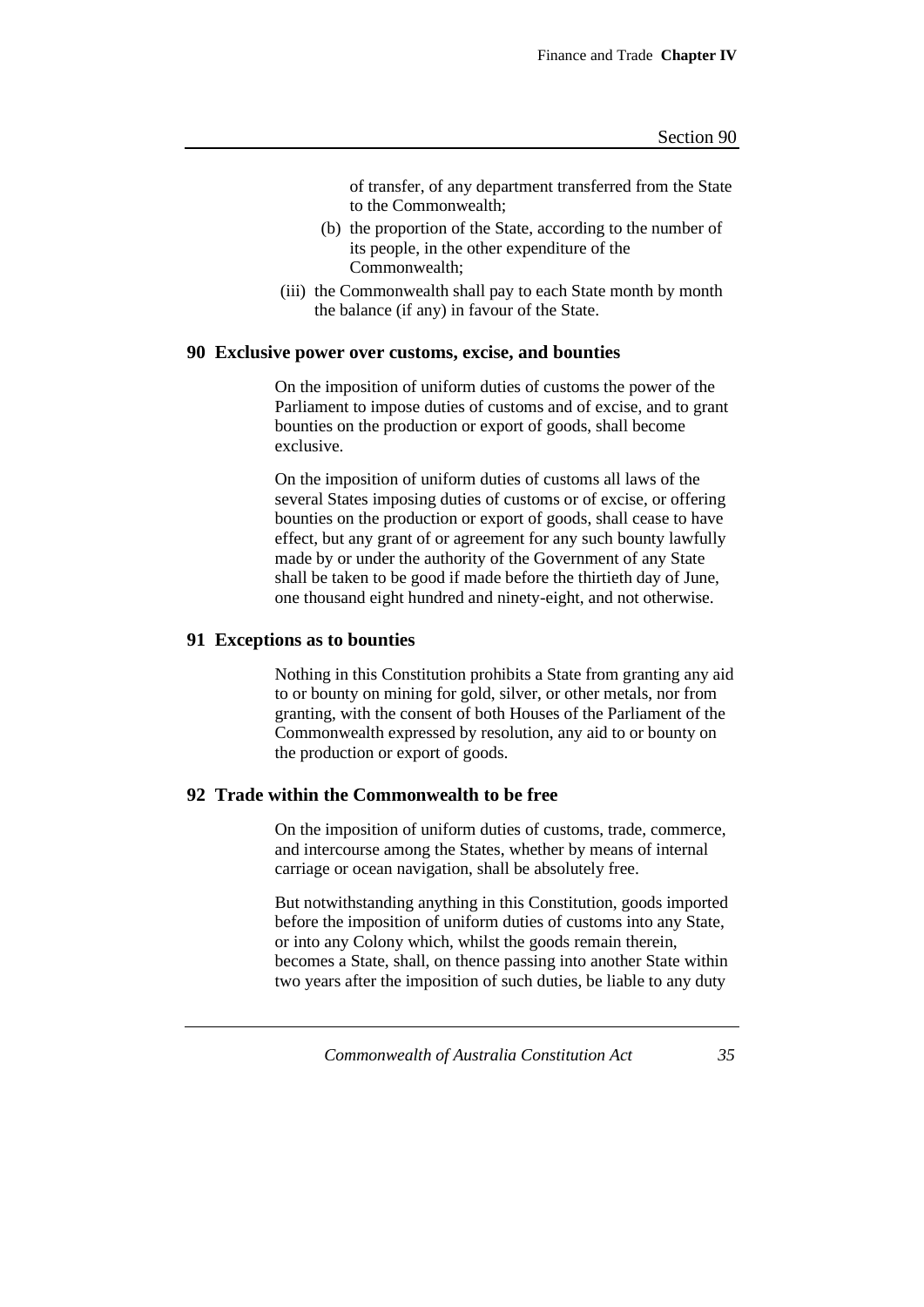chargeable on the importation of such goods into the Commonwealth, less any duty paid in respect of the goods on their importation.

#### **93 Payment to States for five years after uniform tariffs**

During the first five years after the imposition of uniform duties of customs, and thereafter until the Parliament otherwise provides:

- (i) the duties of customs chargeable on goods imported into a State and afterwards passing into another State for consumption, and the duties of excise paid on goods produced or manufactured in a State and afterwards passing into another State for consumption, shall be taken to have been collected not in the former but in the latter State;
- (ii) subject to the last subsection, the Commonwealth shall credit revenue, debit expenditure, and pay balances to the several States as prescribed for the period preceding the imposition of uniform duties of customs.

#### **94 Distribution of surplus**

After five years from the imposition of uniform duties of customs, the Parliament may provide, on such basis as it deems fair, for the monthly payment to the several States of all surplus revenue of the Commonwealth.

#### **95 Customs duties of Western Australia**

Notwithstanding anything in this Constitution, the Parliament of the State of Western Australia, if that State be an Original State, may, during the first five years after the imposition of uniform duties of customs, impose duties of customs on goods passing into that State and not originally imported from beyond the limits of the Commonwealth; and such duties shall be collected by the Commonwealth.

But any duty so imposed on any goods shall not exceed during the first of such years the duty chargeable on the goods under the law of Western Australia in force at the imposition of uniform duties, and shall not exceed during the second, third, fourth, and fifth of such years respectively, four-fifths, three-fifths, two-fifths, and one-fifth of such latter duty, and all duties imposed under this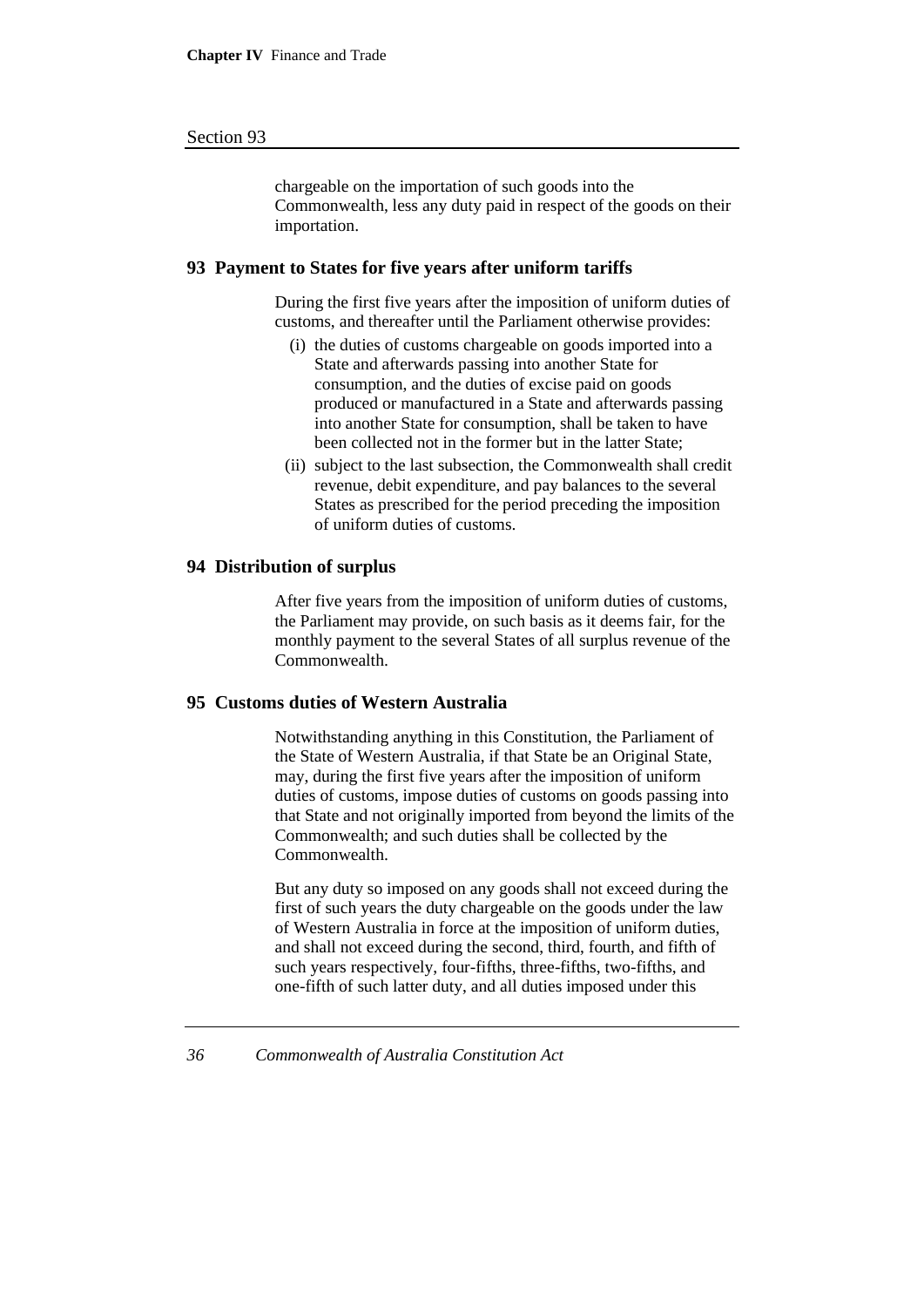section shall cease at the expiration of the fifth year after the imposition of uniform duties.

If at any time during the five years the duty on any goods under this section is higher than the duty imposed by the Commonwealth on the importation of the like goods, then such higher duty shall be collected on the goods when imported into Western Australia from beyond the limits of the Commonwealth.

### **96 Financial assistance to States**

During a period of ten years after the establishment of the Commonwealth and thereafter until the Parliament otherwise provides, the Parliament may grant financial assistance to any State on such terms and conditions as the Parliament thinks fit.

#### **97 Audit**

Until the Parliament otherwise provides, the laws in force in any Colony which has become or becomes a State with respect to the receipt of revenue and the expenditure of money on account of the Government of the Colony, and the review and audit of such receipt and expenditure, shall apply to the receipt of revenue and the expenditure of money on account of the Commonwealth in the State in the same manner as if the Commonwealth, or the Government or an officer of the Commonwealth, were mentioned whenever the Colony, or the Government or an officer of the Colony, is mentioned.

#### **98 Trade and commerce includes navigation and State railways**

The power of the Parliament to make laws with respect to trade and commerce extends to navigation and shipping, and to railways the property of any State.

#### **99 Commonwealth not to give preference**

The Commonwealth shall not, by any law or regulation of trade, commerce, or revenue, give preference to one State or any part thereof over another State or any part thereof.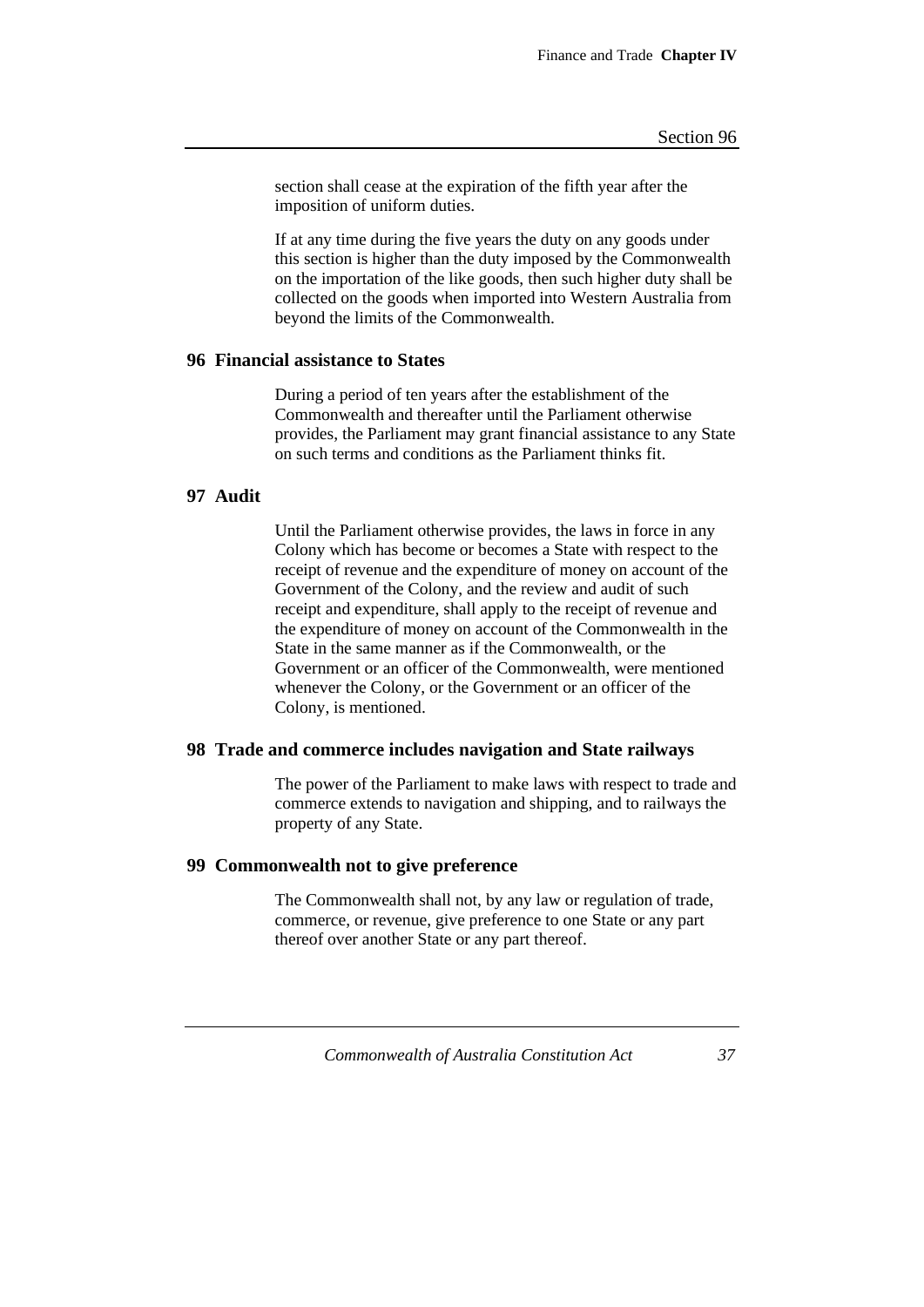#### **100 Nor abridge right to use water**

The Commonwealth shall not, by any law or regulation of trade or commerce, abridge the right of a State or of the residents therein to the reasonable use of the waters of rivers for conservation or irrigation.

#### **101 Inter-State Commission**

There shall be an Inter-State Commission, with such powers of adjudication and administration as the Parliament deems necessary for the execution and maintenance, within the Commonwealth, of the provisions of this Constitution relating to trade and commerce, and of all laws made thereunder.

#### **102 Parliament may forbid preferences by State**

The Parliament may by any law with respect to trade or commerce forbid, as to railways, any preference or discrimination by any State, or by any authority constituted under a State, if such preference or discrimination is undue and unreasonable, or unjust to any State; due regard being had to the financial responsibilities incurred by any State in connexion with the construction and maintenance of its railways. But no preference or discrimination shall, within the meaning of this section, be taken to be undue and unreasonable, or unjust to any State, unless so adjudged by the Inter-State Commission.

#### **103 Commissioners' appointment, tenure, and remuneration**

The members of the Inter-State Commission:

- (i) shall be appointed by the Governor-General in Council;
- (ii) shall hold office for seven years, but may be removed within that time by the Governor-General in Council, on an address from both Houses of the Parliament in the same session praying for such removal on the ground of proved misbehaviour or incapacity;
- (iii) shall receive such remuneration as the Parliament may fix; but such remuneration shall not be diminished during their continuance in office.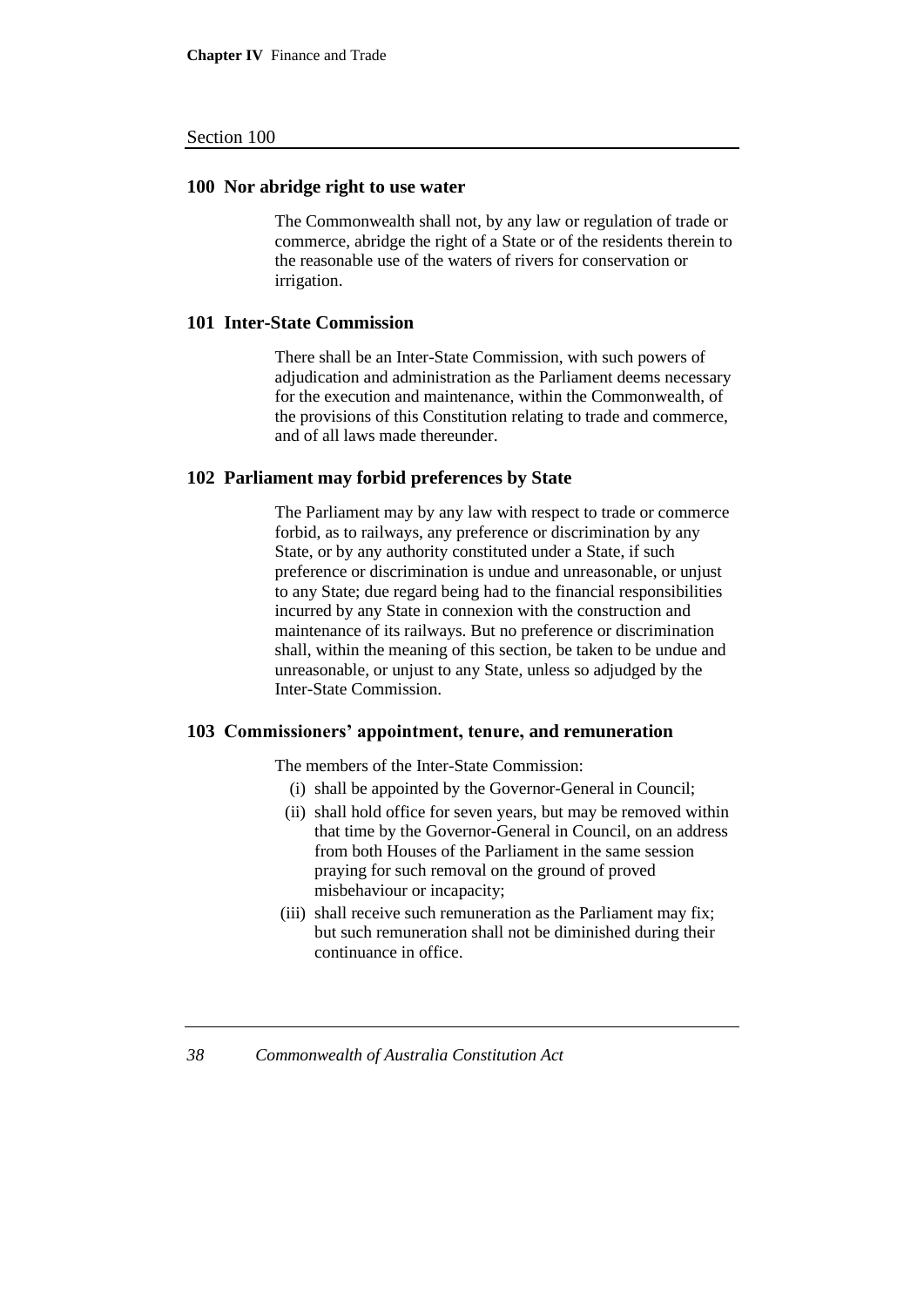#### **104 Saving of certain rates**

Nothing in this Constitution shall render unlawful any rate for the carriage of goods upon a railway, the property of a State, if the rate is deemed by the Inter-State Commission to be necessary for the development of the territory of the State, and if the rate applies equally to goods within the State and to goods passing into the State from other States.

#### **105 Taking over public debts of States**

The Parliament may take over from the States their public debtsas existing at the establishment of the Commonwealth, or a proportion thereof according to the respective numbers of their people as shown by the latest statistics of the Commonwealth, and may convert, renew, or consolidate such debts, or any part thereof; and the States shall indemnify the Commonwealth in respect of the debts taken over, and thereafter the interest payable in respect of the debts shall be deducted and retained from the portions of the surplus revenue of the Commonwealth payable to the several States, or if such surplus is insufficient, or if there is no surplus, then the deficiency or the whole amount shall be paid by the several States.

#### **105A Agreements with respect to State debts**

- **(1) The Commonwealth may make agreements with the States with respect to the public debts of the States, including:**
	- **(a) the taking over of such debts by the Commonwealth;**
	- **(b) the management of such debts;**
	- **(c) the payment of interest and the provision and management of sinking funds in respect of such debts;**
	- **(d) the consolidation, renewal, conversion, and redemption of such debts;**
	- **(e) the indemnification of the Commonwealth by the States in respect of debts taken over by the Commonwealth; and**
	- **(f) the borrowing of money by the States or by the Commonwealth, or by the Commonwealth for the States.**
- **(2) The Parliament may make laws for validating any such agreement made before the commencement of this section.**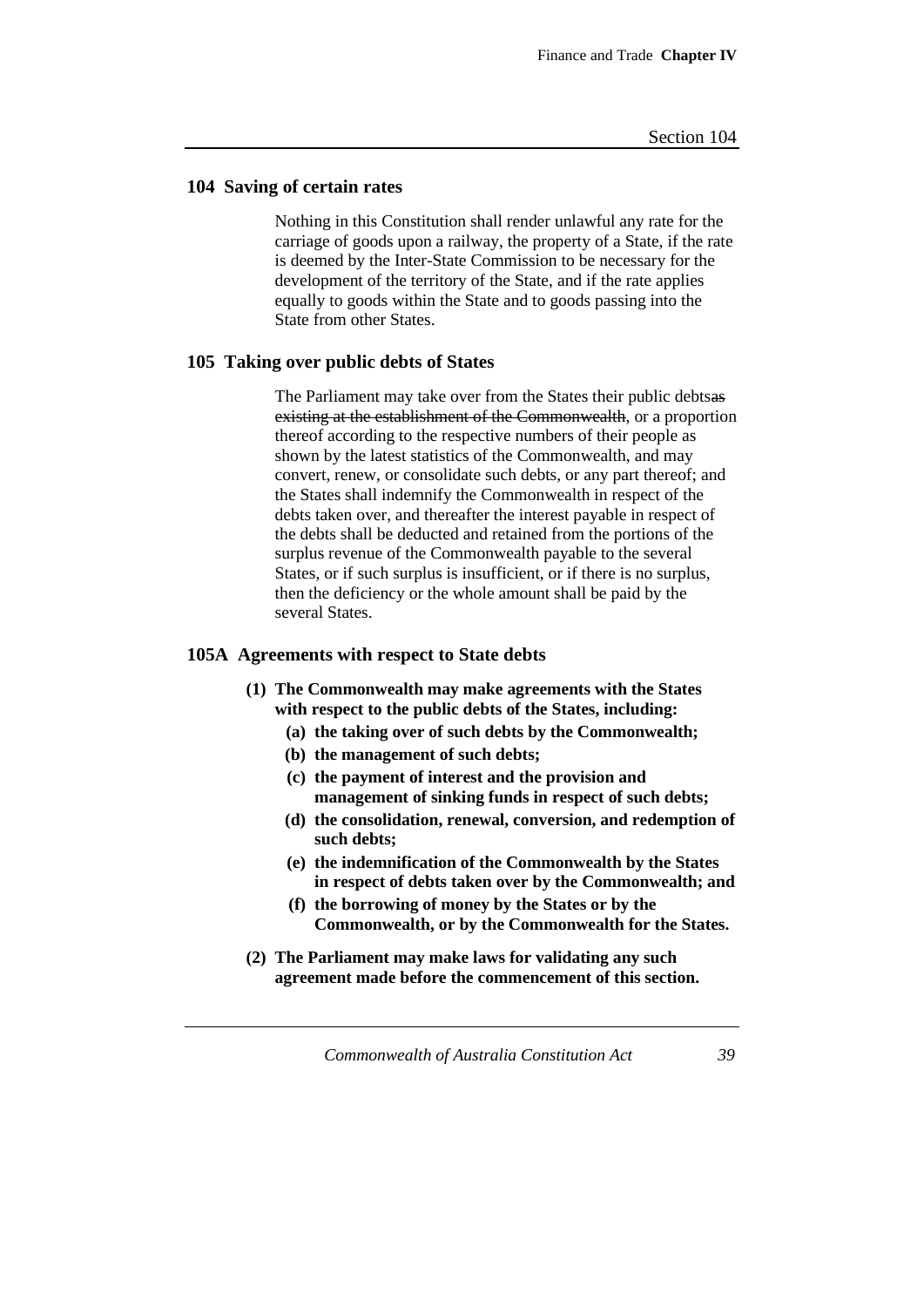#### Section 105A

- **(3) The Parliament may make laws for the carrying out by the parties thereto of any such agreement.**
- **(4) Any such agreement may be varied or rescinded by the parties thereto.**
- **(5) Every such agreement and any such variation thereof shall be binding upon the Commonwealth and the States parties thereto notwithstanding anything contained in this Constitution or the Constitution of the several States or in any law of the Parliament of the Commonwealth or of any State.**
- **(6) The powers conferred by this section shall not be construed as being limited in any way by the provisions of section one hundred and five of this Constitution.**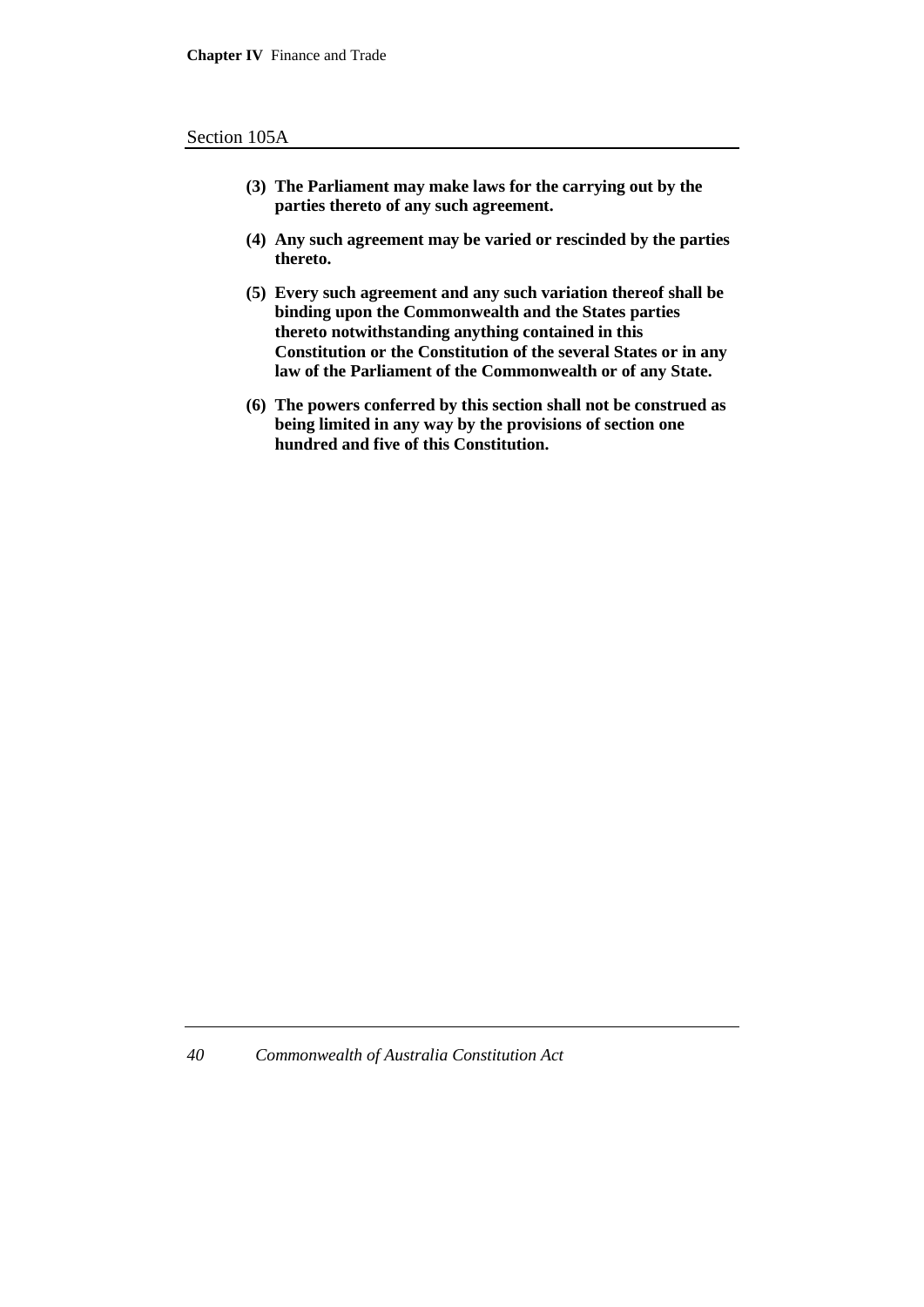# **Chapter V—The States**

#### **106 Saving of Constitutions**

The Constitution of each State of the Commonwealth shall, subject to this Constitution, continue as at the establishment of the Commonwealth, or as at the admission or establishment of the State, as the case may be, until altered in accordance with the Constitution of the State.

#### **107 Saving of Power of State Parliaments**

Every power of the Parliament of a Colony which has become or becomes a State, shall, unless it is by this Constitution exclusively vested in the Parliament of the Commonwealth or withdrawn from the Parliament of the State, continue as at the establishment of the Commonwealth, or as at the admission or establishment of the State, as the case may be.

#### **108 Saving of State laws**

Every law in force in a Colony which has become or becomes a State, and relating to any matter within the powers of the Parliament of the Commonwealth, shall, subject to this Constitution, continue in force in the State; and, until provision is made in that behalf by the Parliament of the Commonwealth, the Parliament of the State shall have such powers of alteration and of repeal in respect of any such law as the Parliament of the Colony had until the Colony became a State.

#### **109 Inconsistency of laws**

When a law of a State is inconsistent with a law of the Commonwealth, the latter shall prevail, and the former shall, to the extent of the inconsistency, be invalid.

#### **110 Provisions referring to Governor**

The provisions of this Constitution relating to the Governor of a State extend and apply to the Governor for the time being of the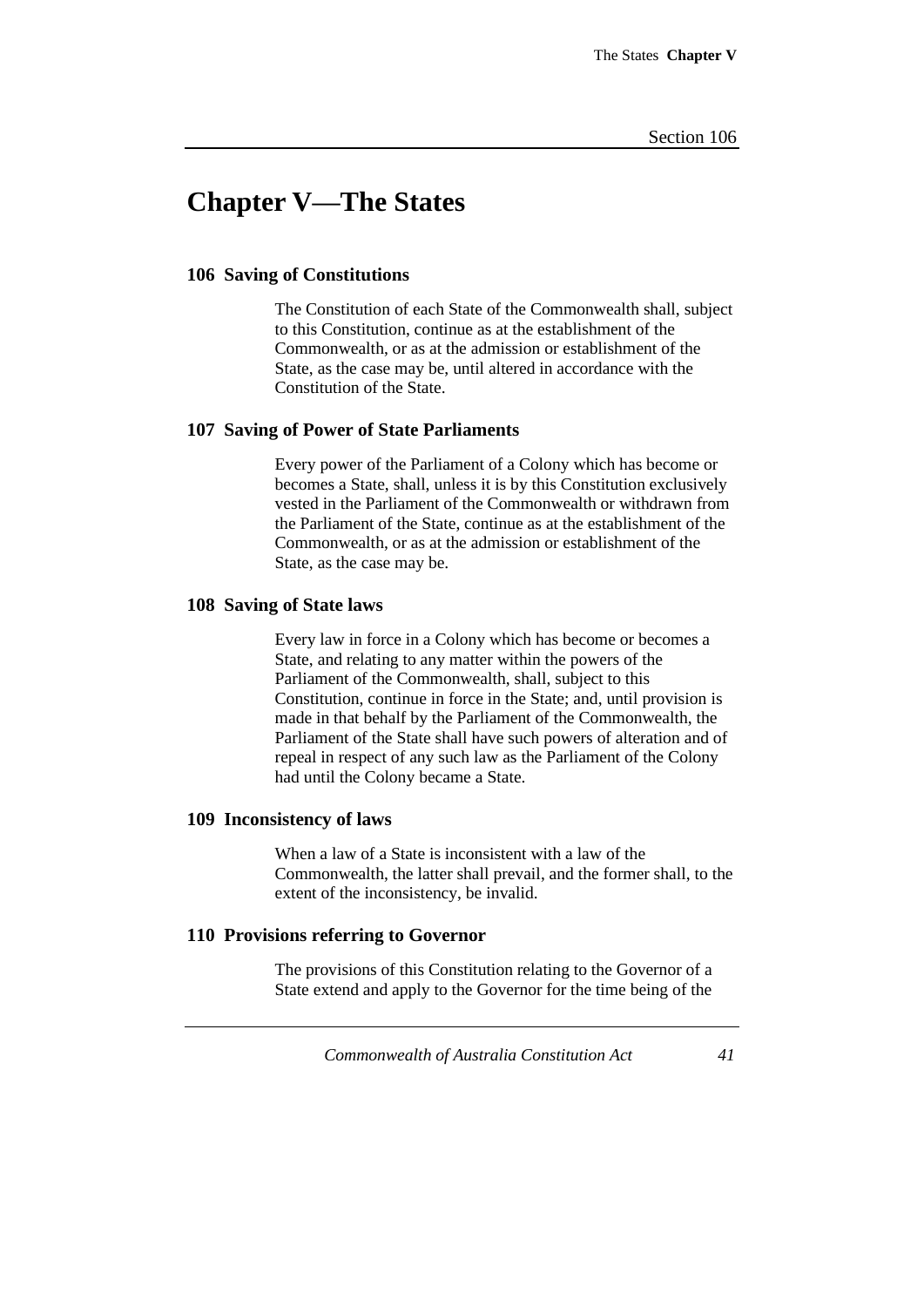State, or other chief executive officer or administrator of the government of the State.

#### **111 States may surrender territory**

The Parliament of a State may surrender any part of the State to the Commonwealth; and upon such surrender, and the acceptance thereof by the Commonwealth, such part of the State shall become subject to the exclusive jurisdiction of the Commonwealth.

#### **112 States may levy charges for inspection laws**

After uniform duties of customs have been imposed, a State may levy on imports or exports, or on goods passing into or out of the State, such charges as may be necessary for executing the inspection laws of the State; but the net produce of all charges so levied shall be for the use of the Commonwealth; and any such inspection laws may be annulled by the Parliament of the Commonwealth.

#### **113 Intoxicating liquids**

All fermented, distilled, or other intoxicating liquids passing into any State or remaining therein for use, consumption, sale, or storage, shall be subject to the laws of the State as if such liquids had been produced in the State.

### **114 States may not raise forces. Taxation of property of Commonwealth or State**

A State shall not, without the consent of the Parliament of the Commonwealth, raise or maintain any naval or military force, or impose any tax on property of any kind belonging to the Commonwealth, nor shall the Commonwealth impose any tax on property of any kind belonging to a State.

#### **115 States not to coin money**

A State shall not coin money, nor make anything but gold and silver coin a legal tender in payment of debts.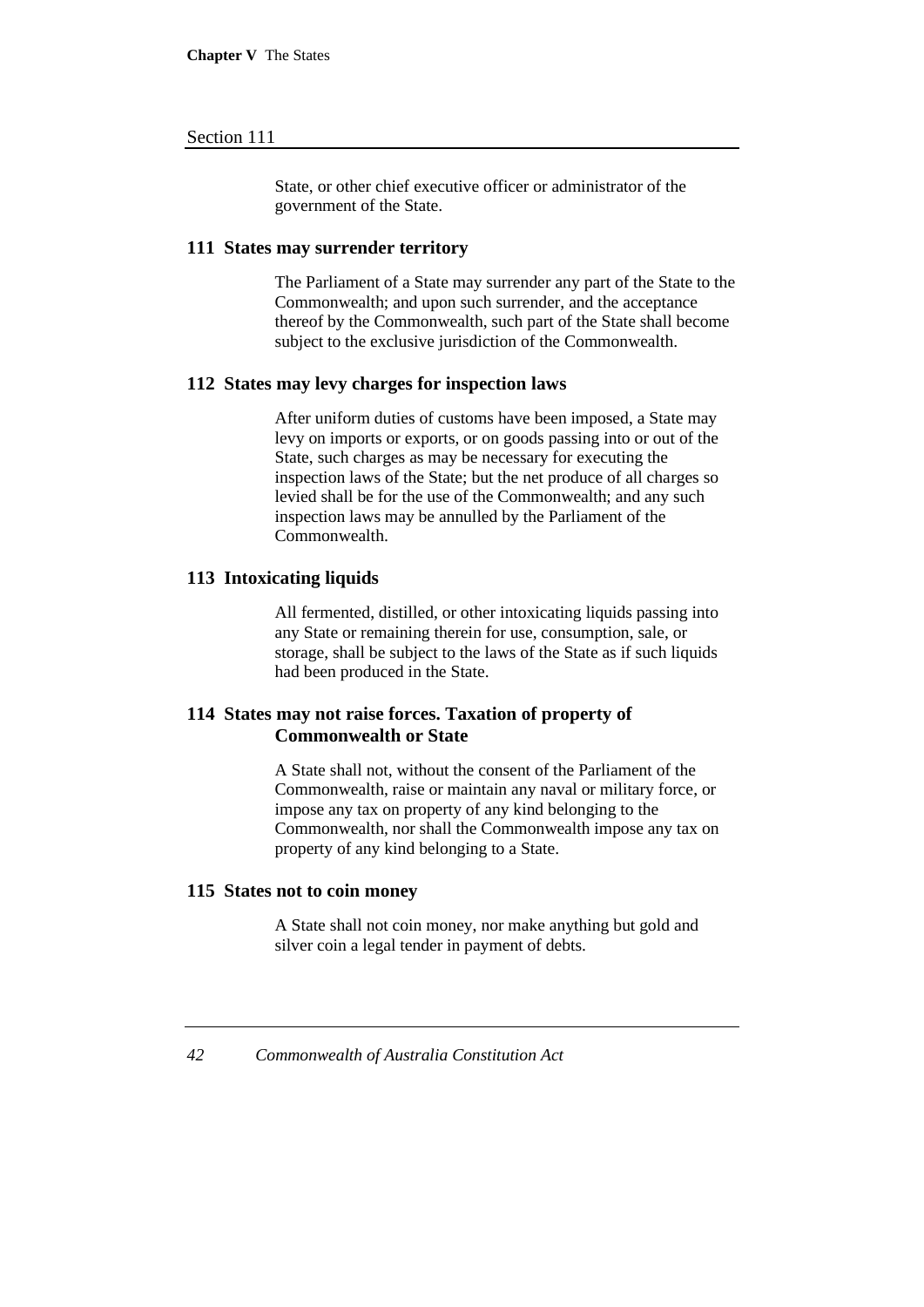### **116 Commonwealth not to legislate in respect of religion**

The Commonwealth shall not make any law for establishing any religion, or for imposing any religious observance, or for prohibiting the free exercise of any religion, and no religious test shall be required as a qualification for any office or public trust under the Commonwealth.

#### **117 Rights of residents in States**

A subject of the Queen, resident in any State, shall not be subject in any other State to any disability or discrimination which would not be equally applicable to him if he were a subject of the Queen resident in such other State.

#### **118 Recognition of laws etc. of States**

Full faith and credit shall be given, throughout the Commonwealth to the laws, the public Acts and records, and the judicial proceedings of every State.

### **119 Protection of States from invasion and violence**

The Commonwealth shall protect every State against invasion and, on the application of the Executive Government of the State, against domestic violence.

#### **120 Custody of offenders against laws of the Commonwealth**

Every State shall make provision for the detention in its prisons of persons accused or convicted of offences against the laws of the Commonwealth, and for the punishment of persons convicted of such offences, and the Parliament of the Commonwealth may make laws to give effect to this provision.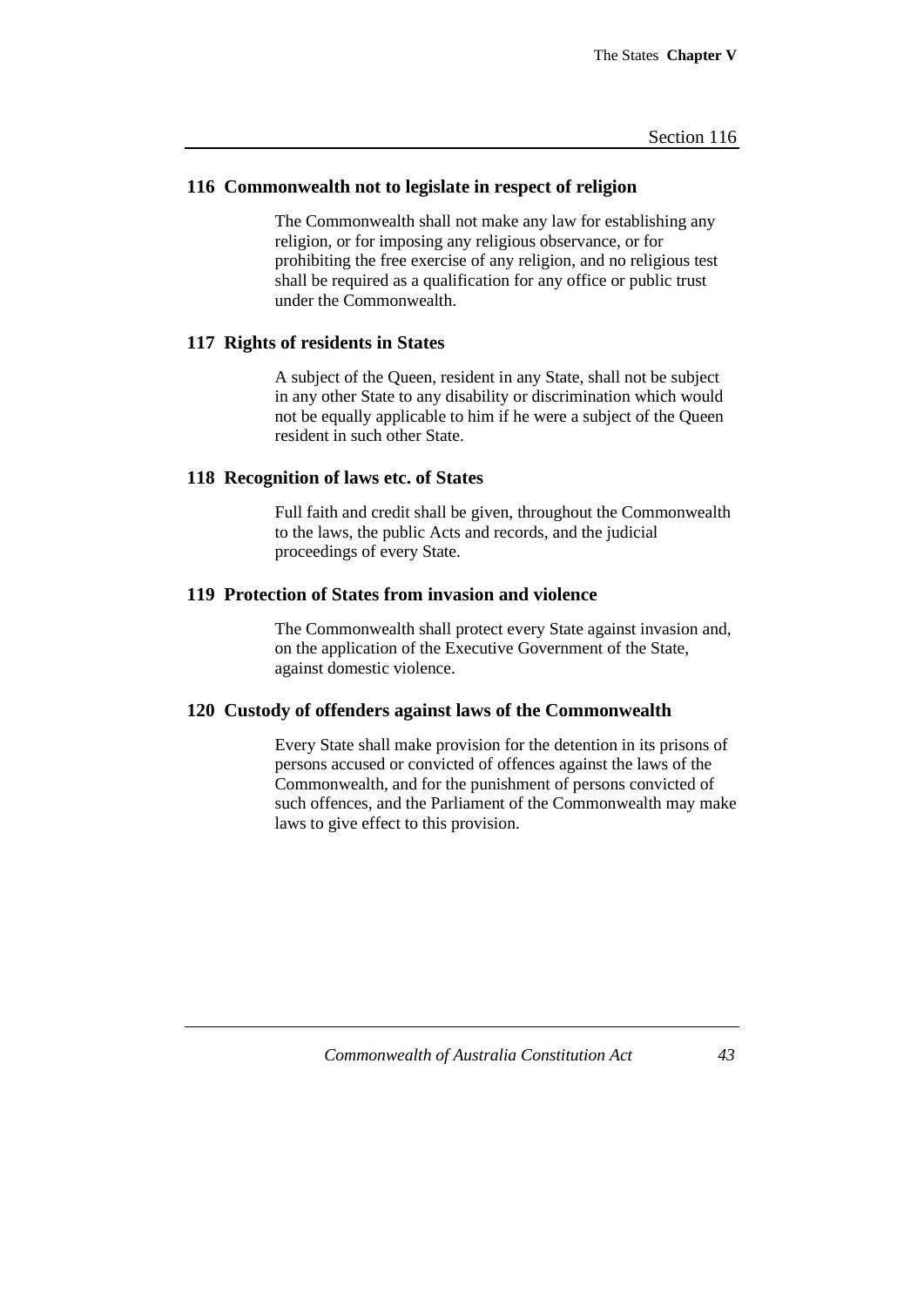# **Chapter VI—New States**

# **121 New States may be admitted or established**

The Parliament may admit to the Commonwealth or establish new States, and may upon such admission or establishment make or impose such terms and conditions, including the extent of representation in either House of the Parliament, as it thinks fit.

# **122 Government of territories**

The Parliament may make laws for the government of any territory surrendered by any State to and accepted by the Commonwealth, or of any territory placed by the Queen under the authority of and accepted by the Commonwealth, or otherwise acquired by the Commonwealth, and may allow the representation of such territory in either House of the Parliament to the extent and on the terms which it thinks fit.

# **123 Alteration of limits of States**

The Parliament of the Commonwealth may, with the consent of the Parliament of a State, and the approval of the majority of the electors of the State voting upon the question, increase, diminish, or otherwise alter the limits of the State, upon such terms and conditions as may be agreed on, and may, with the like consent, make provision respecting the effect and operation of any increase or diminution or alteration of territory in relation to any State affected.

# **124 Formation of new States**

A new State may be formed by separation of territory from a State, but only with the consent of the Parliament thereof, and a new State may be formed by the union of two or more States or parts of States, but only with the consent of the Parliaments of the States affected.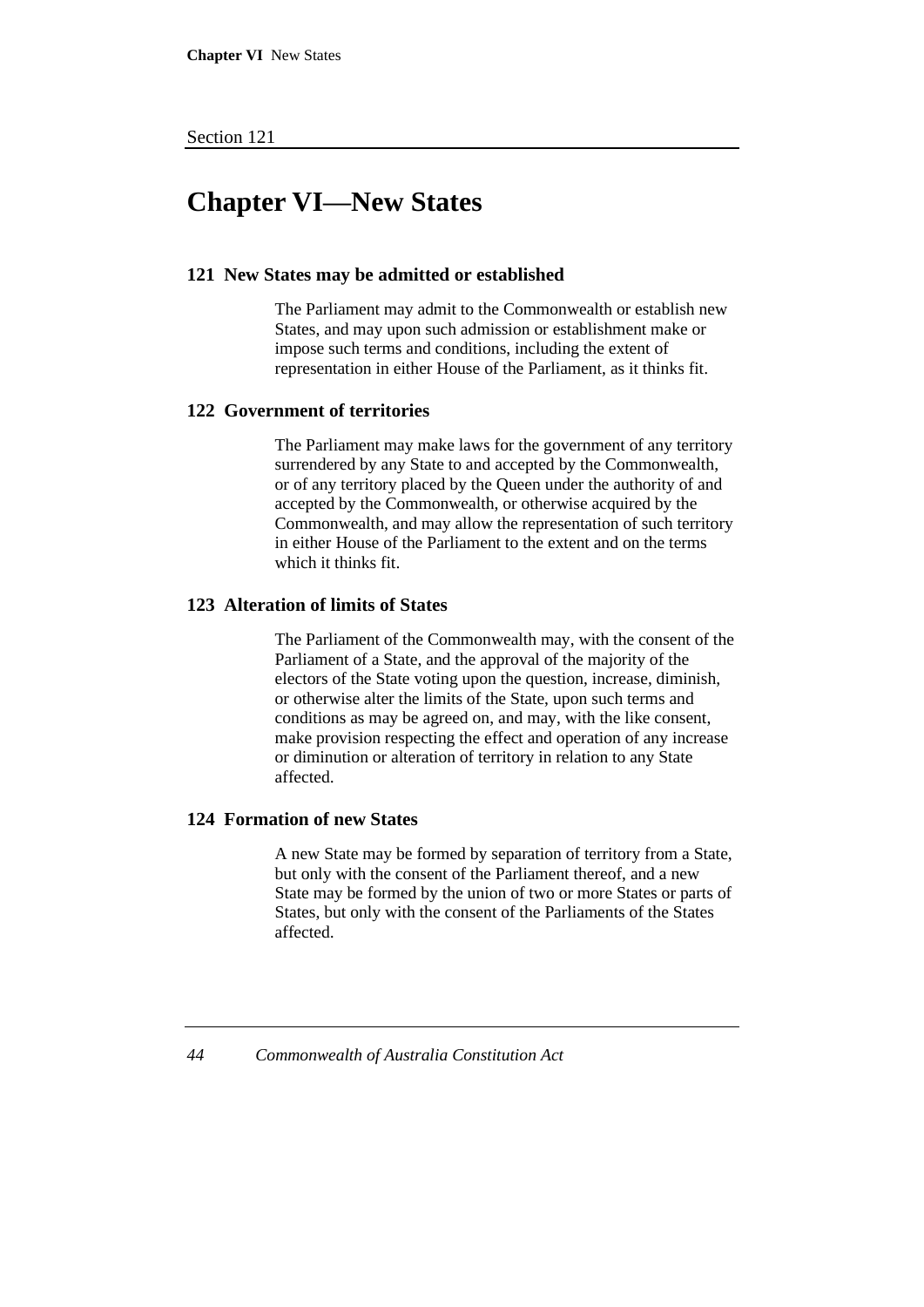# **Chapter VII—Miscellaneous**

#### **125 Seat of Government**

The seat of Government of the Commonwealth shall be determined by the Parliament, and shall be within territory which shall have been granted to or acquired by the Commonwealth, and shall be vested in and belong to the Commonwealth, and shall be in the State of New South Wales, and be distant not less than one hundred miles from Sydney.

Such territory shall contain an area of not less than one hundred square miles, and such portion thereof as shall consist of Crown lands shall be granted to the Commonwealth without any payment therefor.

The Parliament shall sit at Melbourne until it meet at the seat of Government.

# **126 Power to Her Majesty to authorise Governor-General to appoint deputies** [*see* Note 14]

The Queen may authorise the Governor-General to appoint any person, or any persons jointly or severally, to be his deputy or deputies within any part of the Commonwealth, and in that capacity to exercise during the pleasure of the Governor-General such powers and functions of the Governor-General as he thinks fit to assign to such deputy or deputies, subject to any limitations expressed or directions given by the Queen; but the appointment of such deputy or deputies shall not affect the exercise by the Governor-General himself of any power or function.

#### **127 Aborigines not to be counted in reckoning population**

In reckoning the numbers of people of the Commonwealth, or of a State or other part of the Commonwealth, aboriginal natives shall not be counted.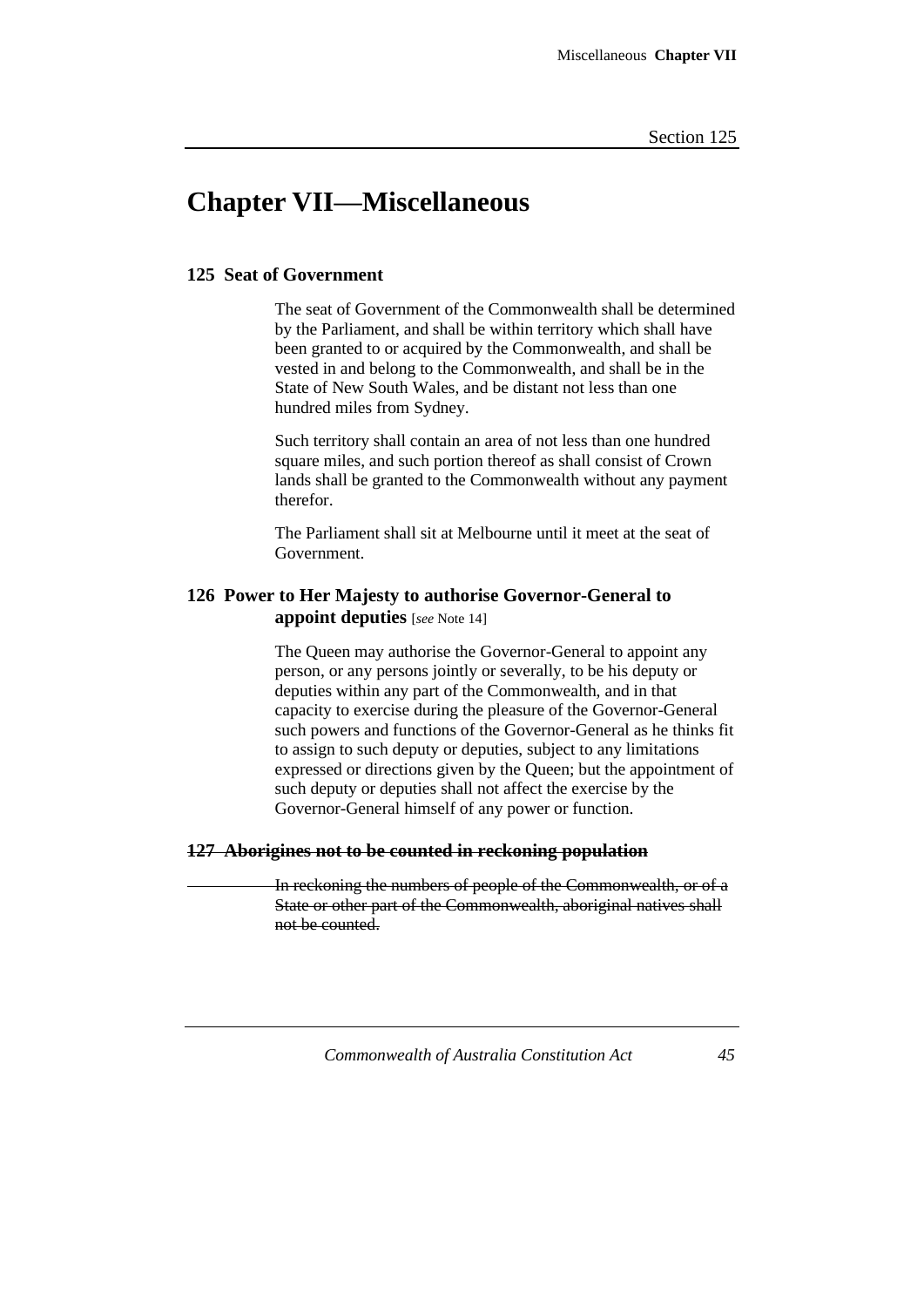# **Chapter VIII—Alteration of the Constitution**

#### **128 Mode of altering the Constitution** [*see* Note 1]

This Constitution shall not be altered except in the following manner:

The proposed law for the alteration thereof must be passed by an absolute majority of each House of the Parliament, and not less than two nor more than six months after its passage through both Houses the proposed law shall be submitted in each State **and Territory** to the electors qualified to vote for the election of members of the House of Representatives.

But if either House passes any such proposed law by an absolute majority, and the other House rejects or fails to pass it, or passes it with any amendment to which the first-mentioned House will not agree, and if after an interval of three months the first-mentioned House in the same or the next session again passes the proposed law by an absolute majority with or without any amendment which has been made or agreed to by the other House, and such other House rejects or fails to pass it or passes it with any amendment to which the first-mentioned House will not agree, the Governor-General may submit the proposed law as last proposed by the first-mentioned House, and either with or without any amendments subsequently agreed to by both Houses, to the electors in each State **and Territory** qualified to vote for the election of the House of Representatives.

When a proposed law is submitted to the electors the vote shall be taken in such manner as the Parliament prescribes. But until the qualification of electors of members of the House of Representatives becomes uniform throughout the Commonwealth, only one-half the electors voting for and against the proposed law shall be counted in any State in which adult suffrage prevails.

And if in a majority of the States a majority of the electors voting approve the proposed law, and if a majority of all the electors voting also approve the proposed law, it shall be presented to the Governor-General for the Queen's assent.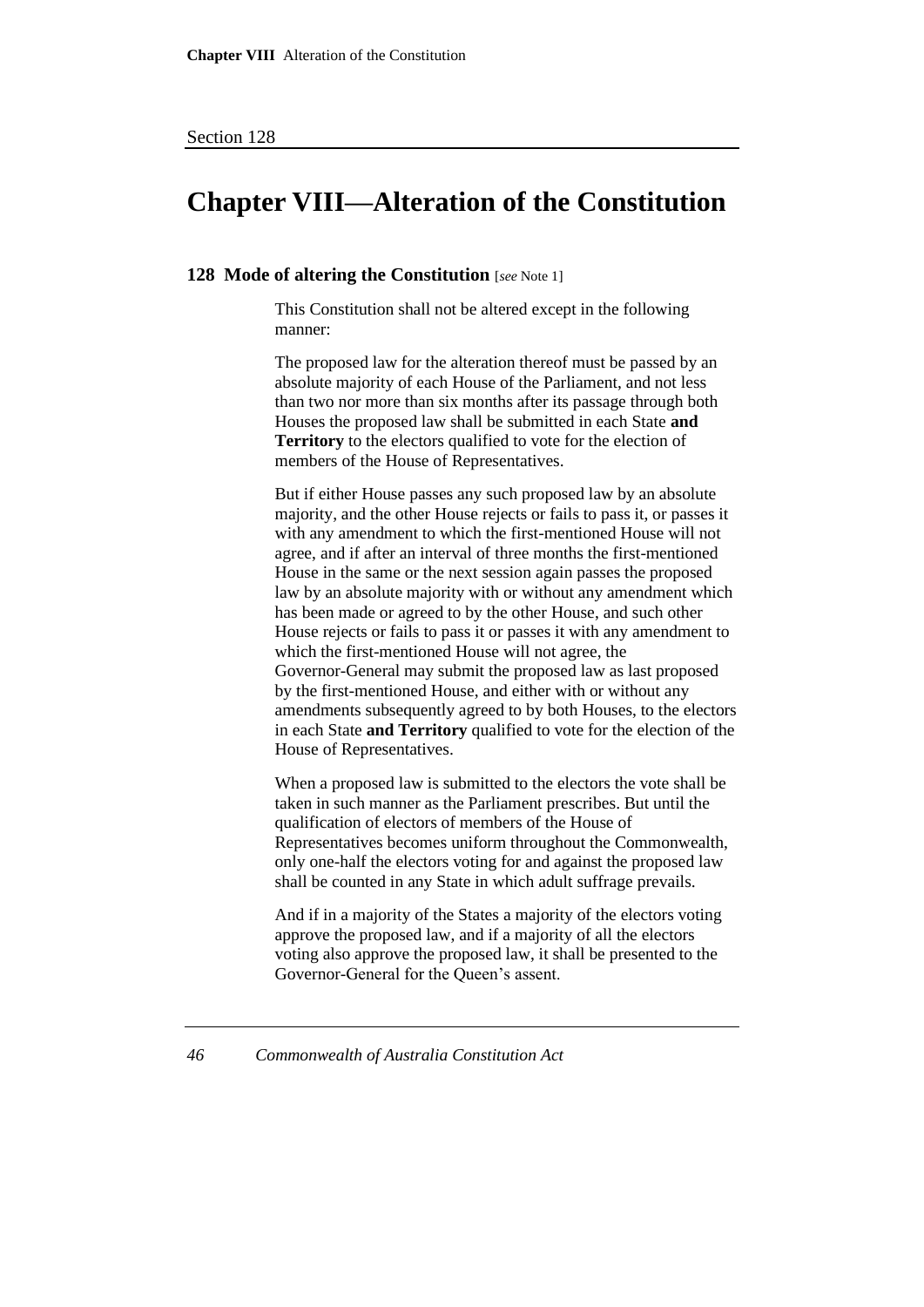No alteration diminishing the proportionate representation of any State in either House of the Parliament, or the minimum number of representatives of a State in the House of Representatives, or increasing, diminishing, or otherwise altering the limits of the State, or in any manner affecting the provisions of the Constitution in relation thereto, shall become law unless the majority of the electors voting in that State approve the proposed law.

**In this section,** *Territory* **means any territory referred to in section one hundred and twenty-two of this Constitution in respect of which there is in force a law allowing its representation in the House of Representatives.**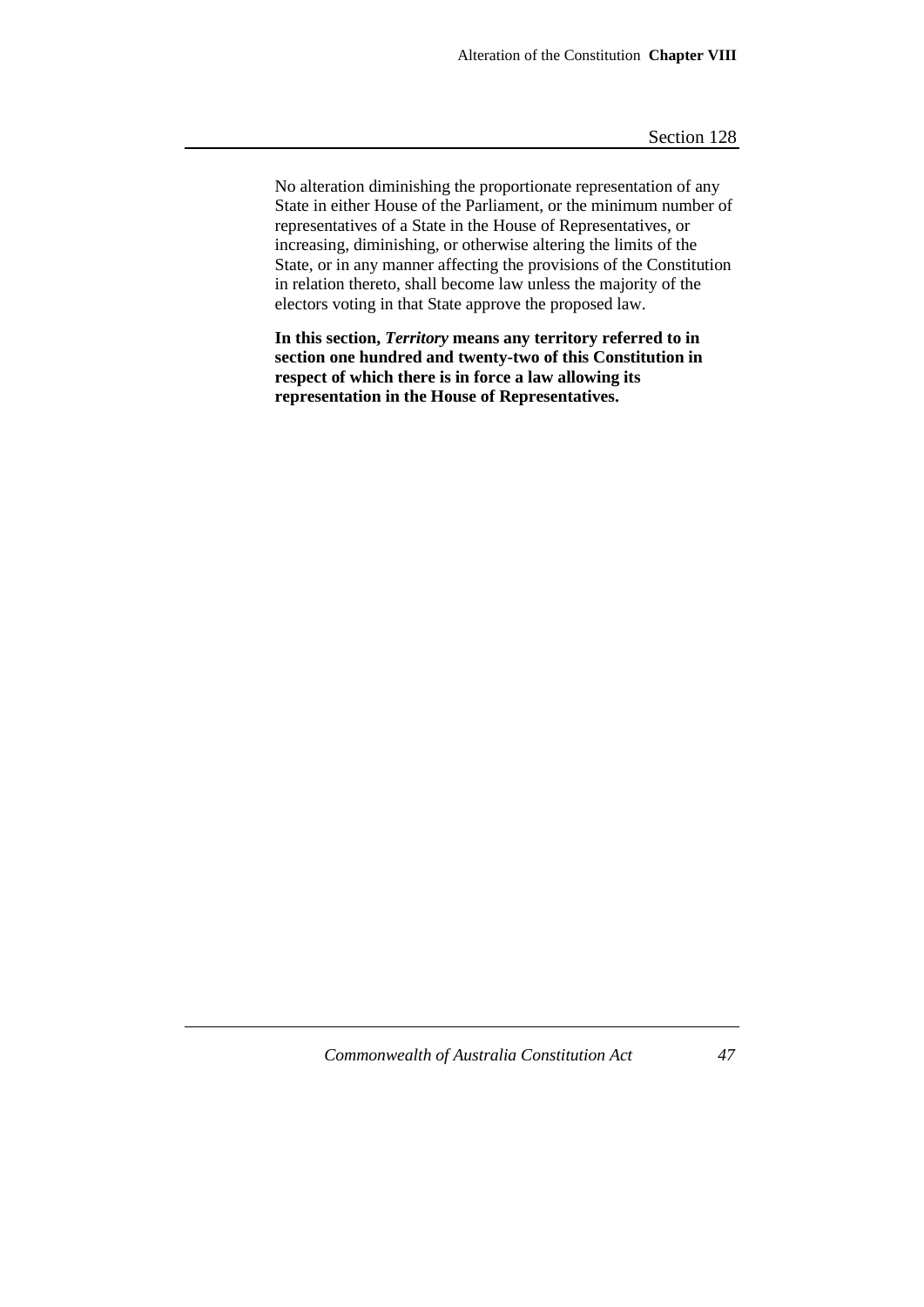# **Schedule**

### **OATH**

I, *A.B.*, do swear that I will be faithful and bear true allegiance to Her Majesty Queen Victoria, Her heirs and successors according to law. SO HELP ME GOD!

#### AFFIRMATION

I, *A.B.*, do solemnly and sincerely affirm and declare that I will be faithful and bear true allegiance to Her Majesty Queen Victoria, Her heirs and successors according to law.

(NOTE: *The name of the King or Queen of the United Kingdom of Great Britain and Ireland for the time being is to be substituted from time to time.*)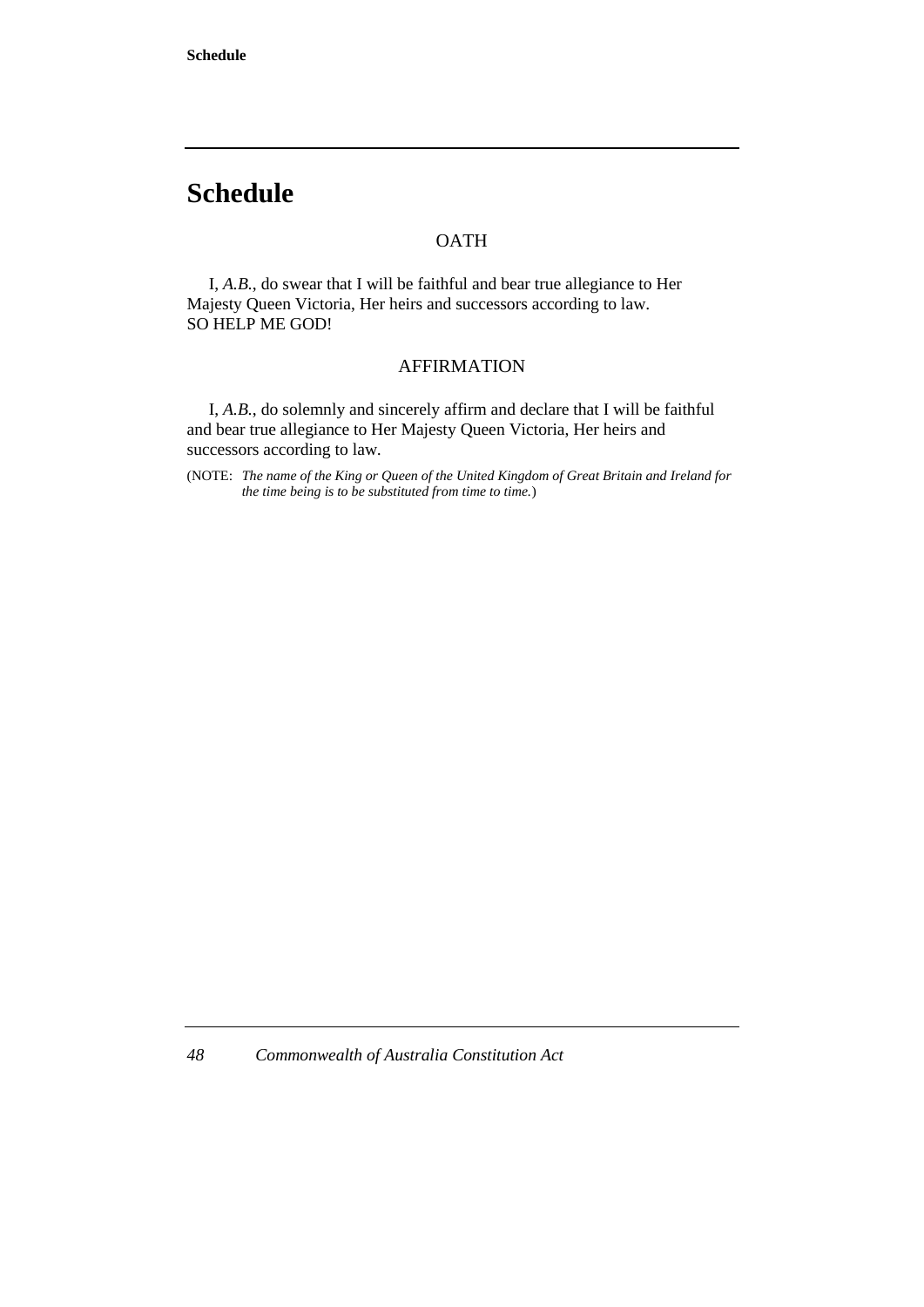# **Notes to the Commonwealth of Australia Constitution Act**

# **Note 1**

The Commonwealth of Australia Constitution Act (the Constitution) as shown in this compilation comprises the Constitution amended as indicated in the Tables below.

# **Table of Acts**

| Act                                                    | Number<br>and year | Date<br>of Assent |
|--------------------------------------------------------|--------------------|-------------------|
| Constitution Alteration (Senate Elections) 1906        | 1, 1907            | 3 Apr 1907        |
| Constitution Alteration (State Debts) 1909             | 3, 1910            | 6 Aug 1910        |
| Constitution Alteration (State Debts) 1928             | 1, 1929            | 13 Feb 1929       |
| <b>Constitution Alteration (Social Services) 1946</b>  | 81, 1946           | 19 Dec 1946       |
| Constitution Alteration (Aboriginals) 1967             | 55, 1967           | 10 Aug 1967       |
| Constitution Alteration (Senate Casual Vacancies) 1977 | 82, 1977           | 29 July 1977      |
| Constitution Alteration (Retirement of Judges) 1977    | 83, 1977           | 29 July 1977      |
| Constitution Alteration (Referendums) 1977             | 84, 1977           | 29 July 1977      |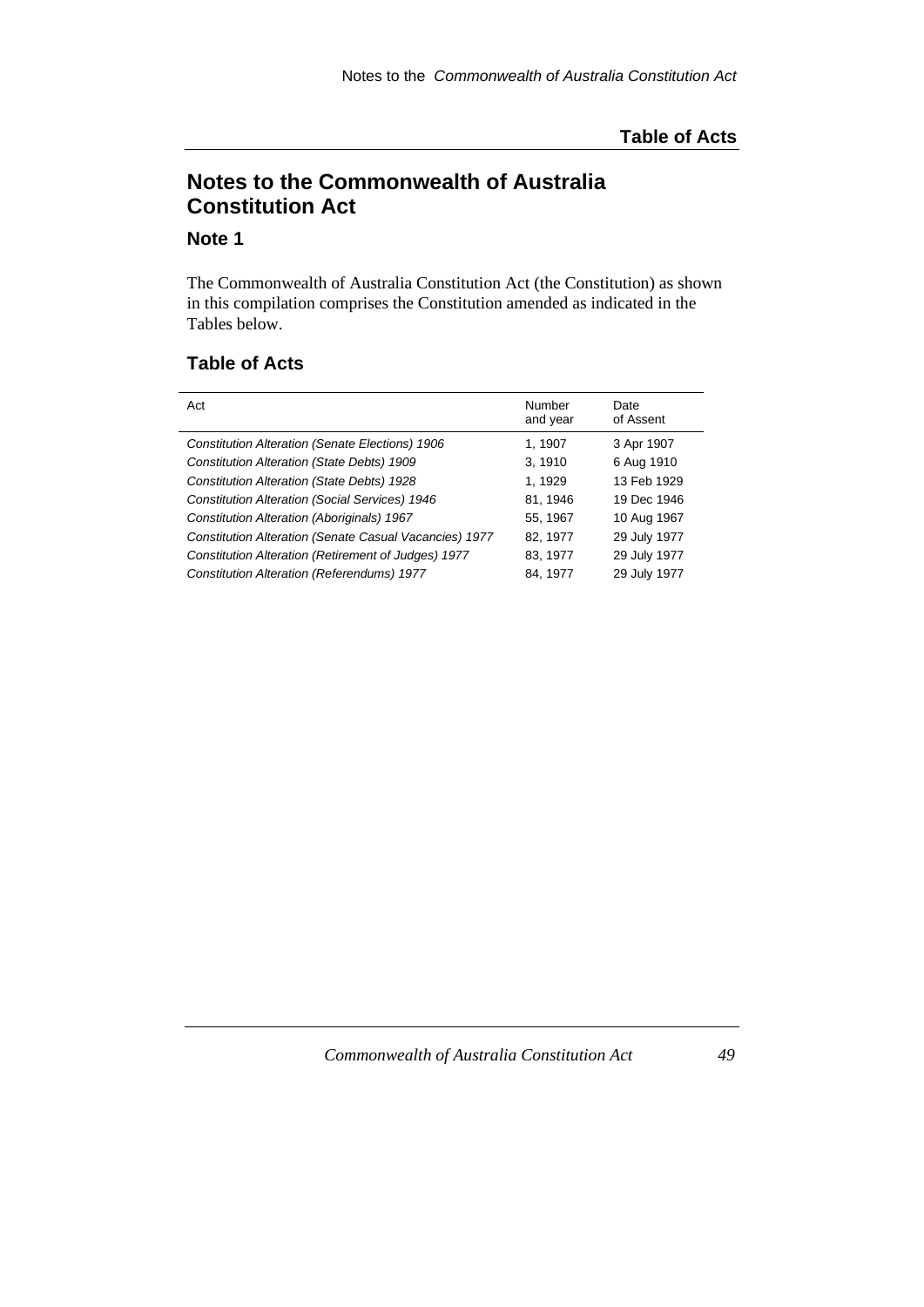# **Table of Amendments**

# **Table of Amendments**

ad. = added or inserted am. = amended rep. = repealed rs. = repealed and substituted

| Provision affected How affected |  |
|---------------------------------|--|
|                                 |  |
|                                 |  |
|                                 |  |
|                                 |  |
|                                 |  |
|                                 |  |
|                                 |  |
|                                 |  |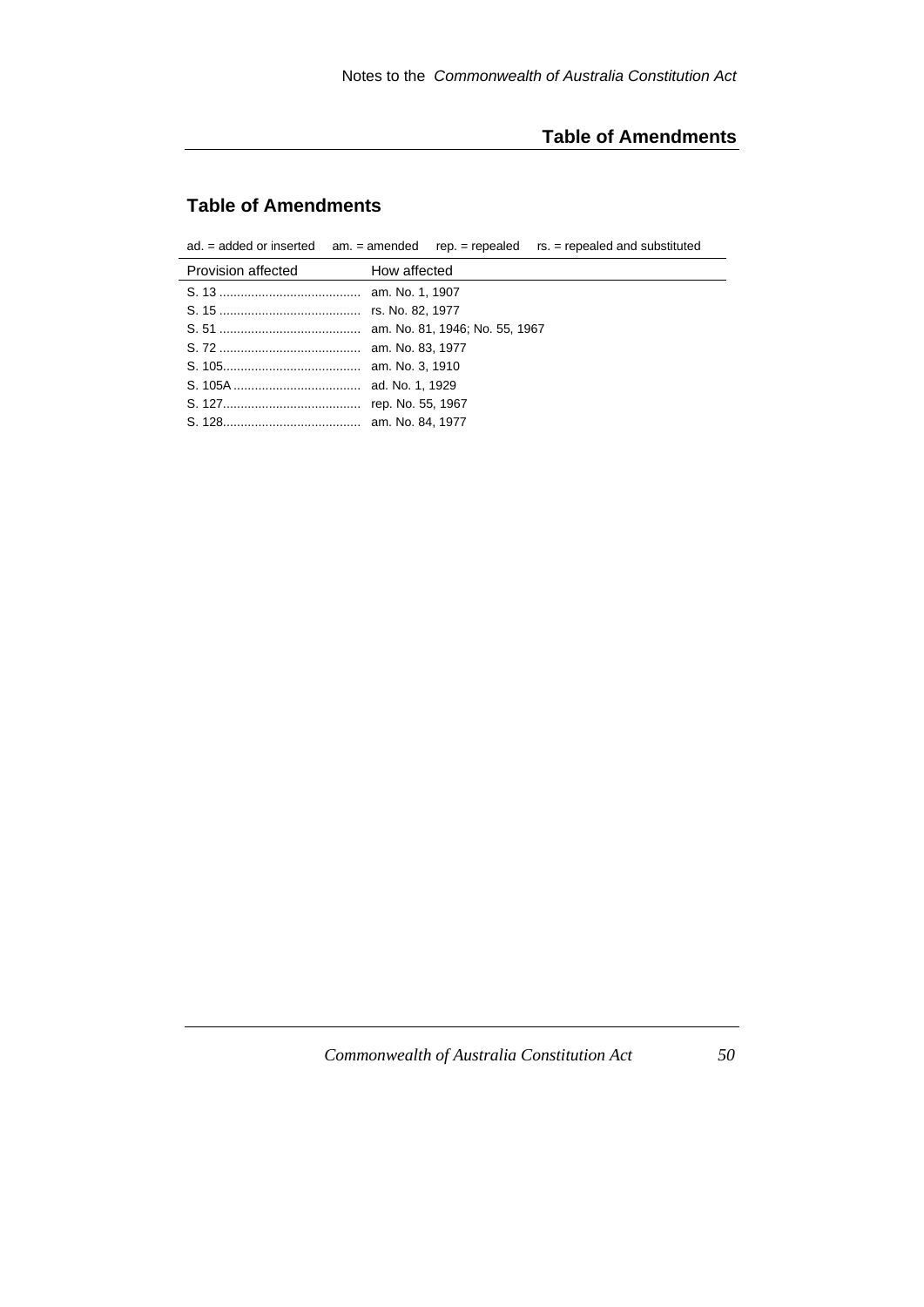Covering Clause 3—The Proclamation under covering clause 3 was made on 17 September 1900 and published in *Gazette* 1901.

#### **Note 3**

Covering Clause 5—*see also* the *Statute of Westminster Adoption Act 1942* .

#### **Note 4**

Covering Clause 7—The following Acts have repealed Acts passed by the Federal Council of Australasia:

*Defence Act 1903* (No. 20, 1903), s. 6

*Pearl Fisheries Act 1952* (No. 8, 1952), s. 3 (*Pearl Fisheries Act 1952* repealed by *Continental Shelf (Living Natural Resources) Act 1968*, s. 3)

*Service and Execution of Process Act 1901* (No. 11, 1901), s. 2 (subsequently repealed by *Service and Execution of Process Act 1963*, s. 3).

#### **Note 5**

Section 7—The number of senators for each State was increased to 12 by the *Representation Act 1983*, s. 3.

# **Note 6**

Section 9—The following State Acts have been passed in pursuance of the powers conferred by s. 9:

| <b>State</b>    | Number       | Short title                                            | How affected                                                                                                  |
|-----------------|--------------|--------------------------------------------------------|---------------------------------------------------------------------------------------------------------------|
| New South Wales | No. 73, 1900 | <b>Federal Flections Act</b><br>1900                   | Ss. 2, 3, 4, 5 and 6<br>and the Schedule<br>repealed by No. 9.<br>1903; wholly<br>repealed by No. 41.<br>1912 |
|                 | No. 9. 1903  | Senators' Elections Act<br>1903                        | (still in force)                                                                                              |
| Victoria        | No. 1715     | <b>Federal Flections Act</b><br>1900                   | Repealed by<br>No. 1860                                                                                       |
|                 | No. 1860     | <b>Senate Elections (Times</b><br>and Places) Act 1903 | Repealed by<br>No. 2723                                                                                       |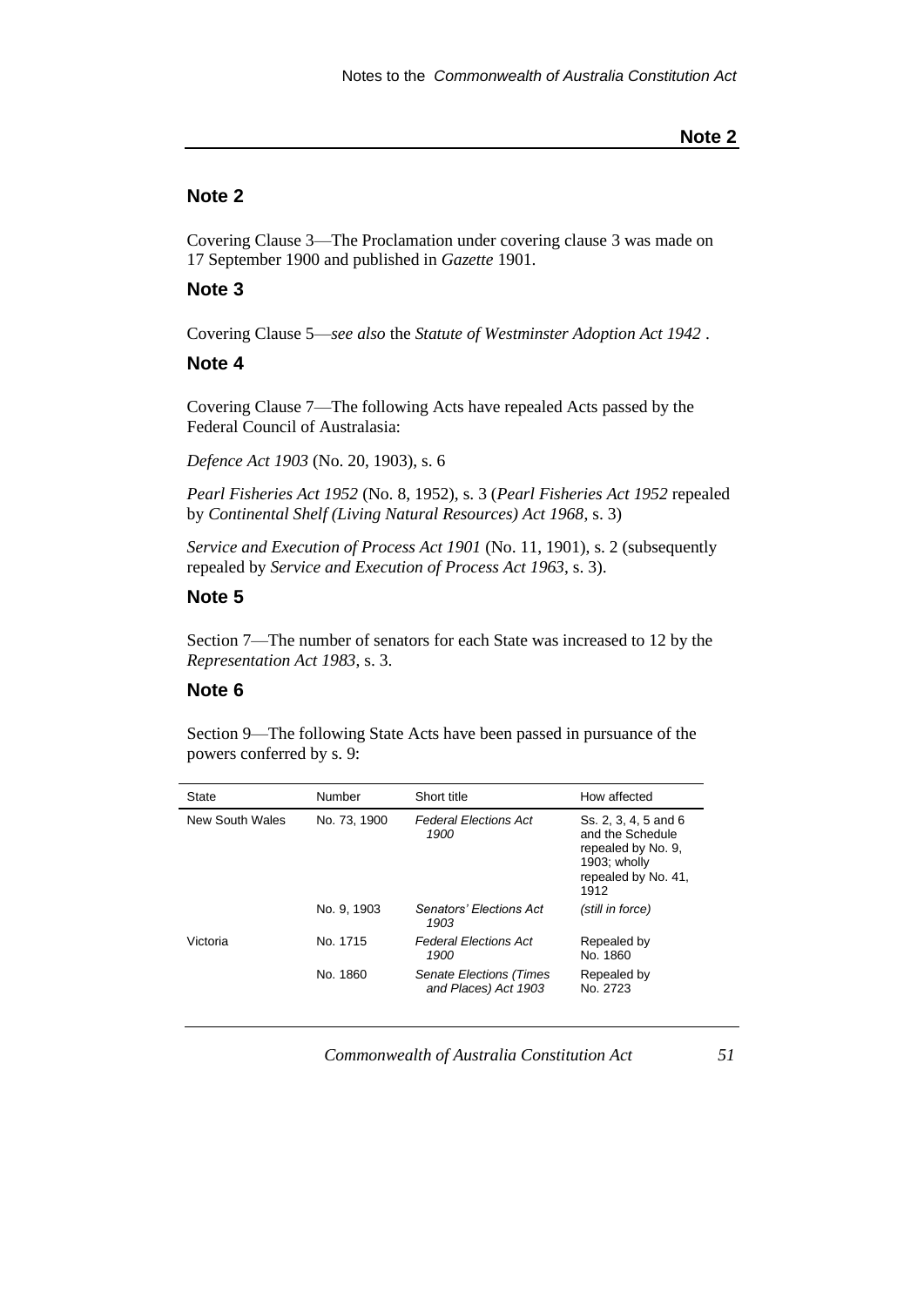| State             | Number                | Short title                                                                                                               | How affected                          |
|-------------------|-----------------------|---------------------------------------------------------------------------------------------------------------------------|---------------------------------------|
|                   | No. 2399              | <b>Senate Elections (Times</b><br>and Places) Act 1912                                                                    | Repealed by<br>No. 2723               |
|                   | No. 2723              | <b>Senate Elections (Times</b><br>and Places) Act 1915                                                                    | Repealed by<br>No. 3769               |
|                   | No. 3769              | <b>Senate Elections (Times</b><br>and Places) Act 1928                                                                    | Repealed by<br>No. 6365               |
|                   | No. 6365              | Senate Elections Act 1958                                                                                                 | (still in force)                      |
| Queensland        | 64 Vic. No. 25        | The Parliament of the<br>Commonwealth<br>Elections Act and the<br>Elections Acts 1885 to<br>1898 Amendment Act of<br>1900 | Operation<br>exhausted                |
|                   | 3 Edw. VII.<br>No. 6  | The Election of Senators<br>Act of 1903                                                                                   | Repealed by 9 Eliz.<br>$II.$ No. $20$ |
|                   | 9 Eliz. II.<br>No. 20 | The Senate Elections Act<br>of 1960                                                                                       | (still in force)                      |
| South Australia   | No. 834               | The Election of Senators<br>Act 1903                                                                                      | (still in force)                      |
| Western Australia | No. 11, 1903          | <b>Election of Senators Act</b><br>1903                                                                                   | (still in force)                      |
| Tasmania          | 64 Vic. No. 59        | The Federal Elections Act<br>1900                                                                                         | Repealed by 26<br>Geo. V. No. 3       |
|                   | 3 Edw. VII.<br>No. 5  | The Election of Senators<br>Act 1903                                                                                      | Repealed by 26<br>Geo. V. No. 3       |
|                   | 26 Geo. V.<br>No. 3   | Senate Elections Act 1935                                                                                                 | (still in force)                      |

## **Note 7**

Section 14—For the provisions applicable upon the increase in the number of senators to 12 made by the *Representation Act 1983*, *see* s. 3 of that Act.

#### **Note 8**

Section 15—The proposed law to alter the Constitution entitled "*Constitution Alteration (Simultaneous Elections) 1977"* was submitted to the electors in each State of the Commonwealth on 21 May 1977: it was not approved by a majority of all the electors voting in a majority of the States. *See Gazette* 1977, No. S100.

#### **Note 9**

Section 29—The following State Acts were passed in pursuance of the powers conferred by s. 29, but ceased to be in force upon the enactment of the *Commonwealth Electoral Act 1902*: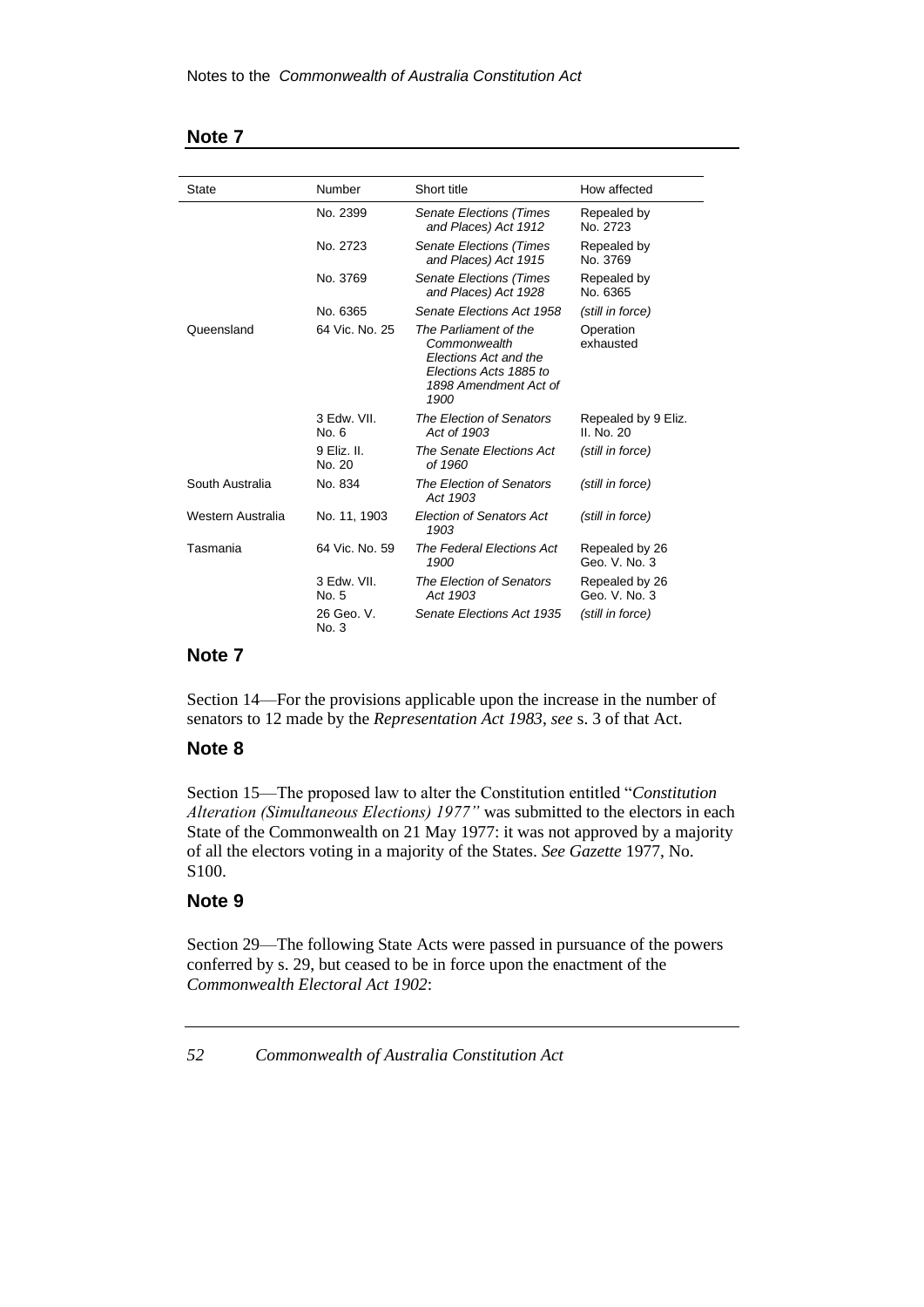| State             | Number         | Short title                                                                                                      |
|-------------------|----------------|------------------------------------------------------------------------------------------------------------------|
| New South Wales   | No. 73, 1900   | <b>Federal Elections Act 1900</b>                                                                                |
| Victoria          | No. 1667       | Federal House of Representatives Victorian<br>Flectorates Act 1900                                               |
| Queensland        | 64 Vic. No. 25 | The Parliament of the Commonwealth<br>Flections Act and The Flections Acts 1885 to<br>1898 Amendment Act of 1900 |
| Western Australia | 64 Vic. No. 6  | <b>Federal House of Representatives Western</b><br>Australian Electorates Act 1900                               |

### **Note 10**

Section 51—The following Imperial Acts extended the legislative powers of the Parliament:

*Whaling Industry (Regulations) Act 1934*, s. 15 *Geneva Convention Act, 1937*, s. 2 *Emergency Powers (Defence) Act 1939*, s. 5 *Army and Air Force (Annual) Act 1940*, s. 3.

# **Note 11**

Section 51 (xxxvii)—The following Acts have been passed by the Parliaments of the States to refer matters to the Parliament under section 51 (xxxvii):

| State           | Number        | Short title                                              | How affected                    |
|-----------------|---------------|----------------------------------------------------------|---------------------------------|
| New South Wales | No. 65, 1915  | Commonwealth Powers<br>(War) Act 1915                    | Expired 9 Jan 1921;<br>see s. 5 |
|                 | No. 33, 1942  | Commonwealth Powers<br>Act 1942                          | Expired; see s. 4               |
|                 | No. 18, 1943  | Commonwealth Powers<br>Act 1943                          | Expired; see s. 4               |
|                 | No. 48, 1983  | Commonwealth Powers<br>(Meat Inspection) Act<br>1983     | Repealed by No.<br>147, 1997    |
|                 | No. 182, 1986 | Commonwealth Powers<br>(Family Law-Children)<br>Act 1986 | (still in force)                |
|                 | No. 61, 1992  | <b>Mutual Recognition (New</b><br>South Wales) Act 1992  | (still in force)                |
|                 | No. 104, 1992 | Commonwealth Powers<br>(State Banking) Act<br>1992       | (still in force)                |
|                 | No. 100, 1993 | Commonwealth Powers<br>(Poultry Processing) Act<br>1993  | Repealed by No. 55,<br>1997     |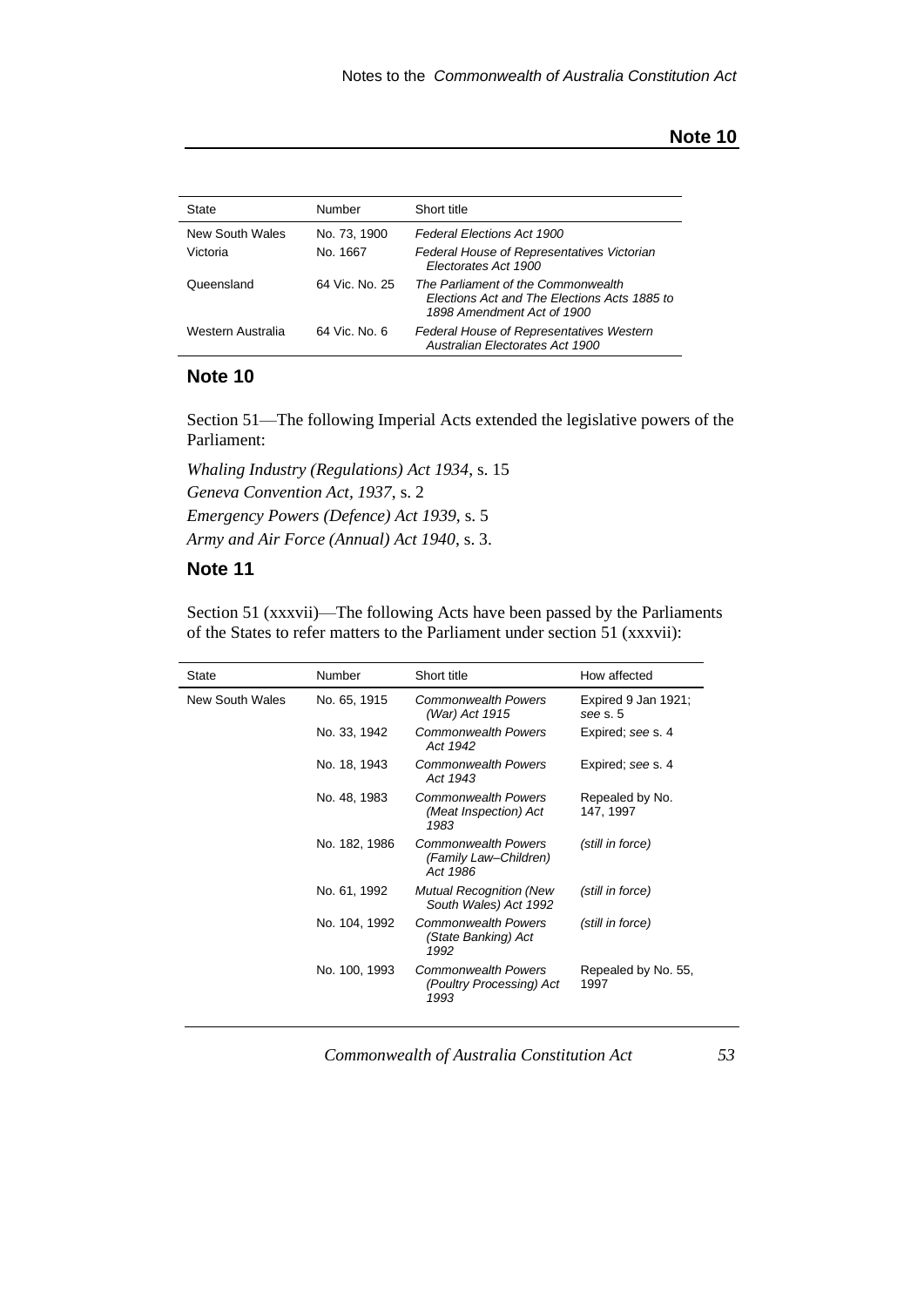| Note |  |  |
|------|--|--|
|------|--|--|

| State    | Number        | Short title                                                                        | How affected                                                                   |
|----------|---------------|------------------------------------------------------------------------------------|--------------------------------------------------------------------------------|
|          | No. 102, 1996 | Trans-Tasman Mutual<br><b>Recognition (New South</b><br>Wales) Act 1996            | (still in force)                                                               |
|          | No. 1, 2001   | Corporations<br>(Commonwealth<br>Powers) Act 2001                                  | (still in force)                                                               |
|          | No. 114, 2002 | Terrorism (Commonwealth<br>Powers) Act 2002                                        | (still in force)                                                               |
|          | No. 49, 2003  | <b>Commonwealth Powers</b><br>(De Facto Relationships)<br>Act 2003                 | (still in force)                                                               |
|          | No. 69, 2008  | Water (Commonwealth<br>Powers) Act 2008                                            | (still in force)                                                               |
|          | No. 35, 2009  | <b>Personal Property</b><br><b>Securities</b><br>(Commonwealth<br>Powers) Act 2009 | (still in force)                                                               |
|          | No. 115, 2009 | <i><b>Industrial Relations</b></i><br>(Commonwealth<br>Powers) Act 2009            | (still in force)                                                               |
|          | No. 6, 2010   | Credit (Commonwealth<br>Powers) Act 2010                                           | (still in force)                                                               |
| Victoria | No. 3108      | Commonwealth Powers<br>(Air Navigation) Act<br>1920                                | Repealed by<br>No. 4502, 1937                                                  |
|          | No. 3658      | Commonwealth<br>Arrangements Act 1928                                              | Part III Repealed by<br>No. 4502, 1937                                         |
|          | No. 4009      | <b>Debt Conversion</b><br>Agreement Act 1931<br>(No. 2)                            | Repealed by No. 73,<br>2005                                                    |
|          | No. 4950      | <b>Commonwealth Powers</b><br>Act 1943                                             | Not proclaimed to<br>come into operation<br>and cannot now be<br>so proclaimed |
|          | No. 92, 1986  | Commonwealth Powers<br>(Family Law-Children)<br>Act 1986                           | (still in force)                                                               |
|          | No. 2, 1993   | <b>Mutual Recognition</b><br>(Victoria) Act 1993                                   | Expired; see s. 6                                                              |
|          | No. 59, 1996  | <b>Commonwealth Powers</b><br>(Industrial Relations) Act<br>1996                   | Repealed by No. 24,<br>2009                                                    |
|          | No. 4, 1998   | Trans-Tasman Mutual<br>Recognition (Victoria)<br>Act 1998                          | (still in force)                                                               |
|          | No. 62, 1998  | <b>Mutual Recognition</b><br>(Victoria) Act 1998 (Vic)                             | (still in force)                                                               |
|          | No. 6, 2001   | Corporations<br>(Commonwealth<br>Powers) Act 2001                                  | (still in force)                                                               |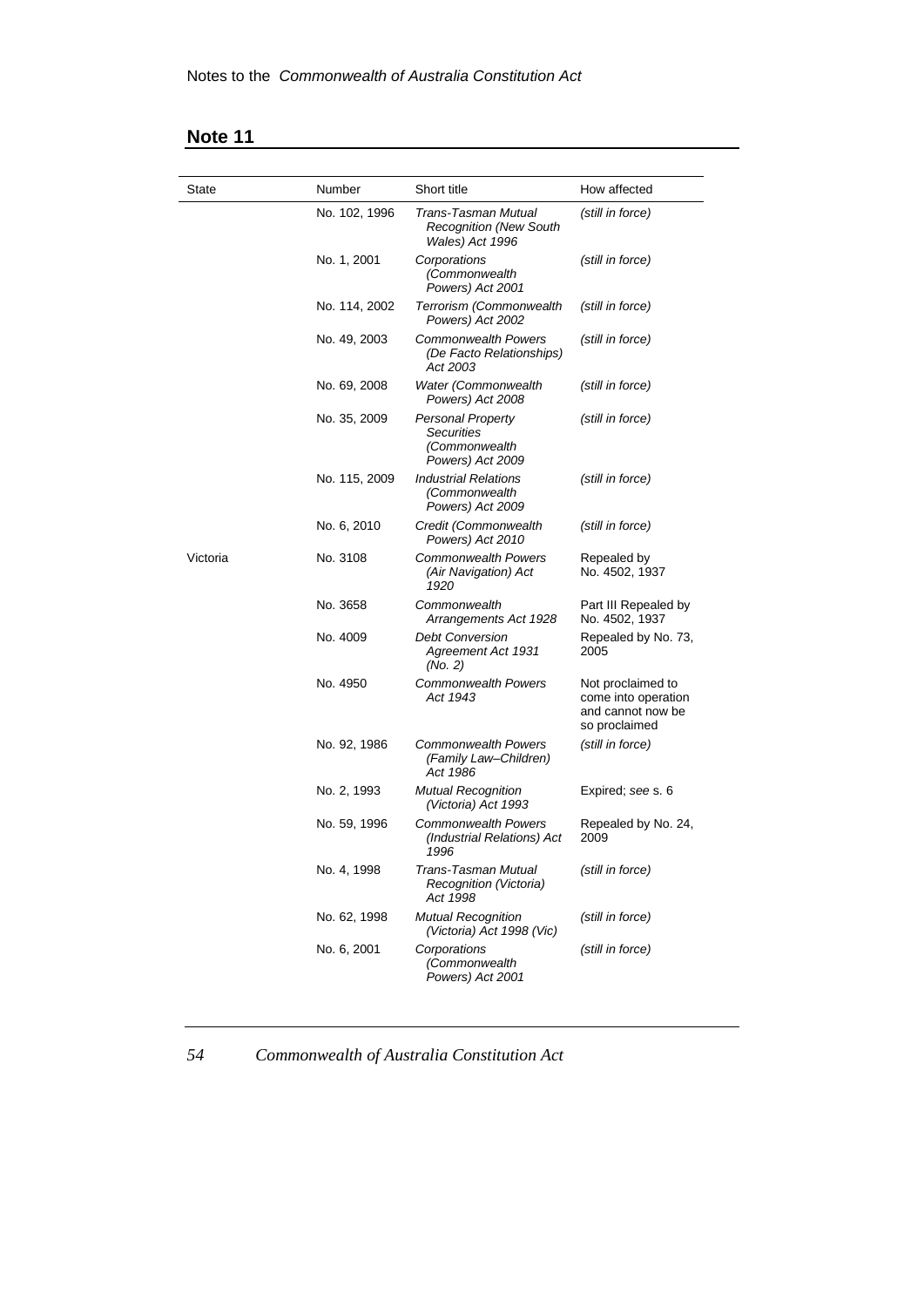| State      | Number               | Short title                                                                 | How affected                    |
|------------|----------------------|-----------------------------------------------------------------------------|---------------------------------|
|            | No. 14, 2003         | Terrorism (Commonwealth<br>Powers) Act 2003                                 | (still in force)                |
|            | No. 84, 2004         | <b>Commonwealth Powers</b><br>(De Facto Relationships)<br>Act 2004          | (still in force)                |
|            | No. 75, 2008         | Water (Commonwealth<br>Powers) Act 2008                                     | (still in force)                |
|            | No. 24, 2009         | Fair Work (Commonwealth<br>Powers) Act 2009                                 | (still in force)                |
|            | No. 60, 2009         | Personal Property<br><b>Securities</b><br>(Commonwealth<br>Powers) Act 2009 | (still in force)                |
|            | No. 11, 2010         | Credit (Commonwealth<br>Powers) Act 2010                                    | (still in force)                |
| Queensland | 12 Geo. V.<br>No. 30 | The Commonwealth<br>Powers (Air Navigation)<br>Act of 1921                  | Repealed by 1 Geo.<br>VI. No. 8 |
|            | 22 Geo. V.<br>No. 30 | The Commonwealth<br>Legislative Power Act<br>1931                           | Repealed by No. 46,<br>1983     |
|            | 7 Geo. VI.<br>No. 19 | <b>Commonwealth Powers</b><br>Act 1943                                      | Expired; see s. 4               |
|            | 14 Geo. VI.<br>No. 2 | The Commonwealth<br>Powers (Air Transport)<br>Act of 1950                   | (still in force)                |
|            | No. 37, 1990         | <b>Commonwealth Powers</b><br>(Family Law-Children)<br>Act 1990             | (still in force)                |
|            | No. 67, 1992         | <b>Mutual Recognition</b><br>(Queensland) Act 1992                          | (still in force)                |
|            | No. 43, 2001         | Corporations<br>(Commonwealth<br>Powers) Act 2001                           | (still in force)                |
|            | No. 79, 2002         | Terrorism (Commonwealth<br>Powers) Act 2002                                 | (still in force)                |
|            | No. 45, 2003         | Trans-Tasman Mutual<br>Recognition<br>(Queensland) Act 2003                 | (still in force)                |
|            | No. 78, 2003         | <b>Commonwealth Powers</b><br>(De Facto Relationships)<br>Act 2003          | (still in force)                |
|            | No. 58, 2008         | Water (Commonwealth<br>Powers) Act 2008                                     | (still in force)                |
|            | No. 37, 2009         | <b>Personal Property</b><br>Securities<br>(Commonwealth<br>Powers) Act 2009 | (still in force)                |
|            | No. 49, 2009         | Fair Work (Commonwealth<br>Powers) and Other<br>Provisions Act 2009         | (still in force)                |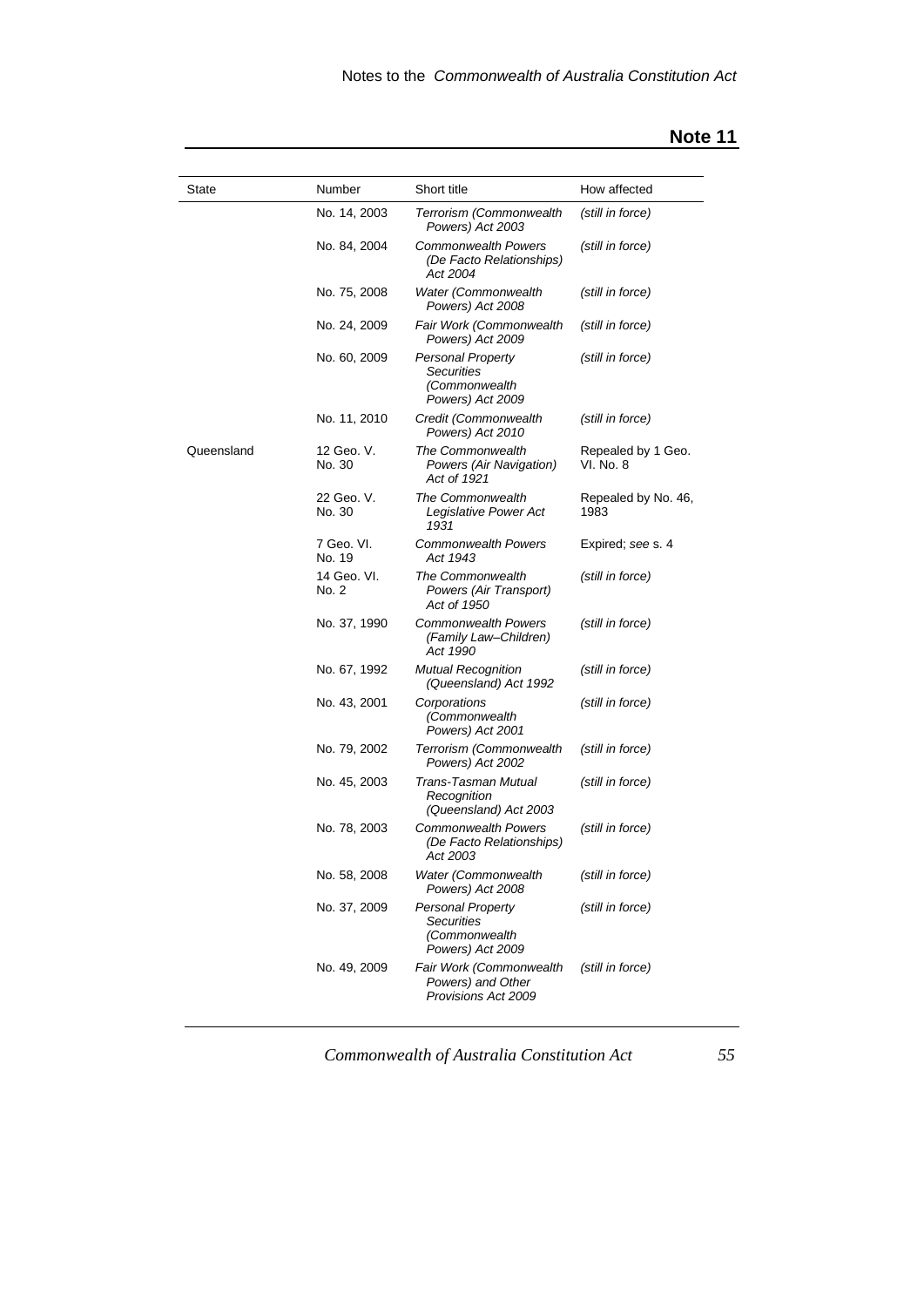| State             | Number            | Short title                                                                        | How affected                                      |
|-------------------|-------------------|------------------------------------------------------------------------------------|---------------------------------------------------|
|                   | No. 16, 2010      | Credit (Commonwealth<br>Powers) Act 2010                                           | (still in force)                                  |
| South Australia   | No. 1469,<br>1921 | <b>Commonwealth Powers</b><br>(Air Navigation) Act<br>1921                         | Repealed by<br>No. 2352, 1937                     |
|                   | No. 2061,<br>1931 | Commonwealth<br>Legislative Power Act<br>1931                                      | (still in force)<br>Act of limited<br>application |
|                   | No. 3, 1943       | <b>Commonwealth Powers</b><br>Act 1943                                             | Expired; see s. 5                                 |
|                   | No. 89, 1986      | <b>Commonwealth Powers</b><br>(Family Law) Act 1986                                | (still in force)                                  |
|                   | No. 72, 1993      | <b>Mutual Recognition (South</b><br>Australia) Act 1993                            | (still in force)                                  |
|                   | No. 27, 1999      | Trans-Tasman Mutual<br><b>Recognition (South</b><br>Australia) Act 1999            | (still in force)                                  |
|                   | No. 21, 2001      | Corporations<br>(Commonwealth<br>Powers) Act 2001                                  | (still in force)                                  |
|                   | No. 50, 2002      | Terrorism (Commonwealth<br>Powers) Act 2002                                        | (still in force)                                  |
|                   | No. 43, 2008      | Water (Commonwealth<br>Powers) Act 2008                                            | (still in force)                                  |
|                   | No. 47, 2009      | <b>Personal Property</b><br><b>Securities</b><br>(Commonwealth<br>Powers) Act 2009 | (still in force)                                  |
|                   | No. 57, 2009      | Fair Work (Commonwealth<br>Powers) Act 2009                                        | (still in force)                                  |
|                   | No. 86, 2009      | <b>Commonwealth Powers</b><br>(De Facto Relationships)<br>Act 2009                 | (still in force)                                  |
|                   | No. 2, 2010       | Credit (Commonwealth<br>Powers) Act 2010                                           | (still in force)                                  |
| Western Australia | No. 4, 1943       | Commonwealth Powers<br>Act 1943                                                    | Repealed by No. 58,<br>1965                       |
|                   | No. 57, 1945      | <b>Commonwealth Powers</b><br>Act 1945                                             | Repealed by No. 58,<br>1965                       |
|                   | No. 30, 1947      | <b>Commonwealth Powers</b><br>Act 1943, Amendment<br>Act 1947                      | Repealed by No. 58,<br>1965                       |
|                   | No. 31, 1947      | <b>Commonwealth Powers</b><br>Act 1945, Amendment<br>Act 1947                      | Repealed by No. 58,<br>1965                       |
|                   | No. 73, 1947      | <b>Commonwealth Powers</b><br>Act 1945, Amendment<br>Act (No. 2) 1947              | Repealed by No. 58,<br>1965                       |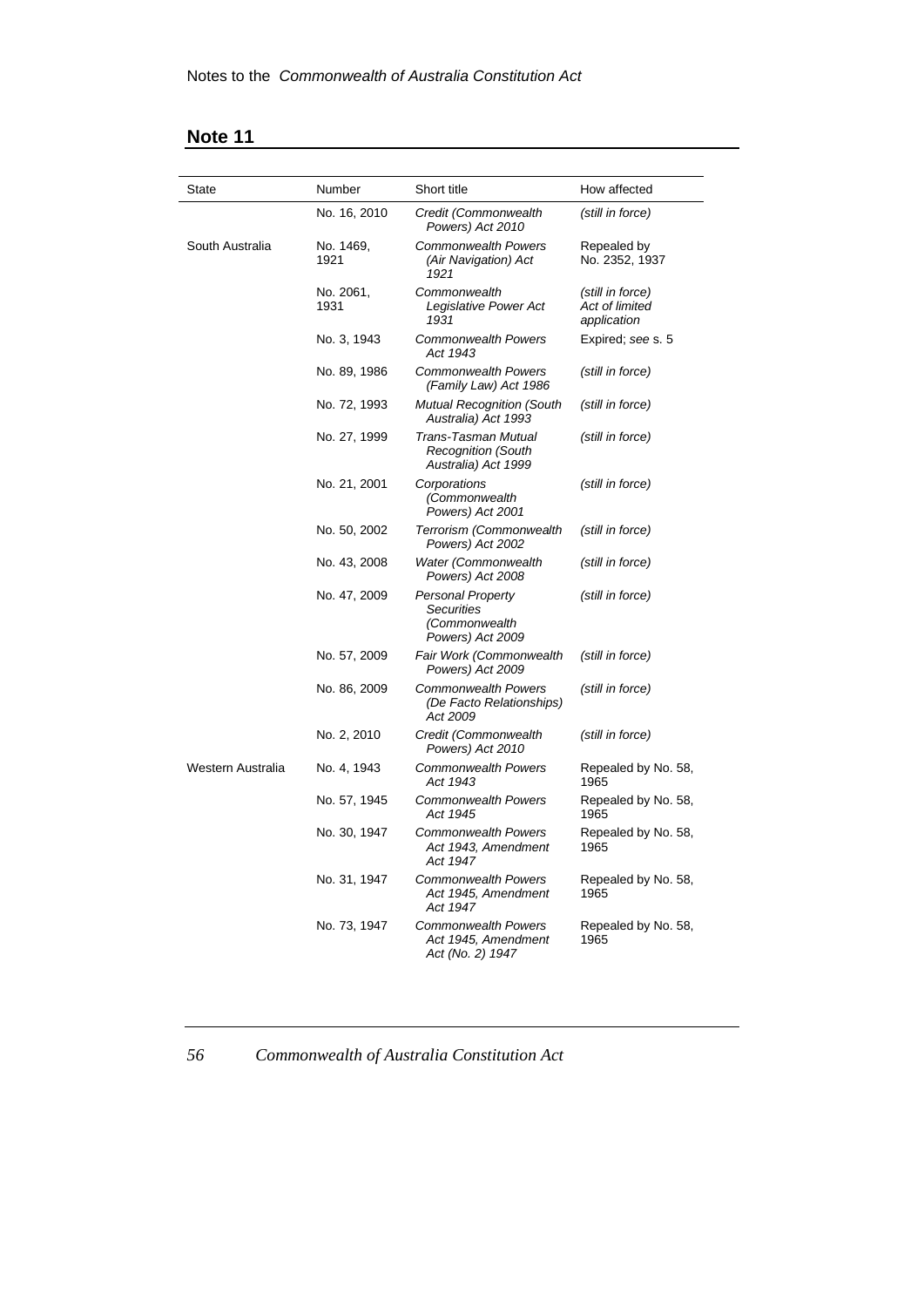| State    | Number               | Short title                                                                  | How affected                     |
|----------|----------------------|------------------------------------------------------------------------------|----------------------------------|
|          | No. 81, 1947         | Commonwealth Powers<br>Act 1945-1947,<br>Amendment<br>(Continuance) Act 1947 | Repealed by No. 58,<br>1965      |
|          | No. 53, 1995         | <b>Mutual Recognition</b><br>(Western Australia) Act<br>1995                 | Expired; see s.7                 |
|          | No. 6, 2001          | <b>Mutual Recognition</b><br>(Western Australia) Act<br>2001                 | (still in force)                 |
|          | No. 7, 2001          | Corporations<br>(Commonwealth<br>Powers) Act 2001                            | (still in force)                 |
|          | No. 53, 2002         | Terrorism (Commonwealth<br>Powers) Act 2002                                  | (still in force)                 |
|          | No. 26, 2006         | <b>Commonwealth Powers</b><br>(De Facto Relationships)<br>Act 2006           | (still in force)                 |
|          | No. 30, 2007         | Trans-Tasman Mutual<br>Recognition (Western<br>Australia) Act 2007           | (still in force)                 |
|          | No. 13, 2010         | Credit (Commonwealth<br>Powers) Act 2010                                     | (still in force)                 |
| Tasmania | 11 Geo. V.<br>No. 42 | <b>Commonwealth Powers</b><br>(Air Navigation) Act<br>1920                   | Repealed by 1 Geo.<br>VI. No. 14 |
|          | No. 46, 1952         | <b>Commonwealth Powers</b><br>(Air Transport) Act 1952                       | (still in force)                 |
|          | No. 62, 1966         | <b>Commonwealth Powers</b><br>(Trade Practices) Act<br>1966                  | Expired; see s. 2                |
|          | No. 5, 1987          | Commonwealth Powers<br>(Family Law) Act 1987                                 | (still in force)                 |
|          | No. 33, 1993         | <b>Mutual Recognition</b><br>(Tasmania) Act 1993                             | (still in force)                 |
|          | No. 39, 2001         | Corporations<br>(Commonwealth<br>Powers) Act 2001                            | (still in force)                 |
|          | No. 68, 2002         | Terrorism (Commonwealth<br>Powers) Act 2002                                  | (still in force)                 |
|          | No. 60, 2003         | Trans-Tasman Mutual<br>Recognition (Tasmania)<br>Act 2003                    | (still in force)                 |
|          | No. 18, 2006         | Commonwealth Powers<br>(De Facto Relationships)<br>Act 2006                  | (still in force)                 |
|          | No. 51, 2009         | Credit (Commonwealth<br>Powers) Act 2009                                     | (still in force)                 |